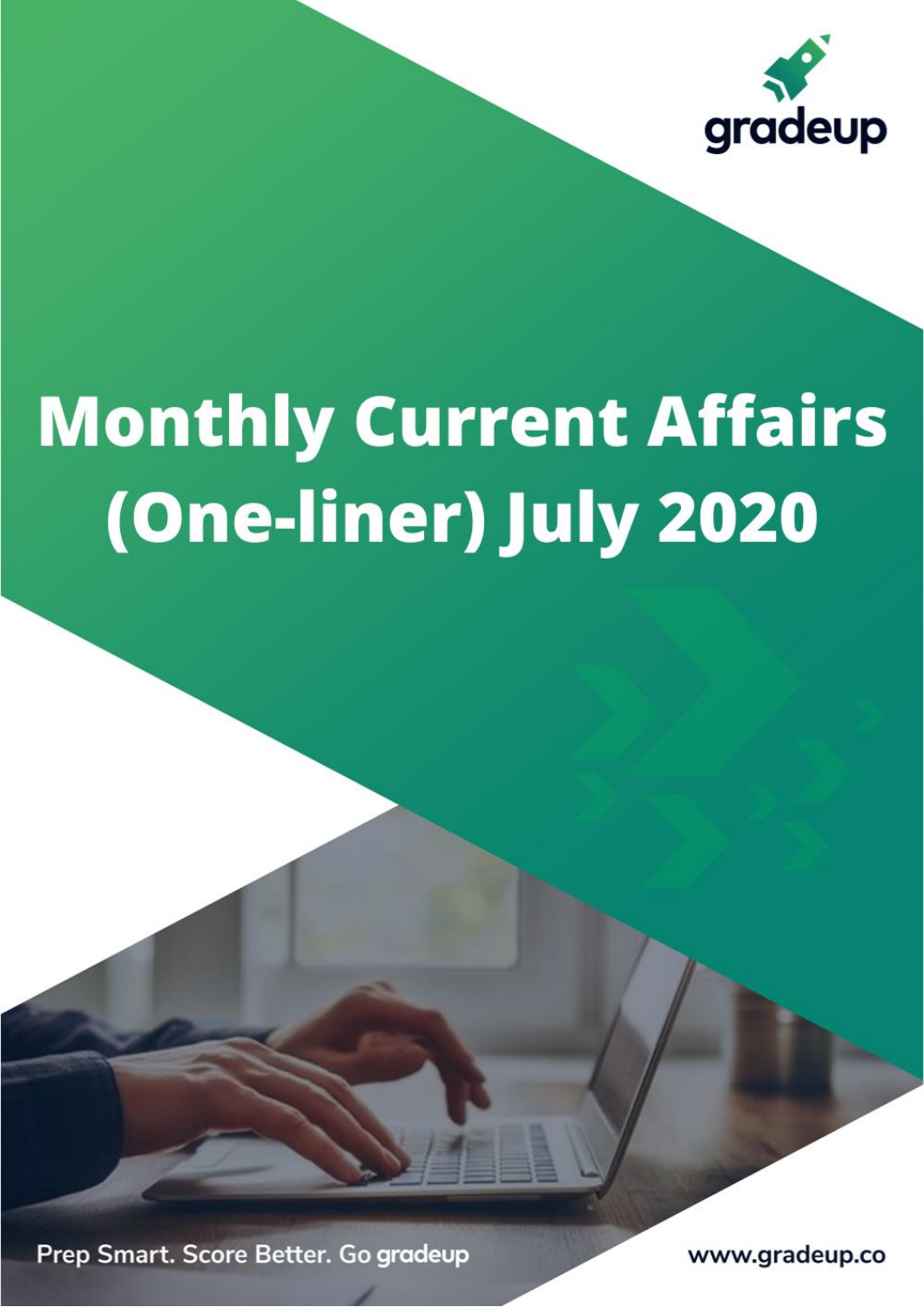### **Monthly Digest (One-liner Facts) July -2020**

#### **Dear readers,**

This Monthly Current Affairs (One-liner) is a compilation of information that is relevant for PCS Exams. The information extracted and compiled from the events that have held in June 2020.

#### **Important News – State**

- ✓ **Madhya Pradesh** government has launched "Hamara Ghar-Hamara Vidyalaya" campaign to take care of academic regularity of the students during the Lockdown due to COVID-19 pandemic**. Note:** The scheme will start on 6th July 2020. Under the scheme, the school bells are going to be heard within the student's house and the teachers will begin the class of the students after the bell. The scheme provides a school-like environment for the children taught at their home through online classes.
- ✓ **Karnataka** government has launched a portal, 'Skill Connect Forum' to connect job seekers and employers on a common platform. **Note:** Job seekers can register on https://skillconnect.kaushalkar.com by uploading details of their educational qualification, skill sets and other details. Employers will also register on the portal. The portal matches the requirement and availability. The job seekers can search for jobs in different sectors and different regions within the state.
- ✓ The UK India Business Council signed a Memorandum of Understanding (Mou) with **Maharshtra** for Sustainable Business Relation**. Note:** MIDC is the premier industrial infrastructure development agency of the Government of Maharashtra.This business framework between the UKIBC and Government of Maharashtra will help the State to proactively better its business environment and strengthen its collaboration with British business.
- ✓ **Delhi** State government has launched an e-learning portal LEAD for schoolchildren**. Note:** The portals will give students access to textbooks, study material and course content as per the syllabus of the CBSE, NCERT and Delhi government's curriculum online. It will include digital QR coded textbooks, explanatory videos, practice questions and evaluation.
- ✓ World's largest, 10,000 bed Sardar Patel COVID Care Centre and Hospital (SPCCCH) was inaugurated in **Delhi.**

**Note:** SPCCCH is built on the campus of spiritual organization 'Radha Soami Satsang Beas'. SPCCCH is located in South Delhi's Chhatarpur area. SPCCCH is an air-conditioned facility that will be cooled by 18,000 tons of air-conditioners. To date, SPCCCH is the World's largest COVID-19 Treatment and Care facility.

✓ **Madhya Pradesh** government has launched a social media campaign, 'Intzaar Aap Ka' to attract tourists in the state.

**Note:** The campaign will be conducted by describing the characteristics of the tourism destinations in Madhya Pradesh through photographs and videos. Through the campaign, the tourism board aims to establish the confidence back in the tourism sector by offering tour packages to the tourists that are specially designed by keeping in mind safe travel, stay, and excursion for prevention from COVID-19 infection

✓ **Odisha** state government has launched 'Balaram Yojana' to provide crop loans to landless farmers**.**

**Note:** Under the new scheme, the landless cultivators will get loans through joint liability groups (JLGs). Under 'Balaram' scheme, the government has set a target to provide farm loans to 7 lakh landless farmers in the next two years.

✓ **Uttar Pradesh** government has launched a mega plantation programme 'Mission Vriksharopan-2020'**.**

**Note:** The name of the mega plantation programme is 'Mission Vriksharopan-2020'. Yogi Adityanath planted 3 saplings at the Kukrail Reserve Forest's Harishankari Vatika in Lucknow to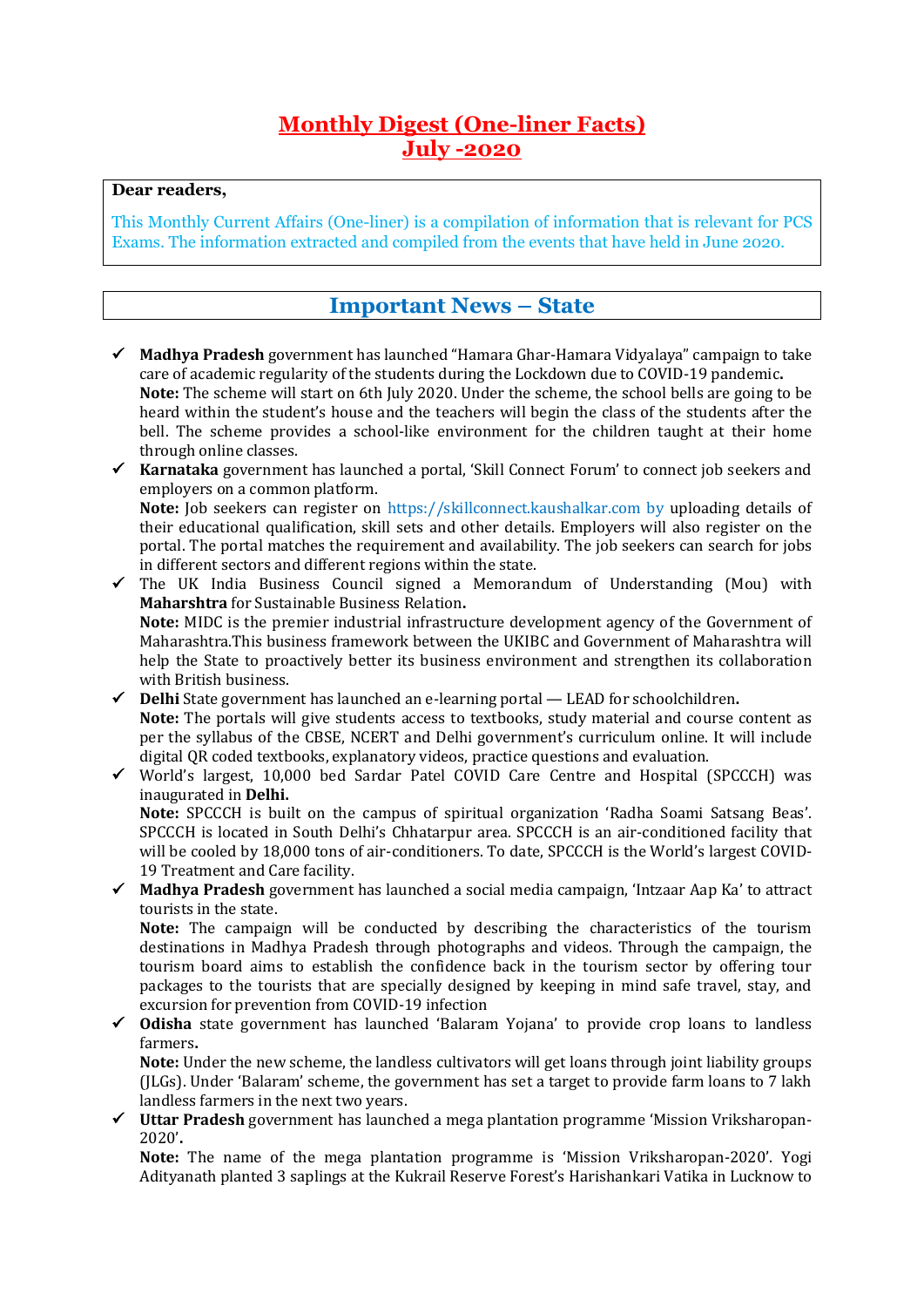inaugurate the Mission Vriksharopan-2020. He planted saplings of a Banyan tree, Ficus Virens and Ficus Religiosa.

- ✓ **Haryana** government has decided to bring an ordinance under which 75 percent of the jobs with a salary of less than Rs 50,000 per month will be reserved for the locals of the state**. Note:** In the month of June 2020, Haryana had the highest unemployment rate among all states
	- in the country. The unemployment rate in June 2020 was 33.6 percent. The proposed draft Ordinance is named 'Haryana State Employment of Local Candidates Ordinance 2020'.
- ✓ 'Self Scan' mobile application has been launched by **West Bengal** government as an alternative for the much popular Chinese document scanning application- Cam Scanner**. Note:** Following the ban of 59 Chinese mobile applications by the Central Government on 29th June 2020, the West Bengal State's Information Technology Department has developed a mobile application that will serve as a better alternative for the much popular Chinese document scanning application- Cam Scanner. The Chief Minister launched the 'Self Scan' mobile application that will be available free of cost at various application download platforms.
- ✓ **Maharashtra** government has launched 'Maha Jobs' portal that will will bridge the gap between the Industrial Units/Employers and the Workers**. Note:** Anyone can access the portal by visiting- 'mahajobs.maharashtra.gov.in'. For registration in the Maha Jobs portal, a domicile certificate of the state of Maharashtra is compulsory for the workers. The portal will help in the resumption of business and industries in the state of Maharashtra, which will further help in recreating the economic cycle in the state that was disrupted due to the nationwide lockdown imposed against the COVID-19 pandemic.
- ✓ **Karnataka** government has launched 'Nekar Samman Yojane' for the weaver's community in the state**.**

**Note:** The name of the scheme is 'Nekar Samman Yojane', which means Weaver Samman Yojana. For becoming a beneficiary of the scheme, silk, cotton, woolen and other handloom weavers in the state of Karnataka have to register themselves at the Seva Sindhu portal.

✓ **Odisha** finance commission has recommended for Rs 23,848 crore for the Panchayati Raj Institutions and Urban Local Bodies over six financial year**.**

**Note:** These funds allocated will be for strengthening the ULBs and PRIs in the state financially so that various developmental projects and maintenance of existing assets can be taken up by these institutes and bodies.

✓ **Assam**'s Dehing Patkai Wildlife Sanctuary is being upgraded to a National Park is located in which state of India**.**

**Note:** It is located within the larger Dehing Patkai Elephant Reserve, spreading across the coaland oil-rich districts of Upper Assam (Dibrugarh, Tinsukia and Sivasagar). After upgradation, Dehing Patkai will be the 6th national park in Assam. The other five are Kaziranga, Nameri, Manas, Orang and Dibru-Saikhowa.

- ✓ e-Commerce marketplace Flipkart has signed an MoU with **Karnataka** state MSME and Mines department to promote the states arts, crafts and handloom sectors**. Note:** The partnership under the Flipkart Samarth programme will enable local artisans, weavers and craftsmen of Karnataka to showcase their hallmark products to a pan-India customer base, the company said in a release. Both the Government of Karnataka and the Flipkart Group will focus on creating avenues to increase business and trade inclusion opportunities for these underserved segments of the society, thereby adding further thrust to Made in India efforts.
- ✓ **Odisha** becomes the first state in India to use Space Technology & Artificial Intelligence for safeguarding government lands. **Note:** The Bhubaneswar Land Use Intelligence System is a geo-tagged repository that would monitor and detect all government lands in Bhubaneswar. This will be done by using highresolution satellite imagery.
- ✓ **Maharashtra** government will be setting up a stress relief fund of around ₹700 crore to ₹1,000 crore, in a bid to support developers undertaking Slum Rehabilitation Authority (SRA) projects. **Note:** The State government's contribution will be around ₹700 crore to ₹1,000 crore, while the State Bank of India's contribution will be bigger."
- ✓ **Manipur** Chief Minister N Biren Singh has inaugurated five water supply projects worth Rs 48.39 crore.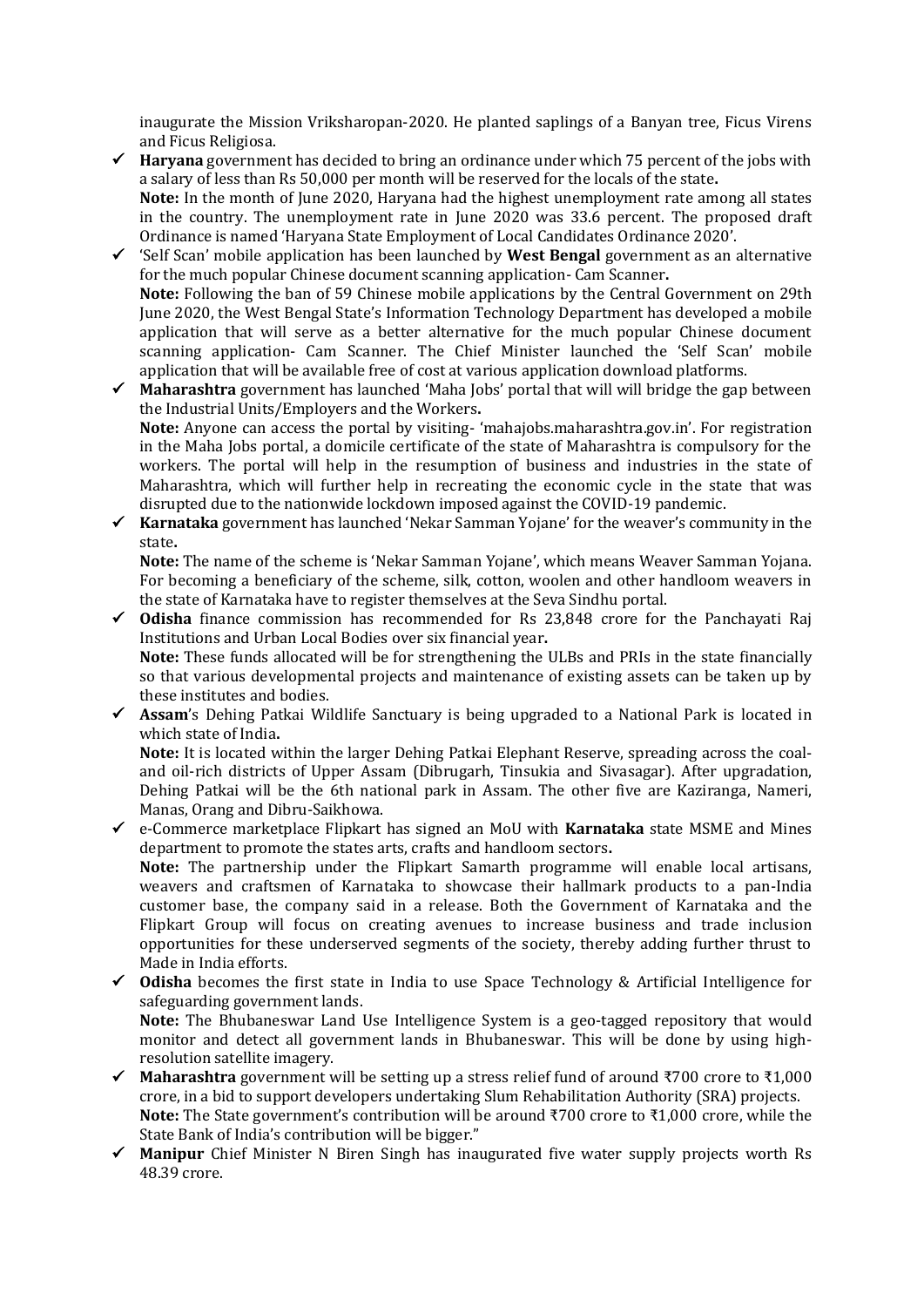**Note:** The five Water Supply projects located at different districts of Manipur were constructed with the total cost of 48.39 crore rupees having total capacity of more than 26.15 millions of liters per day. The New Development Bank has sanctioned 3,000 crore rupees to provide potable water to every household of the state and work orders for the projects have been issued.

- ✓ **Uttar Pradesh** state government has approved the Startup Policy 2020**. Note:** The validity of this policy is five years from the date of notification which is estimated to provide direct employment to more than 50,000 people and generate self -employment to around 1.5 lakh people.UP was anointed as the "Inspiring Leader" in the national startup ranking in 2018.
- ✓ **Madhya Pradesh** government has launched 'Roko -Toko' campaign for those who do not wear masks**.**

**Note:** In Madhya Pradesh, the government will now run a Roko -Toko means stop and campaign for those who do not wear masks. As the Use of masks is mandatory in all public places in the state. Now selected voluntary organizations will provide masks to the people who do not wear masks in public places and will charge an amount of Rs 20 per mask from the concerned.

- ✓ India's first e-Lok Adalat to ensure the administration of justice and to solve the financial crisis of the parties and lawyers amid COVID-19 pandemic was organized in **Chhattisgarh. Note:** The high court Chief Justice P R Ramchandra Menon inaugurated the e-Lok Adalat through video conferencing. Lok Adalat is one of the alternative dispute grievance mechanisms or a forum where pending cases or disputes in the court of law are settled or compromised whereas e-lok adalat will be handled virtually.
- ✓ **Jharkhand** government has signed an MoU with HDFC Bank to provide digital payment solutions to the state's transport department. **Note:** The Digital solution will enable the traffic police to equip themselves with Point of Sale (POS)machines to collect traffic- related penalties. The traffic rules violators can also use this online payment facility to pay a fine.
- ✓ **Madhya Pradesh state** has topped among the other states in the implementation of PM Street Vendor's AtmaNirbhar Nidhi (PM SVANidhi)**. Note:** The scheme is presently benefiting the beneficiaries of 378 urban bodies of the state. Till now 8,70,330 street vendors have registered under the scheme, out of which 1,76,000 street vendors have been issued the identity cards and vending certificates.
- ✓ **Telangana** Govt. has launched 'CybHER', a month-long virtual awareness campaign to make cyberspace safe for women and children**.**

**Note:** The campaign is organized by WSW in collaboration with Legal Aid Centre, Symbiosis Law School, Hyderabad. To tackle cyberattacks in the midst of social isolation due to the coronavirus pandemic by offering proactive measures to stay safe in the digital world. To create an interactive and informative platform for a healthy discussion on cyber safety

- ✓ Poba Reserve Forest would be upgraded to a wildlife sanctuary in **Assam. Note:** Assam Chief Minister, Sarbananda Sonowal has announced, Poba Reserve Forest in Dhemaji district would be upgraded to a wildlife sanctuary. The announcement was made during a meeting with senior officials of Lakhimpur, Dhemaji and Majuli districts at Jonai. Poba Reserve Forest declared in 1924 with an area of 10,522 hectares is home to a large number of flora and fauna.
- ✓ **Andhra Pradesh** government has announced Renewable Energy Export Policy 2020, which permits the sale of power to the other states of India. **Note:** Aim of the policy is to utilize the unused potential and to attract private investments to boost the economy and to generate additional revenue to the government. To implement the projects the New and Renewable Energy Development Corporation of AP Limited (NREDCAP), will be the nodal agency under the new export policy 2020.
- ✓ **Uttar Pradesh** government has launched "Navin Rojgar Chhatri Yojana" for all-round development of the Scheduled Castes**. Note:** Uttar Pradesh Chief Minister Yogi Adityanath has launched "Navin Rojgar Chhatri Yojana" for all-round development of the Scheduled Castes. The state government is extending financial help to make people self-dependent.
- ✓ **Delhi** state government has approved 'Mukhya Mantri Ghar Ghar Ration Yojana', which will be launched in six to seven months.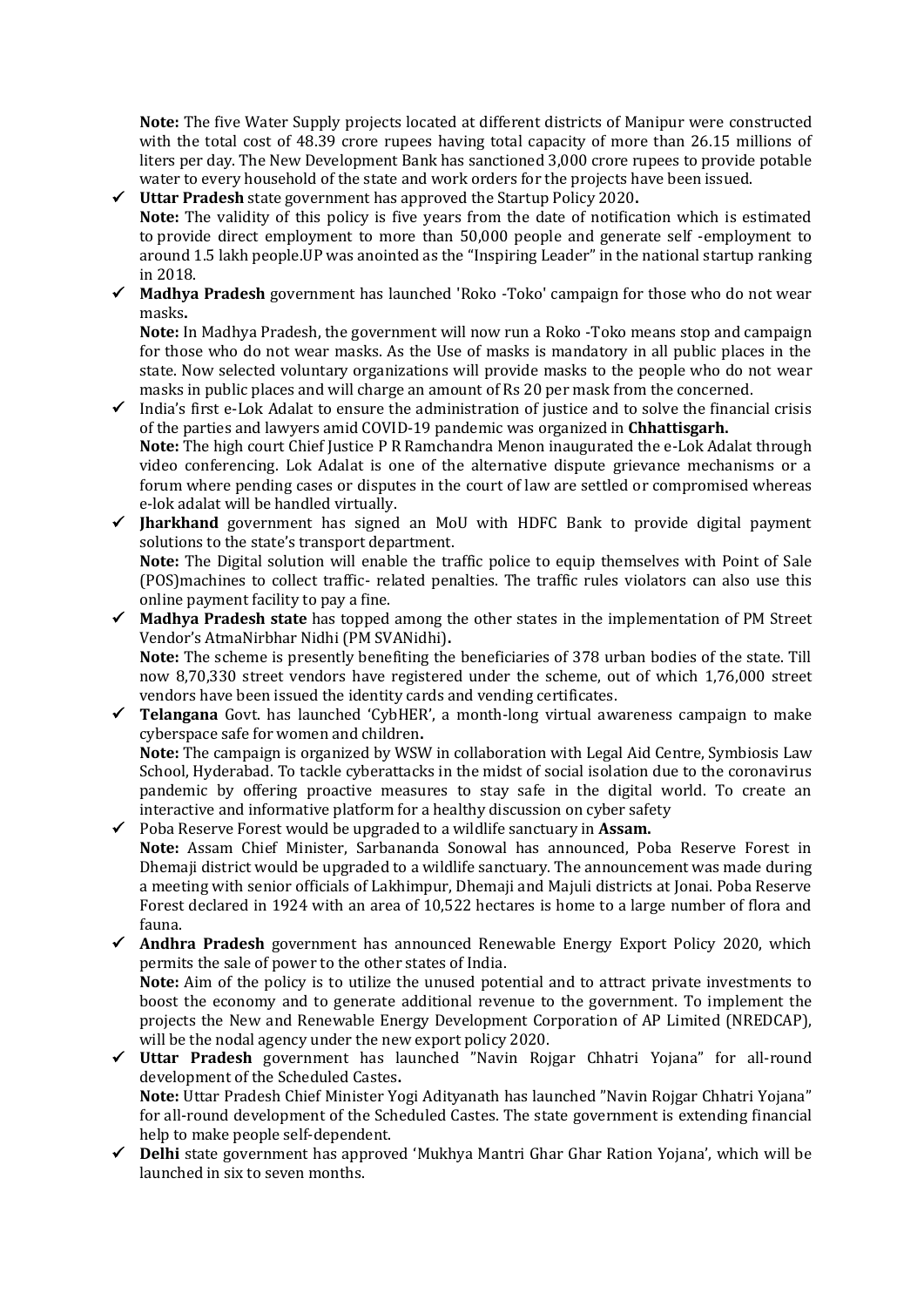**Note:** It will be linked to Centre's 'one nation, one ration card' scheme. The scheme will help the beneficiaries get ration delivered at home. They will not have to come to the ration shops.The scheme is expected to benefit lakhs of people in the national capital through 2016 PDS shops.

- $\checkmark$  **Punjab** government has approved a US \$285.71 million project for canal-based water supply for its two major cities under World Bank financing. **Note:** The International Bank for Reconstruction and Development (IBRD) would finance \$200 million (70%) and Punjab government \$85.71 million (30%) as per the proposal mooted by the local government department.
- $\checkmark$  **Punjab** government has an agreement with the Indian Institute of Technology, Ropar, in the area of skill development**. Note:** The institute will help the state in developing a model ITI and a model polytechnic. The IIT
- to help the state in the manufacture of small devices for controlling water wastage in irrigation. ✓ **Chhattisgarh** state government has launched "Godhan Nyay Yojna" for cattle ranchers. **Note:** Under the 'Godhan Nyay Yojana' Chhattisgarh government will purchase cow dung at the rate of Rs 2 per kg. This scheme will turn cow dung into a profitable commodity.
- ✓ Prime Minister Narendra Modi laid the foundation stone for the ₹3,054-crore "Water Supply Project" in North Eastern state **Manipur. Note:** The project outlay is Rs 3054.58 crore, with a loan component funded by the New Development Bank.
- ✓ **Mizoram** becomes the first state in the country to implement the Green-Agriculture (Green-Ag) project funded by the Global Environment Facility (GEF). **Note:** It was launched by Agriculture minister of Mizoram C Lalrinsanga. Mizoram is first among the 5 states where the project is to be implemented. The other states are Madhya Pradesh, Odisha, Rajasthan and Uttarakhand.
- ✓ The **UK India Business Council** (UKIBC) signed a **memorandum of Understanding** (MoU) with which state government to speed up the business and industrial development in **Gujarat. Note:** Neelam Rani, Managing Director of iNDEXTb and Kevin McCole, Managing Director of UKIBC signed the MoU. The objective of the MoU is to enhance the business environment of Gujarat and to strengthen the collaboration of British business in Gujarat.
- ✓ **Haryana** government has employed the aerial seeding technique to improve green cover in the Aravalli area of the state**. Note:** The project is being carried on a pilot basis to rejuvenate the low vegetation density of

Aravalli and Shivalik hills. Using this method plantation on 100 acres is planned to be attempted during the pilot project.

✓ **Kerala** government has announced a new Entrepreneurship Development Programme to address the issues of shortage of working capital**.**

**Note:** The programme will be implemented through the Kerala Financial Corporation (KFC), which will provide loans up to 90 percent of the project cost subject to a maximum of Rs 50 lakh at 10 percent interest.The government will give 3% interest as subsidy thereby; the net interest rate will be 7%.

### **Important News – India**

✓ Two Maharatna PSUs the South Delhi Municipal Corporation (SDMC) has signed an MoU for setting up of a Waste to Energy Plant Okhla New Delhi **-- Indian Oil Corporation Ltd. & NTPC Ltd.**

**Note:** In Delhi, Municipal Solid Waste (MSW) Management has been a major issue for the local Municipal Authorities, the Waste to Energy Plant will help in addressing the issue and also will lead us towards a more energy-efficient and greener future. The Plant in Delhi will serve as a demonstrative model, the success of which will further help in establishing such Plants in other cities of the country.

✓ The report titled "Towards a Clean Energy Economy: Post-Covid-19 Opportunities for India's Energy and Mobility Sectors" released jointly by NITI Aayog and **Rocky Mountain Institute (RMI).**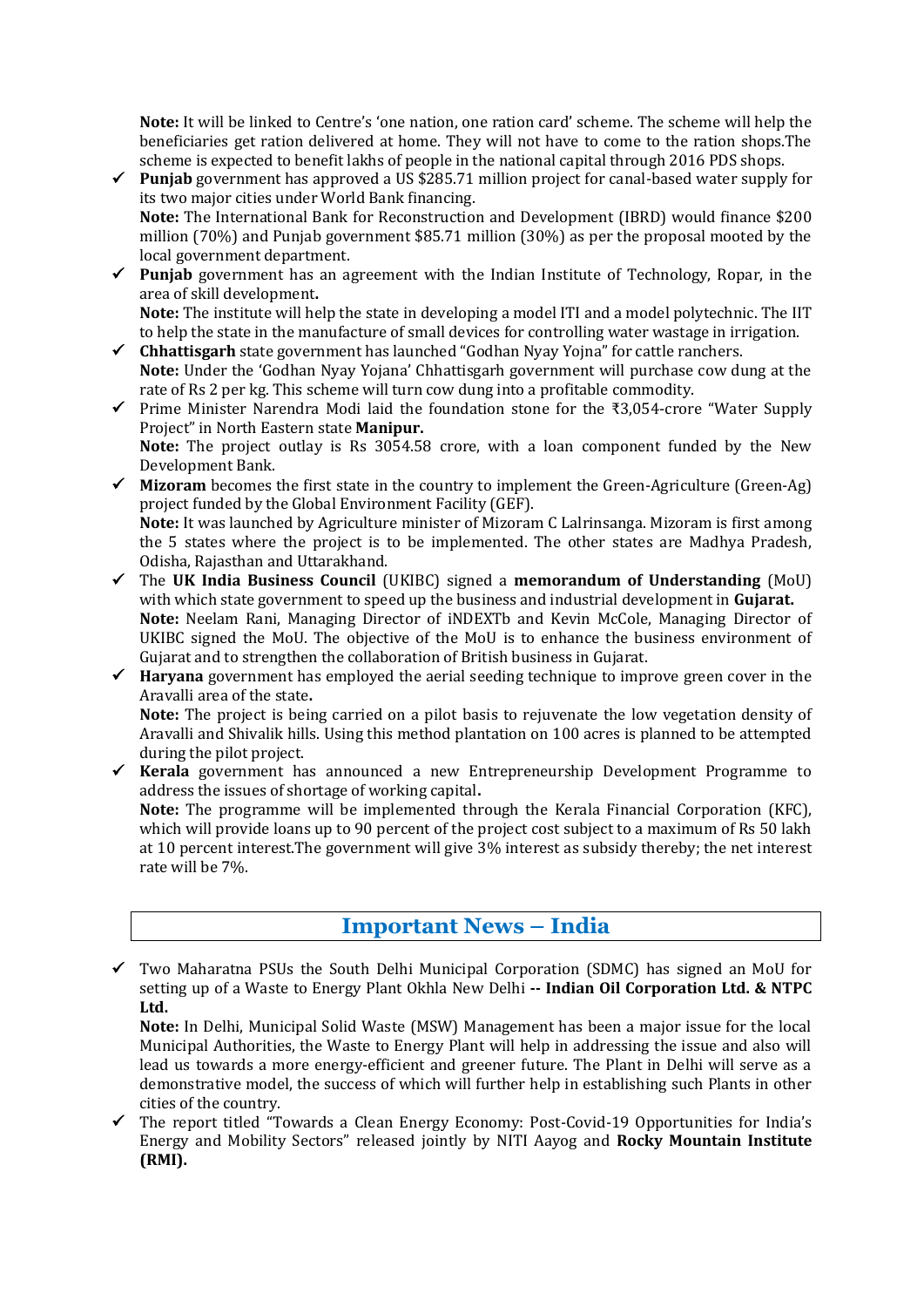**Note:** The report has recommended specific actions and laid down four principles as a framework by which India can revive two of our economic powerhouses – the transport and power sectors from the COVID-19 effect that has impacted their demand and supply.

- ✓ **SheshNaag** has been given to the longest 2.8 km long freight train operated Indian Railways**. Note:** Indian Railways created another record by operating the longest freight train. Indian Railways named it as 'SeshNaag'. The rake had a total of 251 wagons which were pulled by four electric locomotives which were fitted in between. The feat was achieved in the South East Central Railway zone of the Indian Railways. The train had empty BOXN rakes.
- $\checkmark$  According to the report "Annual Marine Fish Landings in India for 2019" by Central Marine Fisheries Research Institute (CMFRI) **Tamil Nadu** state grabbed the top in annual fish production**.**

**Note:** As per the report, Tamil Nadu grabbed the top in annual fish production with 7.75 lakh tonnes followed by Gujarat (7.49 lakh tonnes), which had been holding the first position earlier, and Kerala (5.44 lakh tonnes) which retained the third position. Notably, in the global front, India is ranked 3rd after China and Indonesia in marine fish production.

- ✓ An inter-ministerial scheme called "Accelerate Vigyan" was launched by SERB which is a statutory body functioning under **Ministry of Science and Technology. Note:** The primary objective of the scheme is to give thrust on encouraging high-end scientific research and manpower that will lead to a knowledge-based economy.The scheme will identify research potential, mentors and provide hands on training on a national scale.
- ✓ Under chairmanship **Ranbir Singh,** the Central Committee for reforms in Criminal Law has been constituted by Ministry of Home Affairs (MHA). **Note:** The objective of this exercise is to gather opinions by consulting with experts and collating material for their report to the government. In this regard, the committee has invited experts in
- the field of criminal law to participate in the exercise through an online consultation mechanism. ✓ The CBSE has partnered with social media platform **Facebook** to launch a free and comprehensive training program for teachers and students of its affiliated schools in the first phase**.**

**Note:** The program will cover teacher training on augmented reality and student training on digital safety and online well- being. The training program will be of three weeks in which 10 thousand teachers will be trained on augmented reality while 10 thousand students will be trained on digital safety and well-being.

- ✓ 'Aatmanirbhar Bharat App Innovation Challenge' was announced by PM Narendra Modi is an initiative of **Ministry of Electronics and Information Technology. Note:** The App Innovation Challenge is an initiative by the MeitY in partnership with Atal Innovation Mission.The prize money for apps is between Rs 20 lakh and Rs 2 lakh depending on the category.The app will be evaluated on the basis of ease of use, robustness, security features and scalability.
- ✓ For the formation of a **Joint Venture Company** (JVC) to develop solar and thermal power assets to the tune of 5000 MW on pan-India basis the Coal India Ltd signed an agreement with **NLC India Ltd.**

**Note:** The equity participation in the proposed JVC between Coal India and NLC will be in the ratio of 50:50. This joint venture company marks a new era in the power sector, with the synergy and expertise of two central public sector undertakings under the Ministry of Coal.

- ✓ **DRDO** has developed 1000 bed Sardar Vallabhbhai Patel COVID-19 Hospital in New Delhi in partnership with Tata Sons Private Limited**. Note:** The facility will be providing treatment and care for the COVID-19 positive patients. Along with Tata Sons Private Limited, Sardar Vallabhbhai Patel COVID-19 Hospital is developed by DRDO. The facility is set up in the land belonging to the Indian Air Force.
- ✓ Indian Railways has setup 1.7 MWp Solar Power plant project at **Bina** to directly power the Railway Overhead Line**.**

**Note:** This project is unique because, for the first time in the world, the power generated by the solar power plant will be directly fed to the overhead power lines of the national transporter to power the traction system of the electric locomotives to run trains. The pilot project of 1.7 megawatt solar power plant has been set up by Indian Railways in collaboration with Bharat Heavy Electrical Limited (BHEL) on railway land.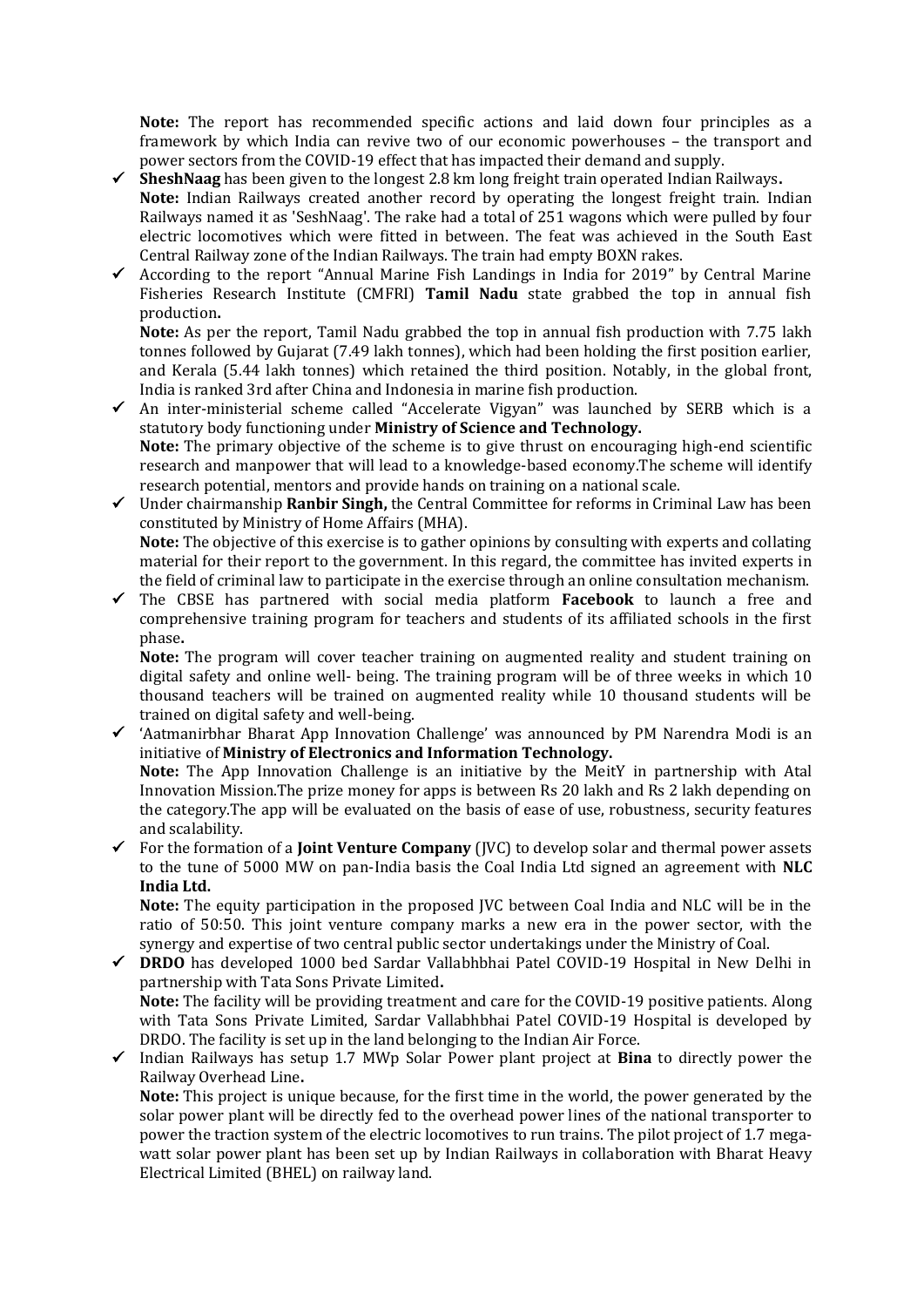$\checkmark$  Defence Research and Development Organisation (DRDO) is going to establish a research cell at **II T-Hyderabad** to meet the future defence technological requirements of the country**. Note:** Envisaged to become a 'Centre of Excellence', it is being established as an extension of the

DRDO Research and Innovation Centre (RIC), Chennai. The research cell will ensure seamless execution of different projects between both organisations as IIT-H has a strong research base in advanced technologies.

- ✓ India's rank has released "Sustainable Development Report (SDR) 2020", including the SDG Index and Dashboards by Cambridge University Press **-- 117th. Note:** The index has been topped by Sweden. The report contains data on changes over time in 17 SDG indicators, the future of the SDGs amidst Covid-19, as well as calculations for trajectories until 2030. The 2020 report has reviewed the performance of 193 UN Member States out of which 166 were ranked under SDG index 2020.
- ✓ India's rank in the "INFORM Report 2020:Shared evidence for managing crises and disasters" released by research centre INFORM **-- 31st . Note:** The report ranked the countries based on "INFORM Risk Index" which has been topped by Somalia with an inform risk of 8.9. The report has analyzed 191 countries.Notably, this report is produced by the United Nations Office for the Coordination of Humanitarian Affairs (UN-OCHA) on behalf of all INFORM Partners.
- ✓ Under chairmanship of **K S Reddy**, the National Human Rights Commission (NHRC) has set up an 11-member expert committee to study impact of Covid-19 on human rights of individuals**. Note:** The expert panel would be headed by Dr K S Reddy, president of Public Health Foundation of India. The expert committee would assess the impact of Covid-19 on human rights of people, especially marginalized and vulnerable sections of the society, including migrant laborer.
- ✓ **Ministry of Home Affairs** has set up an inter-ministerial committee to coordinate investigations related to three Nehru-Gandhi family linked trusts, including the Rajiv Gandhi Foundation (RGF)**. Note:**The committee would be headed by special director of the Enforcement Directorate.Congress president Sonia Gandhi is the chairperson of RGF and its board has among others former PM Manmohan Singh, Rahul Gandhi, P Chidambaram and Priyanka Gandhi.
- ✓ Asia's Largest and World's Second Largest Uptime Tier IV Designed Data Centre was inaugurated in **Navi Mumbai.**

**Note:** The Data Centre is named 'Yotta NM1 or NM1' is located inside the 600-Acre Hiranandani Fortune City at Navi Mumbai's Panvel region. Inside the Hiranandani Fortune City, a Data Centre Park named Panvel Data Centre Park or Integrated Yotta Data Centre Park has been developed, NM1 is located inside the Panvel Data Centre Park.

- ✓ India's rank in the Global Real Estate Transparency Index (GRETI) 2020 released by the USbased Jones Lang LaSalle Incorporated (JLL) **-- 34th. Note:** The Index was released by the United States-based property and investment management services firm- Jones Lang LaSalle Incorporated (JLL). GRETI was first released in the year 1999. This year marked the 11th edition of GRETI. A total of 163 cities and 99 countries have been covered in the 11th edition of GRETI.
- ✓ The Central Board of Direct Taxes (CBDT) has signed a Memorandum of Understanding (MoU) with **SEBI** to exchange data between them. **Note:** The MoU will facilitate the sharing of data and information between SEBI and CBDT on an automatic and regular basis. In addition to regular exchange of data, SEBI and CBDT will also exchange with each other, on request and suo moto basis, any information available in their respective databases, for the purpose of carrying out their functions under various laws.
- ✓ What is the budget outlay of the Central Sector Scheme "Agriculture Infrastructure Fund" which was approved by the Union Cabinet **-- Rs 1 lakh crore. Note:** The scheme shall provide a medium - long term debt financing facility for investment in viable projects for post-harvest management Infrastructure and community farming assets through interest subvention and financial support. Loans will be disbursed in four years starting with sanction of Rs. 10,000 crorein the current year and Rs. 30,000 crore each in next three financial years.
- ✓ The National Skill Development Corporation (NSDC) has joined hands with **Microsoft India Private Limited** company to enhance the digital skills of the country's youth**.**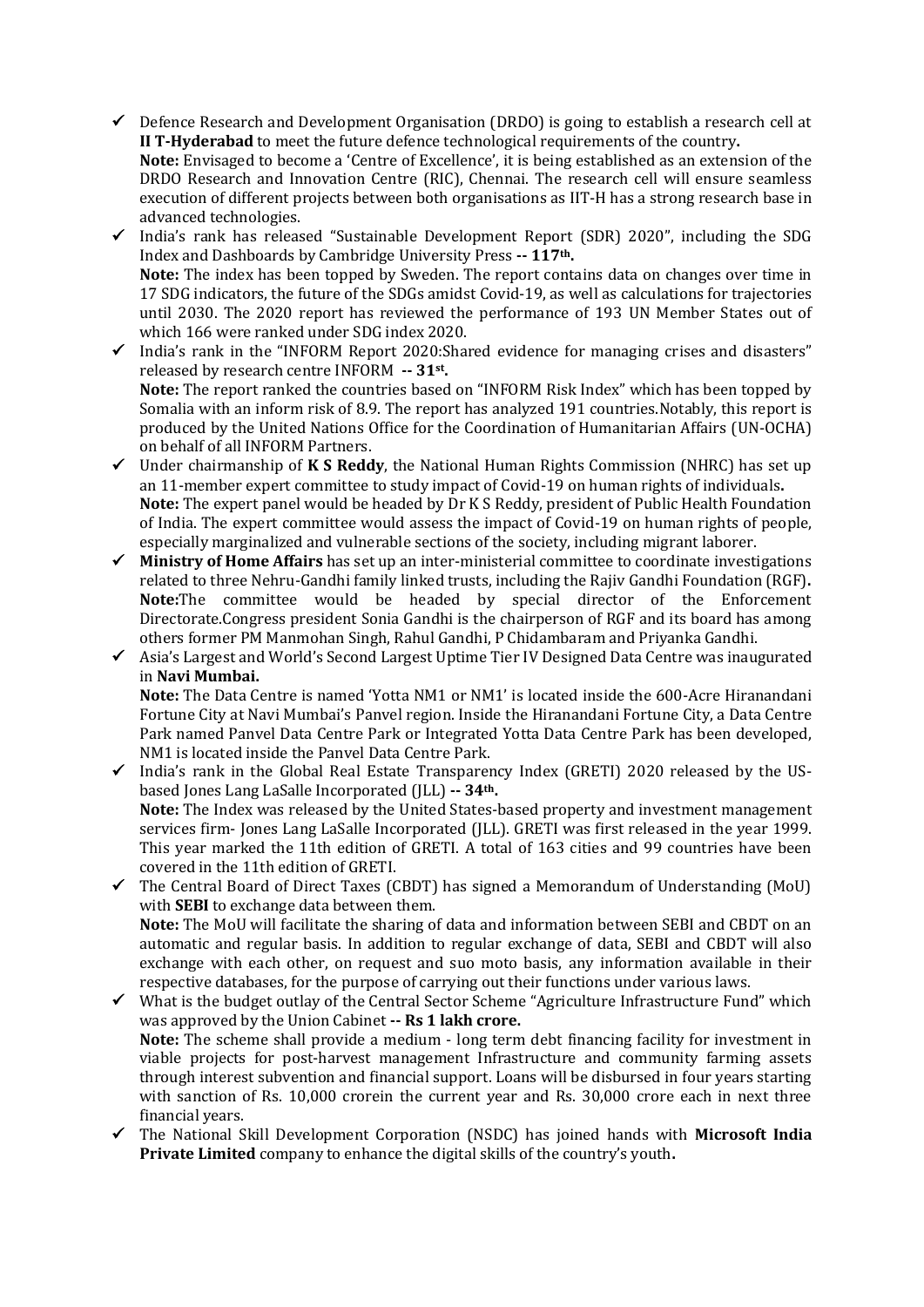**Note:** The partnership with NSDC is an extension of Microsoft's Global Skilling Initiative. Under this, the company is teaching new digital skills to 25 million people all over the world, which is needed in the coronavirus (Covid-19) economy. The integration between the two firms will give the youth a chance to redefine their skills for the digital economy.

- ✓ Under chairmanship of **Suresh Mathur**, the IRDAI has formed a 9- member working group to look into the possibility of setting up 'Pandemic Risk Pool'**. Note:** Suresh Mathur, Executive Director, Irdai, will be the Chairman for the 9-member working group with industry representatives as members.Apart from studying the need for such as pool, the group will also recommend the structure and operating model.
- ✓ Affordable Rental Housing Complexes (ARHCs) scheme is a sub-scheme under **Pradhan Mantri Awas Yojna (PMAY).**

**Note:** Under this existing vacant government-funded housing complexes across key cities will be converted into ARHCs, and offered to concessionaires for 25 years to rent out the units to urban poor and migrant workers. State and civic bodies will select concessionaire through bidding, according to guidelines issued by the housing and urban development ministry.

- ✓ **IIT Hyderabad** has tie-up with a multinational technology company, NVIDIA to establish India's 1st 'NVIDIA AI Technology Centre' (NVAITC)**. Note:** Indian Institute of Technology Hyderabad (IITH) is tie-up with a multinational technology company, NVIDIA to establish India's 1st 'NVIDIA AI Technology Centre' (NVAITC). This centre is established to accelerate research on Artificial Intelligence and its commercial adoption.
- ✓ **Ministry of Culture** released first five volumes of Mongolian Kanjur Manuscript recently. **Note:** The first set of five volumes of Mongolian Kanjur published under the National Mission for Manuscripts (NMM) was recently presented to the Government of Mongolia. Mongolian Kanjur, the Buddhist canonical text in 108 volumes is considered to be the most important religious text in Mongolia. In the Mongolian language 'Kanjur' means 'Concise Orders'- the words of Lord Buddha in particular.
- $\checkmark$  **T-Hub** company has partnered with Ministry of Electronics and Information Technology (MeitY) and Digital India to lead the scale up program of Digital India and Information Technology startups.

**Note:** As many as 10-15 startups with leading-edge solutions in mobility, energy, agriculture, aerospace, manufacturing, consumer, healthtech, medtech, smart cities and logistics and supply chain sectors will be shortlisted. The call for application for the program will commence in July 2020. Startups will be shortlisted from hundreds of applications after an extensive screening process.

- ✓ **Kris Gopalakrishnan** was the head of the 9-member committee to study various issues related to non-personal data that called for a new legislation to regulate such information. **Note:** The committee strongly recommends that the proposed Non-Personal Data Governance Framework becomes the basis of a new legislation for regulating non-personal data.The committee was set up last year the ministry of electronics and information technology (MeitY).
- ✓ India's second VNR 2020 report titled "Decade of Action: Taking SDGs from Global to Local" was presented by **NITI Aayog** to the UN High-level Political Forum**. Note:** The HLPF is the foremost international platform for follow-up and review of progress on the 17 Sustainable Development Goals (SDGs).Dr Rajiv Kumar, Vice Chairman, NITI Aayog, presented the VNR.
- ✓ BSE has signed a memorandum of understanding with **IIT Alumni Council** to encourage listing of start-ups and develop 'high investor depth' in its start-ups platform**. Note:** The alliance will ensure entity transparency, improvement in governance, market discovery of share price, provide liquidity for private equity investors and enable retail participation. IIT Alumni Council is the largest global body of alumni, students and faculty across all the 23 IITs with over 100 city chapters globally.
- The Ministry of Railways is on a mission mode with the goal of transforming Indian Railways into Green Railways by **2030.**

**Note:** All routes on Broad Gauge (BG) network have been planned to be electrified by December Indian Railways has also taken a number of initiatives to promote solar energy. Indian Railways is working to harness the potential of 500 Mega Watt (MW) energy through rooftop Solar panels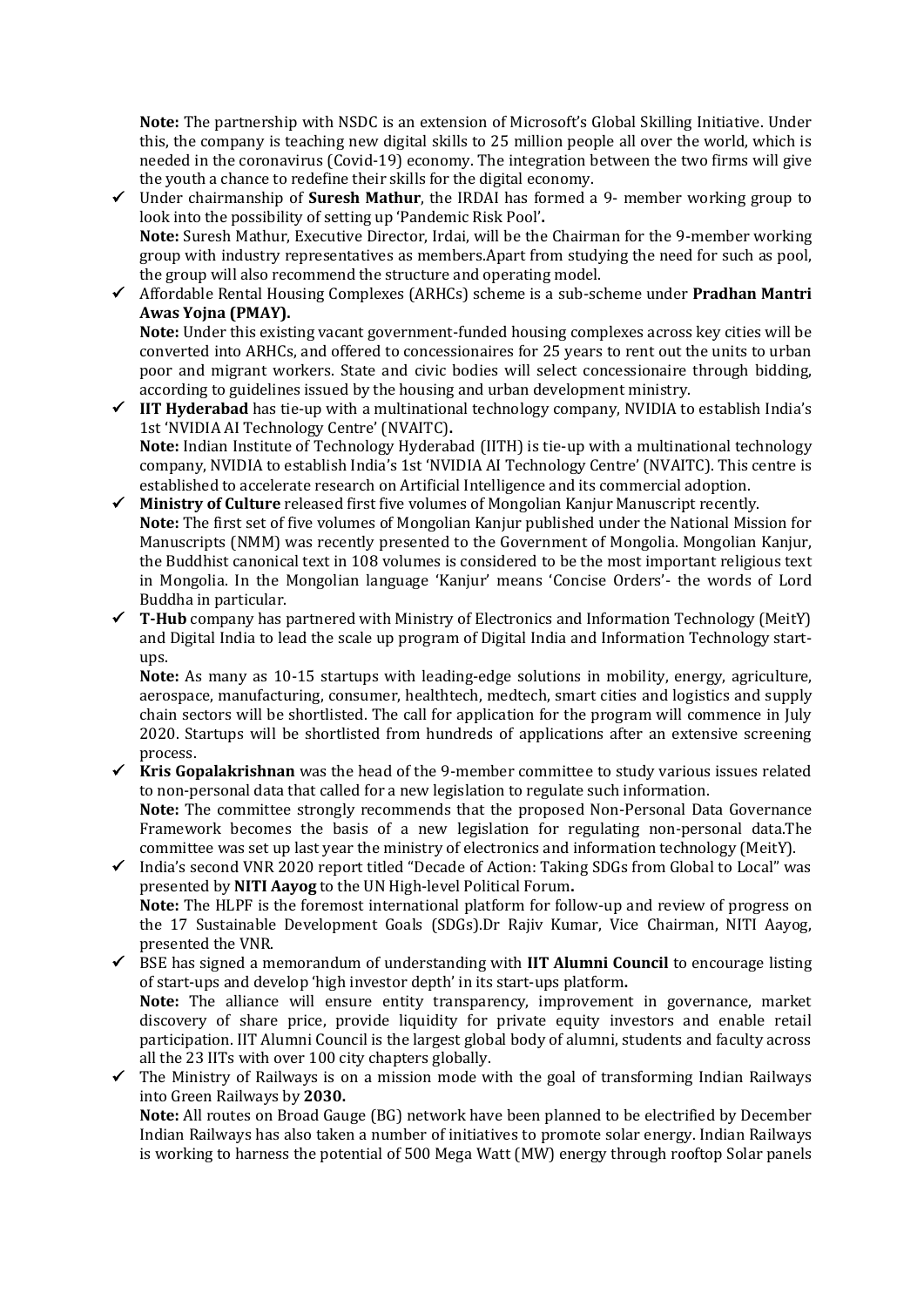(Developer model). Already awarded for 245 MW and target for completion of these plants is December 2022.

 $\checkmark$  India's first cable-stayed Indian Railways bridge namely "Anji Khad Bridge" is being built by **Konkan Railway Corporation Limited. to** connect Katra and Reasi in Jammu and Kashmir  $(I&K)$ .

**Note:** India's first cable-stayed Indian Railways bridge namely "Anji Khad Bridge" being developed by Konkan Railway Corporation Limited (KRCL) is all set to connect Katra and Reasi in Jammu and Kashmir (J&K).The cable-stayed railway bridge is a part of the Udhampur-Srinagar-Baramulla Rail Link (USBRL) project, which passes through the Young Himalayas.

- ✓ India along with **Chile** and Food and Agriculture Organization (FAO) has co-hosted the official launch of 2021 International Year of Fruits and Vegetables**. Note:** It was called side event of 2020 High-level Political forum – "On the road to the International Year of Fruits and Vegetables 2021: Highlighting health and nutritional benefits through sustainable production and consumption of fruits and vegetables".
- ✓ The Airports Authority of India (AAI) signed an MoU with public sector undertaking **Bharat Electronics Ltd.** to collaborate and support the emerging global opportunities in the airport business.

**Note:** As AAI will act as the development partner, it will assist BEL in its domain of expertise to enable execution of the MEA projects outside India by BEL.The MoU is likely to boost the civil aviation industry.The Organisations will work in cooperation with each other in the civil aviation sector, in present and future projects handled by BEL.

✓ **GMR International Airport, Hyderabad** introduced India's first ever fully contactless airport car parking.

**Note:** The NETC FASTag Car Park is a part of the "One Nation One Tag" – NETC FASTag programme of Indian Government.The GMR airport introduced the first ever National Electronic Toll Collection (NETC) FASTag Car Park in India in November 2019.

 $\checkmark$  The Competition Commission of India (CCI) has approved acquisition of HealthCare Global Enterprises Limited (HCG) by **Aceso Company Pte. Ltd. (Aceso). Note:** CCI has approved acquisition under Section 31(1) of the Competition Act, 2002. Aceso Company Pte. Ltd. (Aceso) is an entity which forms part of the CVC Network. The CVC Network

consists of three entities which are privately owned and offers investment advice to and / or managing investments on behalf of certain investment funds as well as platforms.

✓ **Shripad Yesso Naik** has inaugurated the 5th edition of the conference on "Aerospace and Defence Manufacturing Technologies"**. Note:** Tamil Nadu Technology Development & Promotion Centre (TNTDPC) jointly organised the

conference with Society of Indian Defence Manufacturers (SIDM), and the Confederation of Indian Industry (CII).

- ✓ The length of the Anji Khad Bridge' being built by Konkan Railway Corporation which will connect Katra and Reasi in Jammu and Kashmir (J&K) **-- 473.25 metres. Note:** India's first cable-stayed Indian Railways bridge namely "Anji Khad Bridge" being developed by Konkan Railway Corporation Limited (KRCL) is all set to connect Katra and Reasi in Jammu and Kashmir (J&K). The cable-stayed railway bridge is a part of the Udhampur-Srinagar-Baramulla Rail Link (USBRL) project, which passes through the Young Himalayas.
- $\checkmark$  According to the special bulletin on Maternal Mortality in India 2016-18, released by the Office of the Registrar General's Sample Registration System (SRS) the Maternal Mortality Ratio (MMR) in India has declined to **113.**

**Note:** One of the key indicators of maternal mortality is the MMR, defined as the number of maternal deaths per 1,00,000 live births. The target 3.1 of Sustainable Development Goals (SDG) set by the United Nations aims to reduce the global maternal mortality ratio to less than 70 per 1,00,000 live births.

✓ India's largest commercial **shipbuilder Cochin Shipyard Ltd** (CSL) has signed a contract to build the world's first fully automatic electric vessel for **Norway.**

**Note:** The value of two ships is Rs 125 crore, the cost does not include the value for two optional ships. The vessels are designed by Naval Dynamics Norway, using Kongsberg Maritime systems, with detailed engineering to be carried out by CSL. They will be built under DNV GL Classification and flagged in Norway.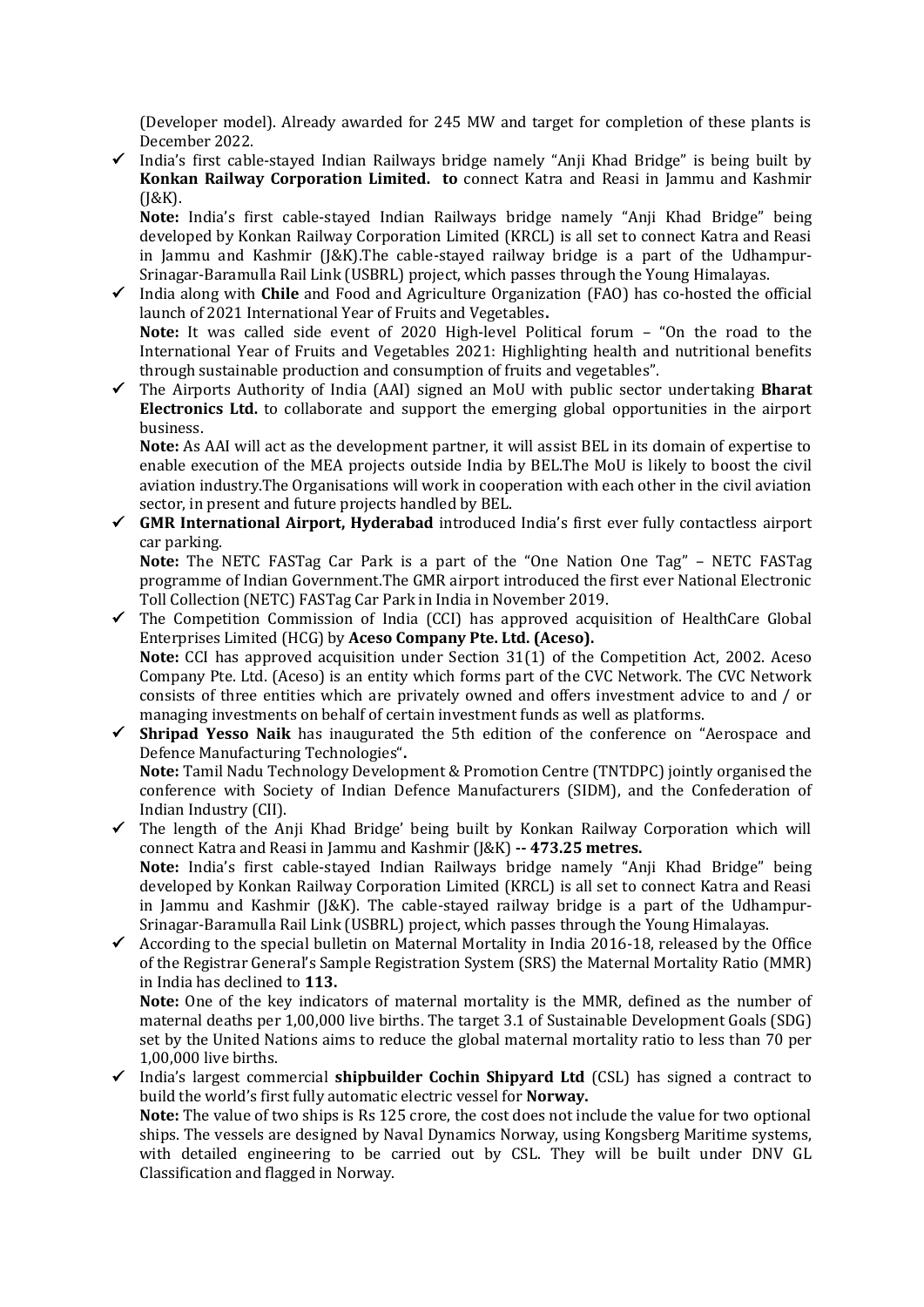$\checkmark$  India is developing country's first and Asia's leading trans-shipment port Vallarpadam Terminal as part of **Kochi** port of India**.**

**Note:** It is a part of the Cochin Port in Kochi, Kerala. It is located on Vallarpadam Island. The Kochi International Container Trans-shipment Terminal (ICTT), is known as the Vallarpadam

✓ Central Institute of Petrochemicals Engineering and Technology (CIPET) has been accredited by NABL for Testing and Certification of PPE Kit. CIPET works under **Ministry of Chemicals and Fertilizers.**

**Note:** The PPE kit includes Gloves, Coverall, Face Shield, Goggles and Triple Layer Medical masks in line with International Standards. It is another achievement of CIPET in the fight against COVID- 19 Pandemic and a step forward towards Atmanirbhar Bharat.

- ✓ As per the Railway Ministry private trains are slated to run from **2023. Note:**According to the railway ministry's projections, the transporter will select the companies that will run the private trains by April 2021.The first 12 are expected to start plying by 2023- 24, followed by 45 more in FY 2024-25, the next 50 in FY 2025-26 and the last 44 by 2026-27.
- ✓ Union Environment and Information & Broadcasting Minister Prakash Javadekar hailed the KURMA mobile application related with **Indian Turtles. Note:** The Mobile Application, KURMA, was launched on 23rd May this year on the occasion of World Turtle Day. The citizen science initiative aims at conservation of turtles and tortoises. The mobile application has been developed by the Indian Turtle Conservation Action Network (ITCAN) in collaboration with the Turtle Survival Alliance-India and Wildlife Conservation Society-India.
- ✓ An e-Portal named "Automobile Solutions Portal for Industry, Research & Education (ASPIRE)" has been launched by **International Centre for Automotive Technology (ICAT). Note:** The portal has been launched to improve the technological capability of Indian automotive sector with the help of exchange of knowledge & expertise, to make them self-reliant and to enable the growth of automobile sector including overall socio-economic progress of the country.
- ✓ The Central Board of Secondary Education (CBSE) has integrated a new Artificial Intelligence (AI) course for class XI and XII was developed in collaboration with tech giant **IBM. Note:** The curriculum was developed in collaboration with IBM (International Business Machines Corporation). The IBM AI curriculum is a part of CBSE's Social Empowerment through
- Work Education and Action (SEWA) program. ✓ India's rank in the Global Manufacturing Risk Index 2020 **– 3rd. Note:** The annual Global Manufacturing Risk Index (MRI) report was released by the US-based property consultant Cushman & Wakefield, to rank the most suitable locations for global manufacturing among 48 countries in Europe, Americas, and the Asia-Pacific.
- $\checkmark$  Name the biopharmaceutical company that announced a global collaboration agreement with Voluntis to develop and distribute digital therapeutics supporting people with diabetes on biologics therapy **-- Biocon Biologics.**

**Note:** Voluntis, based out of Boston and Paris, creates digital therapeutics that allow people suffering from chronic conditions to manage their treatment on their own every day. Insulia provides automated insulin dose recommendations enabling people with diabetes to selfmanage their condition and healthcare teams to remotely monitor progress.

- ✓ **RK Singh** inaugurated India's first public Electric Vehicle charging plaza in New Delhi**. Note:** The EV charging plaza is a new avenue for making e-mobility ubiquitous and convenient in India. EESL is spearheading the EV ecosystem development in India by undertaking demand aggregation for procuring EVs and identifying innovative business models for implementation of Public Charging Station.
- ✓ **Manodarpan** initiative has been launched by the Union Human Resource Development Minister, Ramesh Pokhriyal to provide psychosocial support to students for their mental health. **Note:** The initiative under Atmanirbhar Bharat Abhiyan, aims to provide psychosocial support to students for their mental health and well-being. Named as 'MANODARPAN' the initiative is covering a wide range of activities to provide Psychosocial Support to students for their Mental Health & Well-being during the COVID outbreak and beyond.
- ✓ The acquisition wing of **Ministry of Defence** has signed a contract with **Bharat Earth Movers Limited, BEML** for procurement of 1,512 Mine Plough for Tank T-90 S/SK**.**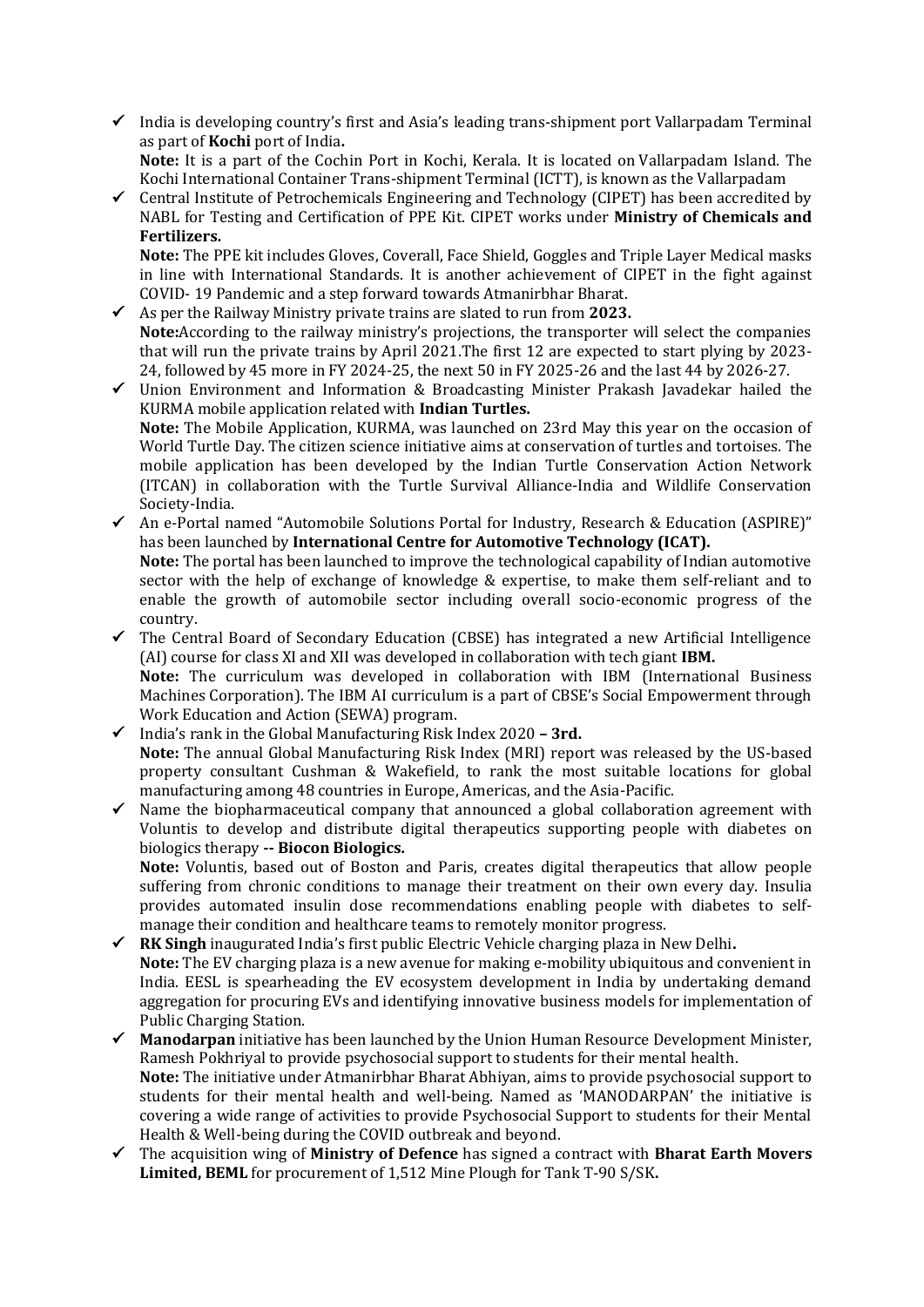**Note:** The contract has Buy and Make (Indian) categorisation with a minimum of 50 per cent indigenous content in make portion of the contract. These mine ploughs will be fitted on T-90 Tanks of Indian Armoured Corps which will facilitate individual mobility to Tanks while negotiating mine field.

- ✓ The Ministry of Youth Affairs and Sports have partnered with **UNICEF** to strengthen the youth volunteers in the country to achieve Atma Nirbhar Bharat Abhiyan**. Note:** The GoI has signed a statement with YuWaah of UNICEF. It is a multi-stake holder platform formed by UNICEF. The YuWaah initiative was launched by UNICEF in India in November 2019. The initiative promotes access to foundational and 21st century skills for youth inside and outside formal education system. This includes life skills, foundational skills, flexible learning and scaling impactful delivery models.
- ✓ India began its trial trans-shipment of goods from India to the North East through **Chittagong, Bangladesh** port.

**Note:** India and Bangladesh signed an agreement to transit goods to north east via ports of Bangladesh. Indian transshipment goods will enjoy a stay of 28-day free-stay at the ports of Bangladesh according to international transshipment agreement.

 $\checkmark$  US based Zoom Video Communications announced to open a new technology center in **Bengaluru.**

**Note:** U.S.-headquartered Zoom Video Communications announced opening of a new technology center in Bengaluru, India. It selected Bangalore as the location for the centre because of the exceptional engineering and I.T. talent.

- ✓ Kakrapar Atomic Power Plant-3 has reached its criticality; the plant is located in **Gujarat. Note:** This indigenously designed 700 MWe KAPP-3 reactor is a shining example of Make in India.The Kakrapar Nuclear Power Plant began its commercial nuclear power production in 1993. In 2015, two of its units were shut down due to coolant leaks. Later, int 2018 the power plant reached partial criticality. The leaks were due to corrosion and cracks.
- ✓ Actor **Sonu Sood.** has launched an application "Pravasi Rojgar" for migrant worker to find right job opportunities**.**

**Note:** The application provides all necessary information to find jobs and offer specific job training programmes. The application "Pravasi Rojgar" will act as a platform for the workers to find right job opportunities.

✓ **International Trade Union Confederation (ITUC)** published the Global Rights Index 2020 according to which India became the new entrant in the 10 worst countries for working people in the world.

**Note:** The others include Bangladesh, Brazil, Colombia, Egypt, Honduras, Kazakhstan, the Philippines, Turkey and Zimbabwe. The Middle East and North Africa is the worst region in the world for working people for seven years running due to the ongoing insecurity and conflict in Palestine, Syria, Yemen and Libya coupled with the most regressive region for workers' representation and union rights.

✓ The Ministry of Health and Family Welfare, Government of India has notified new sets of specified health warnings for all tobacco product to effective from **1st December 2020.**

**Note:** The Ministry of Health and Family Welfare, Government of India has notified new sets of specified health warnings for all tobacco product packs by making an amendment in the Cigarettes and other Tobacco Products (Packaging and Labelling) Rules, 2008 vide GSR 458 (E) dated 21st July, 2020 "The Cigarettes and other Tobacco Products (Packaging and Labelling) Third Amendment Rules, 2020". The amended Rules will be applicable w.e.f. 1st December, 2020.

✓ Acquisition of Krishnapatnam Port Company Limited (KPCL) by **Adani Group** has been the Competition Commission of India (CCI)**.**

**Note:** According to the proposed combination, Adani Ports will acquire equity shareholding along with management control of KPCL.Adani Ports is a customer-facing integrated port infrastructure services provider and manages the logistics chain.

✓ AIIMS **Nagpur** has designed and developed a 'smart wristband' for effective tracking and monitoring of Covid-19 positive and suspect patients.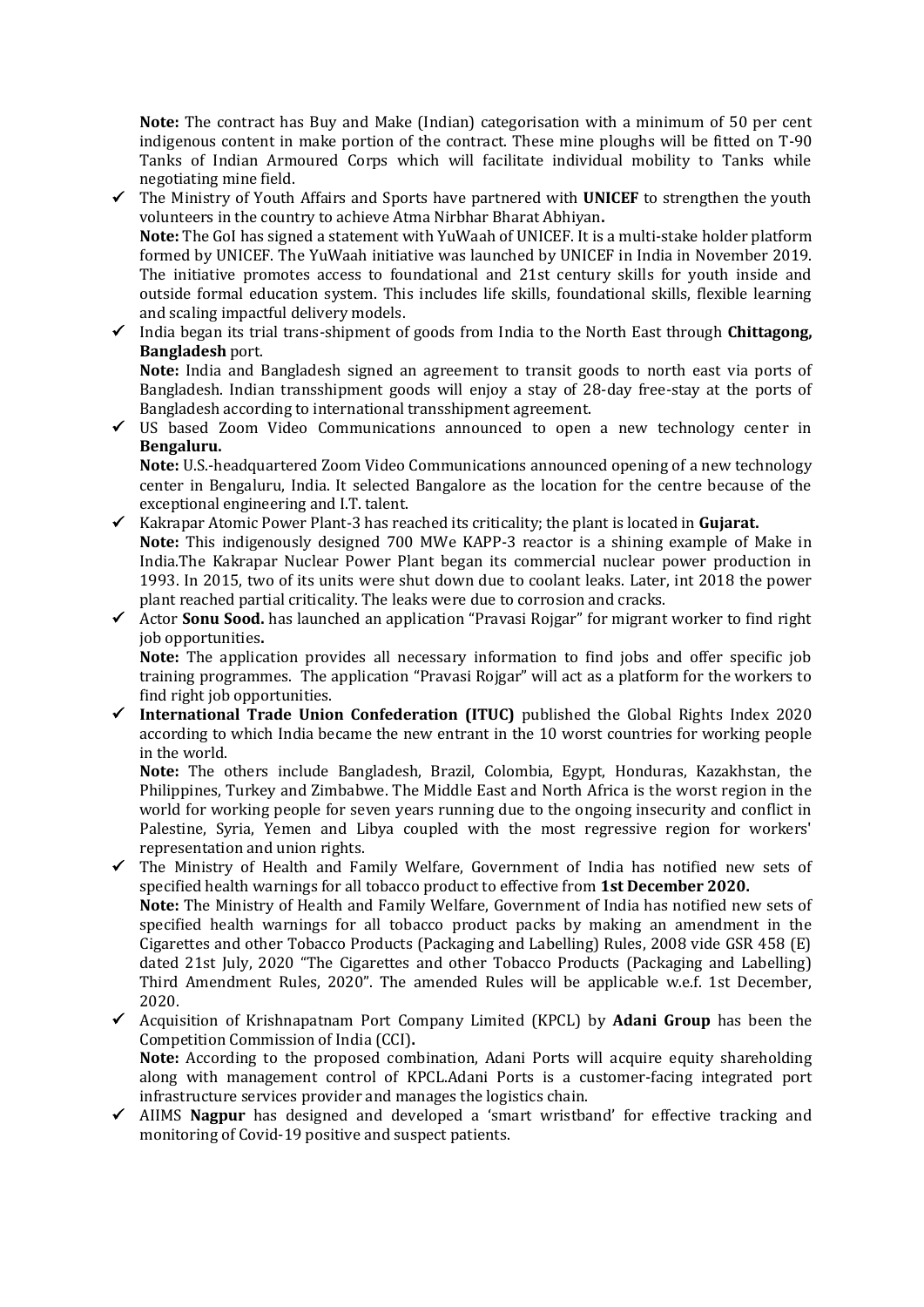**Note:**The new device, a wristband is designed in collaboration with IIT Jodhpur and IIT Nagpur looks to overcome the limitations of existing online mobile apps used for tracking and monitoring coronavirus patients.

- ✓ The Indian Navy's largest solar power plant has been commissioned at **Ezhimala, Kerala. Note:** It is a 3 MW Solar Power Plant which has been set-up in line with the Indian Government's initiative of 'National Solar Mission' which aims to achieve 100GW of solar power by 2022.
- ✓ IT major **Wipro** will acquire Salesforce implementation partner 4C for 68 million euros. **Note:** This is the company's second acquisition since Thierry Delaporte took over as chief executive officer earlier this month.Founded in 1997, 4C is an independent Salesforce Platinum Partner and it has deep capabilities across multiple Salesforce clouds including sales, marketing and field services.
- ✓ Tribal Cooperative Marketing Development Federation of India (TRIFED) has entered into a partnership with **IIT, Delhi.**

for the Unnat Bharat Abhiyan (UBA)**.**

**Note:** Tribal entrepreneurs under TRIFED's Van Dhan Programme will now be able to get access to the expertise of the entire network of over 2,600 academic and research institutions under UBA.

✓ Indian Institute of Management (IIM) **Kozhikode** has developed a wearable hand band Known as the "Veli Band" that helps in maintaining social distancing.

**Note:** The device has been developed by Qual5 India Pvt. Ltd, a startup co-founded by a woman entrepreneur, mentored and funded by IIMKs business incubator and entrepreneurship development centre. Veli Band helps implement social distancing and location/contact tracing which can help organisations comply with social distancing norms during the current pandemic situation.

✓ Indian city **Hyderabad** ranked 16th among the list of top 20 cities with maximum number of CCTV surveillance cameras installed in a survey done on most surveilled cities in the world by the UK-based Comparitech.

**Note:** The UK-based Comparitech released the list of top 20 cities in the world which use CCTV cameras for surveillance of open places with an intent to detect and prevent crimes. According to the report, three lakh cameras were installed in Hyderabad to keep a watch on one crore people at the rate of 29.99 cameras per 1,000 people in the city.

✓ The **Cotton Corporation of India** decided to setup set up its own warehouse in **Vietnam** to boost cotton exports**.**

**Note:** A memorandum of understanding is being worked out to export 1.5-2 million bales of cotton to Bangladesh while the state-run CCI will also set up its own warehouse in Vietnam to boost cotton exports.

- ✓ Defence Ministers' Dialogue between India and Indonesia was held in **New Delhi. Note:** Defence Minister Rajnath Singh led the Indian delegation while the Indonesian delegation was led by their Defence Minister General Prabowo Subianto. The dignitary is in India for strengthening the ties between the two maritime neighbors. This is in consonance with the Comprehensive Strategic Partnership between the two sides.
- ✓ Bureau of Indian Standard's Mobile App "BIS-Care" has been launched using which the authenticity of ISI-marked and hallmarked products can be checked, BIS is working under **Ministry of Consumer Affairs.**

**Note:** The mobile app 'BIS-Care', operational in Hindi and English languages, can be operated on any Android phone. Consumer Affairs Minister Ram Vilas Paswan also launched three portals of the Bureau of Indian Standards (BIS) on standardisation, conformity assessment and training, which consumers and stakeholders can login through [www.manakonline.in.](http://www.manakonline.in/)

- $\checkmark$  On the occasion of "World Hepatitis Day" the Institute of Liver and Biliary Sciences (ILBS) has organised "2nd Empathy e-Conclave"in collaboration with **Airport Authority of India (AAI). Note:** The conclave was held on the occasion of "World Hepatitis Day". The theme of 2nd Empathy e-Conclave is "Keep your Liver Safe in COVID times".
- $\checkmark$  As per the update report on India's Tiger Survey from 2018, released by the Union Minister of Environment, Forest and Climate Change Prakash Javadekar **Madhya Pradesh** has the highest number of tigers**.**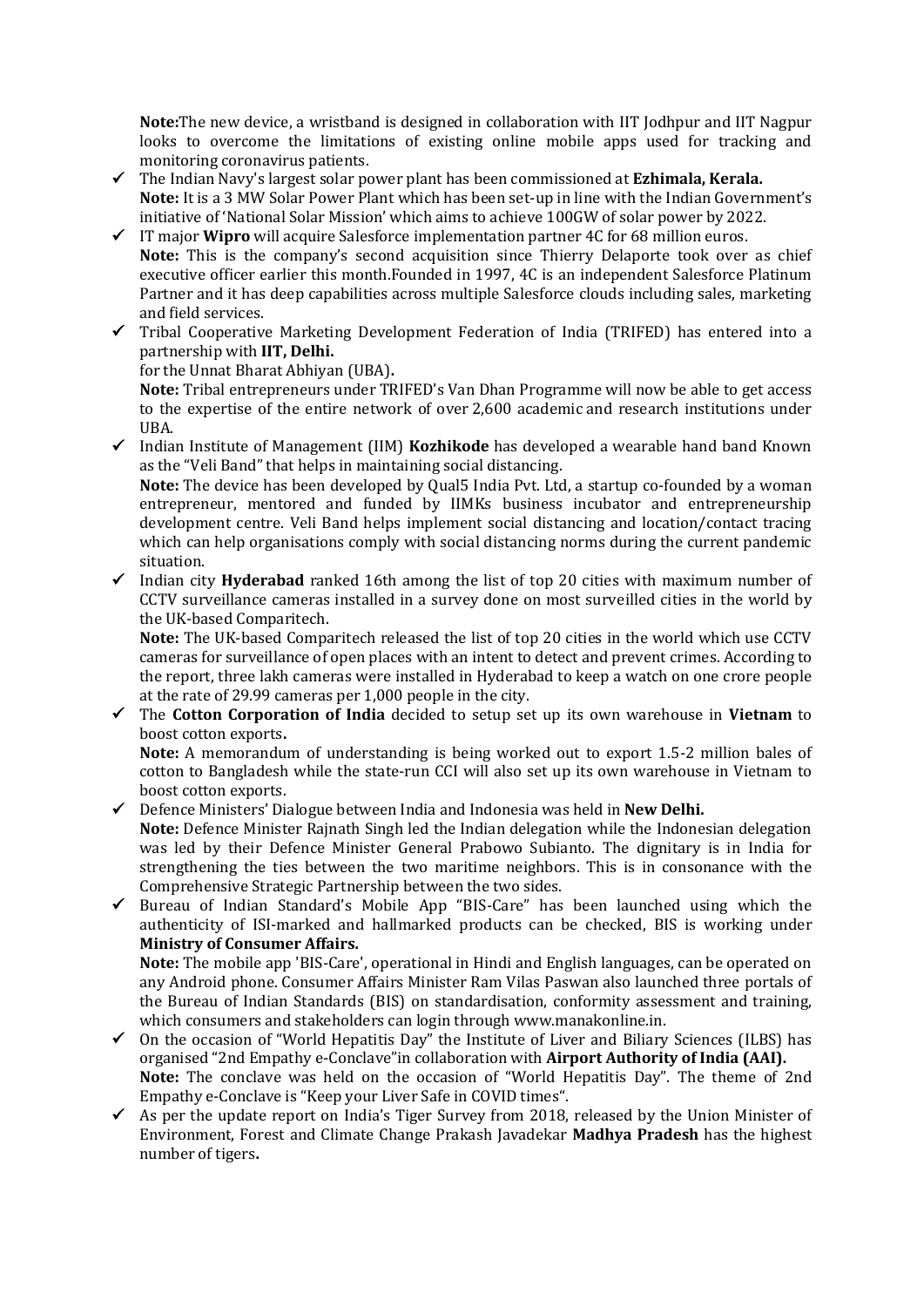**Note:** India has 2,967 tigers, a third more than in 2014, according to results of a census made public on July 29 last year. The present survey is a more granular estimate of these numbers.

✓ The Power Finance Corporation (PFC) has signed an agreement with **IIT Kanpur** to provide training, research and Entrepreneurship Development (ED) in Smart grid technology**.**

**Note:** PFC will provide support to the IIT-Kanpur to develop the infrastructure of the research and development on smart grid technology. The PFC will provide financial assistance of Rs. 2.38 crore to the IIT-K under its CSR initiative. The IIT-K provides training in smart grid technology to 90 participants

✓ **Ministry of Earth Sciences** has launched a Knowledge Resource Centre Network (KRCNet)" under the Digital India initiative of Government of India.

**Note:** These KRCs will be linked with each other and integrated into the KRCNet portal. This portal would be a single point entry to the intellectual world of Ministry of Earth Sciences (MoES). With the launch of KRCNet, MoES aims to set up a Total Quality Management (TQM) system by securing ISO certification for documenting MoES knowledge resources, its maintenance, easy retrieval and dissemination.

#### **Important News – World**

✓ According to the US-based news agency Associated Press, **China** has been running a number of in-human campaigns to slash the birth rates among the minority Muslim population called 'Demographic Genocide'**.**

**Note:** Experts have labeled this Campaign of China as 'Demographic Genocide'. Among the Muslim minorities in China, most belong to Uyghurs ethnic groups. The Chinese Government continues to claim that the camps set up at the Xinjiang Autonomous Region of China are for offering voluntary education and training.

- ✓ **India and Japan** have conducted Naval Exercise 'PASSEX' to promote mutual understanding and for tactical and communications training. **Note:** This was the 15th exercise undertaken by the navies of these two nations in the last three
- years.The overall content of this PASSEX was goodwill training and to promote understanding. ✓ **New Zealand** has cancelled the 2021 Asia-Pacific Economic Cooperation (APEC) due to the
- COVID-19 pandemic and is opting to lead a virtual summit. **Note:** New Zealand cancelled the 2021 Asia-Pacific Economic Cooperation (APEC) forum that was scheduled to be held in Auckland, due to the COVID-19 pandemic and is opting to lead a virtual summit. The 2019 leaders' meeting was cancelled by Chile due to violent antigovernment protests and the virtual APEC meeting of 2020 are being hosted by Malaysia.
- ✓ **Uganda** became the first African country to submit the results for Reducing Emissions from Deforestation and forest Degradation (REDD+) to the United Nations Framework Convention on Climate Change (UNFCCC)**.**

**Note:** Uganda became the first African country to submit the results for Reducing Emissions from Deforestation and forest Degradation (REDD+) to the United Nations Framework Convention on Climate Change (UNFCCC), which has opened the way for potential results based payments to Uganda. The submitted documents will help Uganda to claim the funds through the Green Climate Fund's forest conservation scheme.

- ✓ **Israel** has successfully launched a new spy satellite "Ofek 16" **. Note:** Ofek 16 is a small electro-optical imaging satellite, which will capture high-resolution images of the Earth for Israel's Ministry of Defence. With the launch of Ofek 1 in September 1988, Israel became the eighth country to develop its own orbital launch capability. It uses this capability exclusively for military payloads, relying on foreign rockets to carry its civilian and commercial satellites into orbit.
- ✓ **Fourth** edition of "Ministerial on Climate Action (MoCA)" was held virtually for the first time in view of the ongoing COVID-19 pandemic.

**Note:** From India, Union Minister of Environment, Forest and Climate Change, Prakash Javadekar participated in meet. The meet was co-chaired by European Union (EU), China and Canada.

✓ **Sri Lanka and Maldives** became the first two countries from the South East Asia Region of WHO to have successfully eliminated both the Measles and Rubella Virus.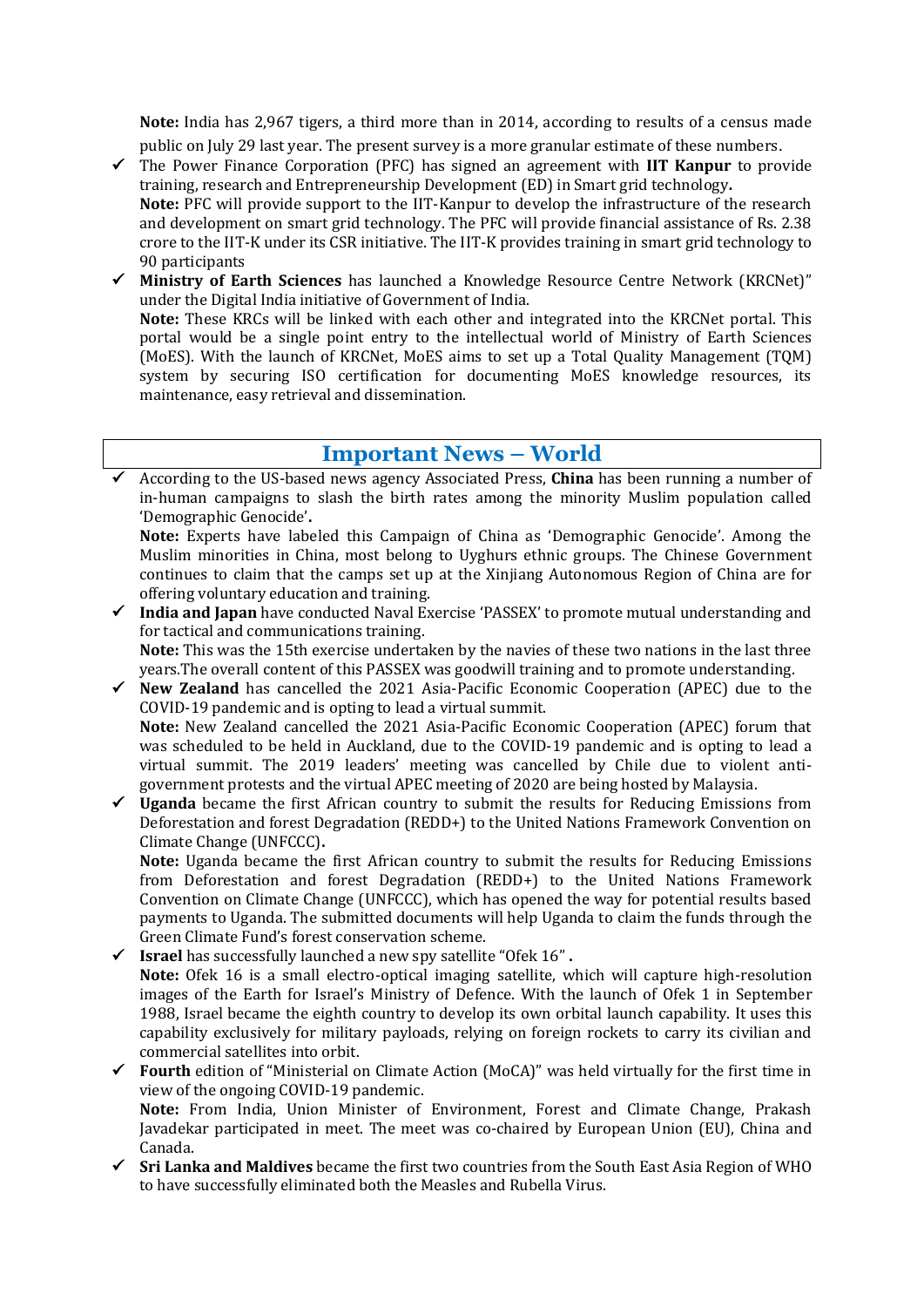**Note:** Sri Lanka and Maldives the first two countries from the South-East Asia Region of the WHO to achieve the target. The target year set by the WHO for eliminating Rubella Virus from the South-East Asia Region is 2023.

- ✓ **Germany** become the first industrialized country to phase out of both coal and nuclear energy**. Note:** This phase out is a part of Germany's "energy transition" to reduce the use of fossil fuels and to support the use of renewable resources. German closed its last coal mine in 2018 and committed to close its nuclear power plants by 2022.
- $\checkmark$  India's rank among 10 Asia-Pacific countries in the "Cancer preparedness in Asia-Pacific: Progress towards universal cancer control" prepared by the Economist Intelligence Unit (EIU)**- eighth.**

**Note:** The 10 Asia-Pacific countries included in this report were — Australia, China, India, Indonesia, Japan, Malaysia, the Philippines, South Korea, Thailand and Vietnam.India records below-average scores across all three pillars in the EIU's ICP — policy and planning, care delivery, and health system and governance.

- ✓ According to Dun and Bradstreet's (D&B) Country Risk and Global Outlook Report in 2020 the global economy is likely to contract by **5.2%. Note:** As per report, the global economy will not reach pre-pandemic levels of activity again before 2022. India's economy is expected to contract this fiscal year after four decades of positive growth. In March, 2020 D&B downgraded India's rating to DB5c from DB4d, stating the magnitude of downgrade and the risk level highest since 1994.
- ✓ **Nepal** has imposed a ban on all private Indian news channel. **Note:** Except for the Indian State-owned Doordarshan's news channel DD News, Nepal based Multi-System Operators have issued a broadcasting ban on all other Indian News Channels in Nepal.
- $\checkmark$  What will be the rise in mean average global temperature in next 5 years as per the report "Global Annual to Decadal Climate Update for 2020-24" released by the WMO **-- 1.5°C. Note:** This is because of man-made greenhouse emissions and there is a 20% chance that it will exceed 1.5 degrees Celsius (2.7 Fahrenheit) in at least one year between 2020-2024. Overall, it is very likely to be within the range  $0.91 - 1.59^{\circ}$ C. The 1.5 C mark is the level to which countries have agreed to try to limit global warming as per 2015 Paris accord.
- ✓ World Health Organization (WHO) has formulated an independent panel for pandemic preparedness and response to evaluate the world's response to the COVID-19 **-- Helen Elizabeth Clark & Ellen Johnson Sirleaf.**

**Note:** The Panel will be co-chaired by former Prime Minister of New Zealand Helen Elizabeth Clark and former President of Liberia Ellen Johnson Sirleaf.While Helen Clark served as an administrator of the United Nations Development Programme (UNDP), on the other hand, Ellen Sirleaf is a recipient of the 2011 Nobel Peace Prize. Both will choose other Panel members.

- ✓ The ADB has entered into a 5-year agreement with Qatar-based Education Above All Foundation to work jointly for project worth of **\$100 million. Note:** It will put at least 3.2 lakh out-of-school children, including refugees and internally displaced children into quality primary education. Initially,10 nations have been selected for projects namely- Afghanistan, Bangladesh, India, Indonesia, Myanmar, Nepal, Pakistan, Papua New Guinea, Philippines, and Sri Lanka.
- $\checkmark$  Recently UAE has expressed interest to have an Open Sky Agreement with India. **Note:** Open Sky Agreements are bilateral agreements that the two countries negotiate to provide rights for airlines to offer international passenger and cargo services. It expands international passenger and cargo flights. Open skies between India and UAE will allow unlimited number of flights to the selected cities of each other's countries.
- ✓ **Kuwait** has approved an Expat Quota Bill**. Note:** According to the bill, Indians should not exceed 15% of the population and if it is enacted into law, over 8 lakh Indians could be forced out of Kuwait. The draft expat quota bill has been deemed constitutional and will be transferred to the respective committee so that a comprehensive plan is created. Lawmakers and government officials including the Prime Minister of Kuwait have been calling to reduce the number of expats from 70% to 30% of the population.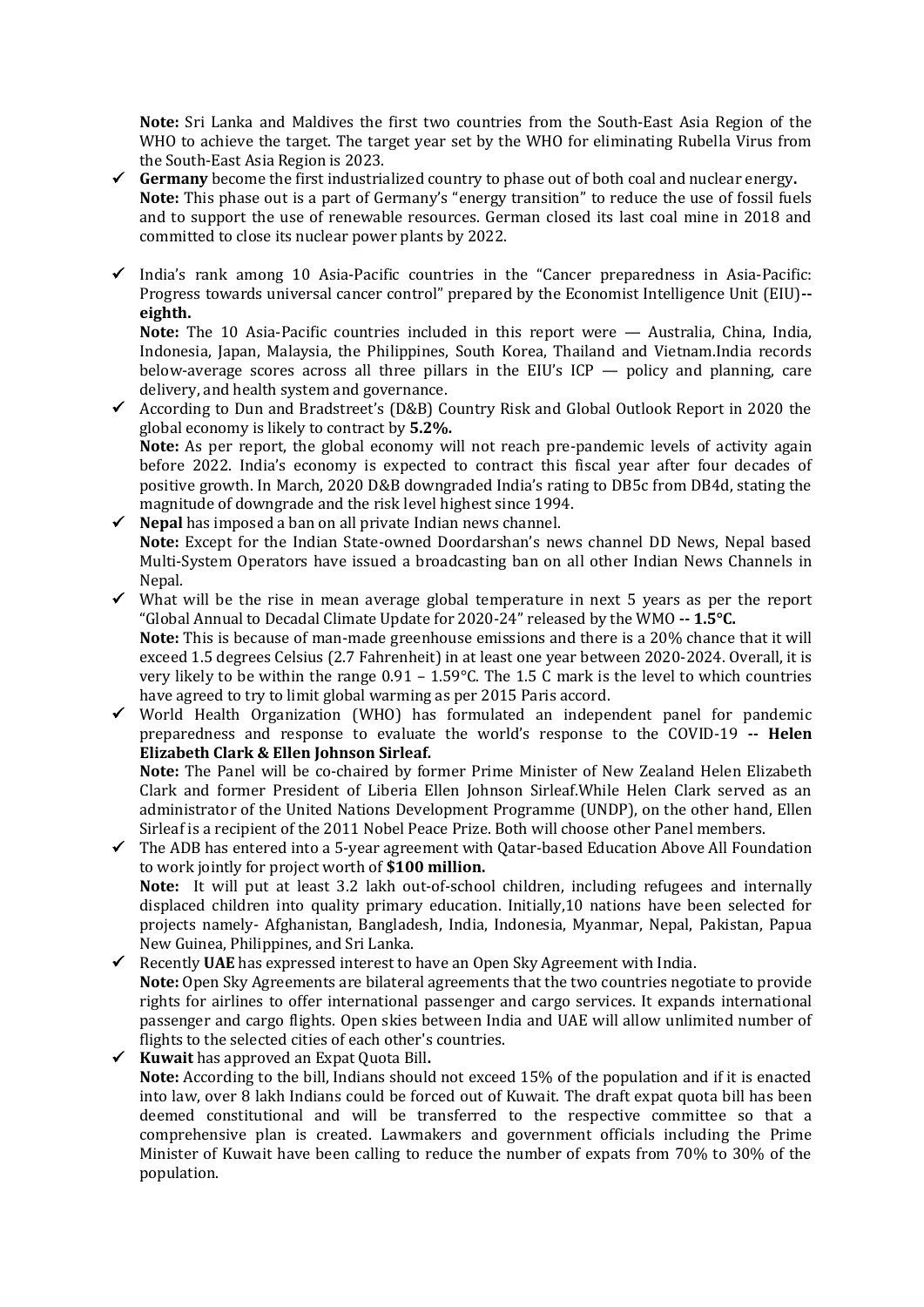✓ World's first gold-plated hotel was unveiled in **Vietnam.**

**Note:** The hotel overlooks the Giang Vo Lake. It boasts of a gold-plated infinity pool on the roof. The 25-storey hotel cost approximately \$200 million to build. Rooms at Dolce start at \$250 per night.

- ✓ **Russian** Gamalei Institute of Epidemiology and Microbiology's COVID-19 vaccine becomes the first in the world to successfully completed the Human Clinical Trials**. Note:** The trials on volunteers were conducted from 18th June 2020 at Sechenov First Moscow State Medical University. At Sechenov University, the Director of Institute for Translational Medicine and Biotechnology has informed that the First Group of Volunteers will be released on 15th July 2020 while the Second Group of Volunteers will be released next Monday (20th July 2020).
- ✓ According to the data released by the United Kingdom, **India** has become the second largest Forign Direct Investor in the United Kingdom (UK) after the United States in 2019**.**

**Note:** The United States of America remains as the top source of Forign Direct Investment (FDI) of the UK, delivering 462 projects and 20,131 jobs. The List is followed by India, Germany, France, China and Hong Kong.

✓ **China** has launched a two-month campaign to clean up websites aimed at users under the age of 18**.**

**Note:** The campaign will be for a period of two months, mostly websites providing online learning content through live streamlining or video conferencing. They will be checked as a part of the campaign, also instant messaging tools and android applications offering entertainment, quick part-time jobs for easy money, etc will be checked.

- ✓ **Iran** drops India from Chabahar rail project, cites funding delay**. Note:** Four years after India and Iran signed an agreement to construct a rail line from Chabahar port to Zahedan, along the border with Afghanistan, the Iranian government has decided to proceed with the construction on its own, citing delays from the Indian side in funding and starting the project.
- ✓ UNICEF India joined hands with **FICCI** to jointly develop UNICEF's "#Reimagine Campaign". **Note:** The campaign aims to support the most vulnerable populations and children during the COVID-19 response and its after-math in India. It will also help in avoiding the potential longterm damage to business operations as well as employment pipeline.
- ✓ **China** has successfully launched "APSTAR-6D" telecommunication satellite via a Long March 3B carrier rocket.

**Note:** China Academy of Space Technology has developed the commercial satellite 'APSTAR-6D'. APSTAR-6D marked the 18th Rocket Launched by China in the year 2020. The APSTAR-6D satellite was developed by the China Academy of Space Technology Corp. (CASC), a subsidiary of China Aerospace Science and Technology Corp.

- ✓ Elyes Fakhfakh resigned from the post of prime minister of **Tunisia. Note:** His resignation has come after a campaign to oust him in a vote of no confidence gathered momentum and to avoid more conflicts between state institutions in the country. Elyes Fakhfakh was appointed prime minister of Tunisia in January 2020.
- ✓ **UNICEF** has partnered with SAP India to improve the employability skills of young people in a COVID-19 as well as post COVID-19 era.

**Note:** Under this initiative, UNICEF has collaborated with YuWaah (Generation Unlimited) to offer digital education as well as occupational skillset to the underserved young people of India.The UNICEF – YuWaah – SAP India partnership has a prime objective to empower young people, to utilize their creativity, problem-solving and leadership assets, to improve their own lives as well of their communities.

- ✓ Pakistan and China signed an agreement for the 700 MW Azad Pattan hydel power project being built on **Jhelum** river of Pakistan Occupied Kashmir (PoK). **Note:** The first agreement, for the 1,100 MW Kohala project, was signed on June 23. That project, worth \$ 2.3 billion, too will come up on the Jhelum near Muzaffarabad. Gezhouba set up a special purpose joint venture with the Laraib Group, a Pakistani renewable energy developer.
- ✓ **Jordan** apex court dissolved the country's branch of the Muslim Brotherhood, a transnational Islamist movement.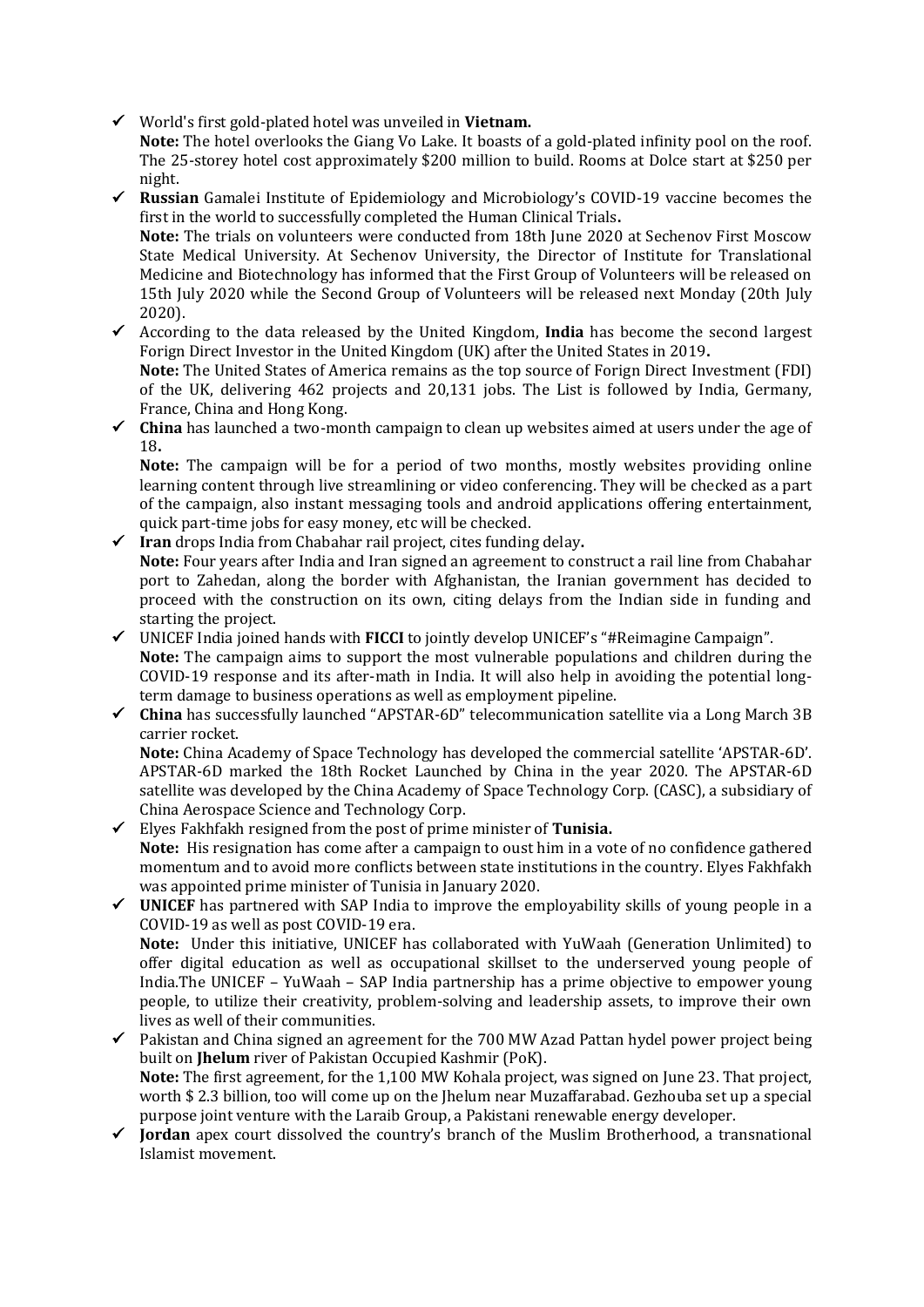**Note:** The Muslim Brotherhood, founded in Egypt in 1928, is a pan-Islamic movement with both charitable and political arms. It has faced years of pressure, especially in the wake of the 2011 Arab Spring uprisings and has been outlawed as a "terrorist" group in Egypt and banned in several other countries.

✓ The first Arab space mission dubbed as 'HOPE Probe' was launched by United Arab Amirate (UAE) from **Japan.**

**Note:** H2A, the rocket carrying the Hope Probe to space, was launched from the Tanegashima Space Centre in Japan. It is the Arab world's first interplanetary landmark mission, putting UAE firmly ahead of all the countries in the Middle East in the area of space and technology. Hope Probe Spacecraft is expected to reach the Red Planet by February 2021, to coincide with UAE's 50th anniversary of its formation.

✓ The United Nations has declared Noor Wali Mehsud associated with terrorist organization **Tehrik-e-Taliban** as a global terrorist**.**

**Note:** The UN has blacklisted Mehsud for participating in the financing, planning and perpetrating acts on behalf of and in support of entities associated with al-Qaeda.

- ✓ **India** and Maldives signed an agreement to establish "Emergency Medical Services" in Male**. Note:** The Emergency Medical Service is financed by India under grant assistance of 20 million USD for neighbouring countries. This will help to increase the collaboration between the countries, especially in the areas of health care facilities, disaster responses during critical times, etc.
- ✓ Rescue package **€750 billion** has been announced by the European Union (EU) to rebuild the bloc's economies ravaged by COVID-19.

**Note:** The European Commission plans to raise the money in the financial markets, rather than injecting new money into the system.

- ✓ **Saudi Arabia** hosted the G20 Digital Ministers' Meet 2020. **Note:** Union Minister of Information Technology Shri Ravi Shankar Prasad attended G20 Digital Ministers' Meet. The Saudi Arabian Presidency has selected the theme, "Realizing Opportunities of the 21st Century For All"
- ✓ **75th** session of United Nations General Assembly is to be conducted virtually in 2020 for the first time in its history**.**

**Note:** Every year, world leaders meet at UN headquarters in New York to debate important issues of the planet. The UNGA is the main policy making body of the United Nations. It was created under Chapter IV of the UN charter. The charter was signed in San Francisco in 1945.

- ✓ **Nicaragua** has become the 87th country to join the International Solar Alliance Framework Agreement, an initiative led by India to promote sustainable energy. **Note:** The ISA is an alliance of 121 countries, most of them being sunshine countries which lie either completely or partly between the Tropic of Cancer and the Tropic of Capricorn.
- ✓ World Trade Organization (WTO) General Council has granted the "Observer" status to Asian country **Turkmenistan.**

**Note:** After receiving the observer status from WTO, Turkmenistan has become the last former Soviet republic to establish formal ties with the trade body. Turkmenistan has become the 25th observer of the organization.

- ✓ **China** has successfully launched "Tianwen-1" its first independent mission to Mars**. Note:** China had launched an orbiter destined for Mars on a Russian rocket in 2011, but the mission failed because the rocket malfunctioned. Tianwen-1, whose name means "Questions to Heaven," is a combined orbiter, lander and rover that aims to explore the Martian environment and search for hints of life.
- ✓ India handed over 10 Railway Locomotives to **Bangladesh** to bolster its Neighborhood First Policy**.**

**Note:** India had committed to Bangladesh PM Sheikh Hasina during her visit to India to provide broad gauge diesel locomotives to the country. The handing over event was conducted virtually and was attended by Indian External Affairs Minister S Jai Shankar, Railways Minister Piyush Goyal and their Bangladeshi counter parts.

✓ The **World Wildlife Crime Report 2020** is published by **United Nations Office on Drugs and Crime** organization that says that India and Thailand are the main source of (82%) of illegal shipment of tiger body parts.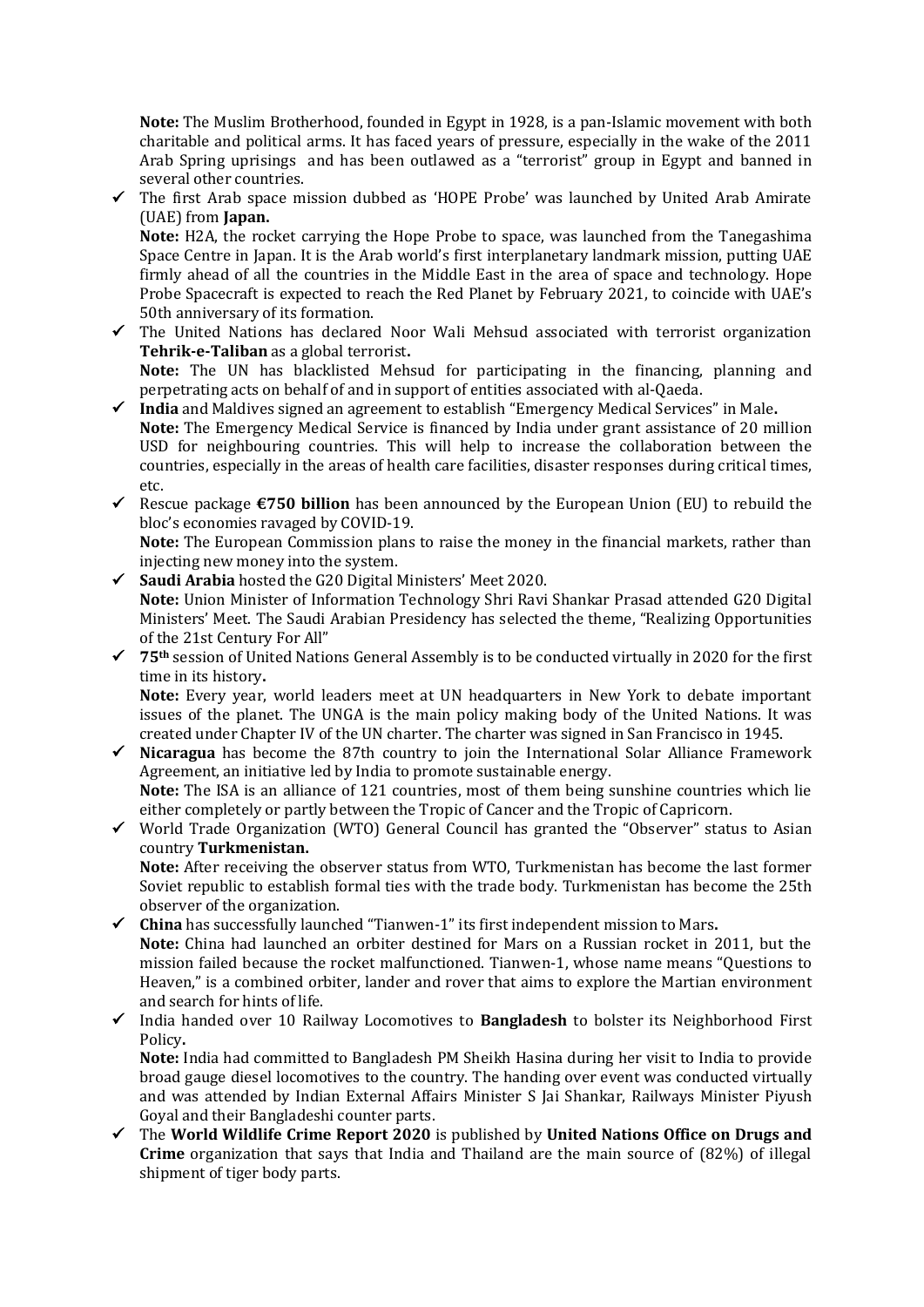**Note:** According to the report Thailand and India are the main source countries for shipments seized in international trade of tiger parts. The report says that India and Thailand source 82% of illegal shipment of tiger body parts. The tiger body parts have great medicinal values. The medicines made of bones of the tiger are used to heal ligament injuries, joint and bone fractures.

- ✓ Kali temple (300 years-old) is being reconstructed in **Bangladesh** with the support of India. **Note:** The reconstruction is happening with Indian grant assistance of Bangladeshi Taka 97 lakhs and a total cost of Bangladeshi Taka of 1.33 Crores under the High Impact Community Development Project (HICDP) scheme of India.
- ✓ **Delhi** government has launched a free website 'Rozgaar Bazaar 2020', that will connect the job seekers and the recruiters on one platform. **Note:** The portal connects the job seekers and the recruiters on one platform. The aim of the portal is to boost the economy and employment in Delhi. In this website, the employers and
- companies can post their jobs and vacancies. ✓ Under the aegis of International Solar Alliance (ISA) NTPC Ltd planned to establish solar power plants in **Sri Lanka. Note:** The Ceylon Electricity Board(CEB) has an installed power generation capacity of around

35.8 GigaWatts(GW).The NTPC's Sri Lanka Solar park with installed capacity of 62.91 GW is one of the contracts to help the ISA member countries to build a 10 GW solar capacity.

- ✓ **Zimbabwe** has signed a Memorandum of Understanding (MoU) with India on Cooperation in the field of Traditional Systems of Medicine and Homeopathy. **Note:** The objective of the MoU is to promote traditional systems of medicine and homeopathy between two nations on the basis of equality and mutual benefit.
- ✓ The polycarbonate facility of SABIC in **Spain** is set to become the world's first large scale chemical production plant which will run entirely on renewable energy**.**

**Note:** Once the solar plant is operational, SABIC's customers including the ones from automotive and constructive sectors will have access to polycarbonate solutions produced with 100 per cent renewable power.

#### **Important News: Economy**

**World Bank** has approved a USD 750 million Micro, Small, and Medium Enterprises (MSMEs) Emergency Response Program to support severely impacted MSMEs in India due to COVID-19 crisis**.**

**Note:** The International Bank for Reconstruction and Development (IBRD) will provide the loan. The World Bank's MSME Emergency Response program will address the immediate liquidity and credit needs of around 1.5 million applicable MSMEs.

✓ Fitch Ratings Inc in its 'Global Economic Outlook (GEO)', has lowered India's growth forecast for FY 2021-22 to **8 per cent.**

**Note:** However, Fitch has not made any change in its previous estimate of a 5% decline in the economy during the current financial year (FY 2020-21). Fitch has also predicted growth in the global economy at 4.9 % in 2021& in 2022 it is estimated to be 3.4 %.

✓ Care Ratings has forecasted Indian economy in the financial year 2020-21 to contract by **6.4 per cent.**

**Note:** The rating agency has slashed the GDP growth rate of Indian economy citing continued restrictions in the economic activities due to the lockdown on account of the COVID-19 pandemic. It also expects that the positive growth will come from only agriculture and the government sector.

✓ **SAP India** has launched the Global Bharat program, designed to enable Indian micro, small, and medium enterprises (MSMEs) become globally competitive by equipping them with digital technologies.

**Note:** A subsidiary of Germany based enterprise technology firm in partnership with NASSCOM foundation United Nations Development Programme (UNDP) and Pratham InfoTech Foundation, has rolled out Global Bharat program.It is to equip micro, small and medium enterprises (MSMEs) by providing them access to global marketplace, digital skilling for the workforce and transforming business processes.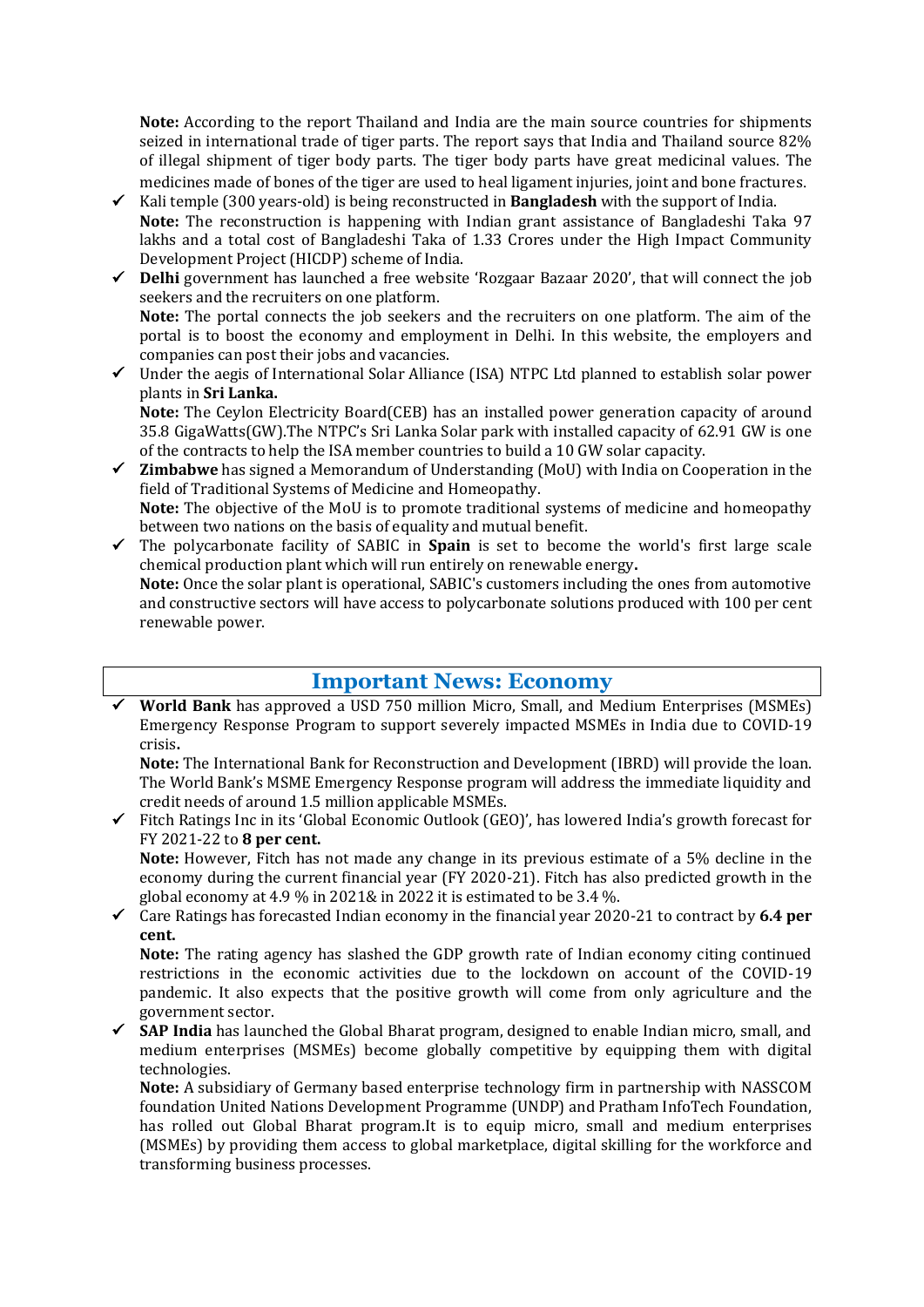✓ **Asian Development Bank** has joined the Paris based Network for Greening the Financial System (NGFS) as an observer**.**

**Note:** The NGFS is a global forum that brings together central banks and supervisors committed to understanding and managing the financial risks and opportunities associated with climate change.ADB now joins the ranks of the World Bank (WB), the International Finance Corporation (IFC), the International Monetary Fund (IMF), and the Organisation for Economic Co-operation and Development (OECD) as NGFS observers.

- ✓ **Asian Infrastructure Investment Bank** has released USD 50 million in the first tranche of assistance to L&T Infrastructure Finance Ltd (LTIF), to fund renewable Energy Projects in India. **Note:** The released amount is part of a sanctioned USD 100 million External Commercial Borrowing (ECB) loan. This is the 1st loan of AIIB to a non-banking financial company (NBFC) in India. The objective of the project is to enhance the supply of renewable energy in India by mobilizing private capital.
- ✓ As per the Reserve Bank of India data Indian state **Tamil Nadu** is at the top in market borrowings in the fiscal 2020-21(FY 21).

**Note:** TN, which has accounted for 17% of the borrowings done through the issue of bonds (known as state development loans), has been followed by Maharashtra ₹25,500 crore (14%), Andhra Pradesh ₹17,000 crore (9%), Rajasthan ₹17,000 crore (9%).

✓ **Asian Development Bank** has renewed its 3-year MoU signed in 2017 with the Paris based International Energy Agency (IEA) for promoting advance clean energy development in the developing member countries.

**Note:** ADB signed the MoU with International Organization-IEA back in March 2017 for promoting advance clean energy development in the developing member countries under the ADB.The purpose of the MoU was to overcome the critical experience and knowledge gaps that were blocking the development of sustainable forms of energy in the developing economies under the ADB.

✓ As per the data from the Union Ministry of Commerce and Industry, **USA** remains as the top trading partner of India during the Financial Year 2019-20**.**

**Note:** This is the second consecutive Financial Year that the United States has become the top trading partner of India (in Financial Year 2018-19 United States surpassed the People's Republic of China to become the top trading partner of India), indicating the continuously increasing economic ties between both the countries.

 $\checkmark$  As per the Industry body FICCI what will be the country's annual median GDP growth for FY 2020-21 **-- – 4.5 per cent.**

**Note:** Industry body Ficci on Sunday said its Economic Outlook Survey has projected the country's annual median GDP growth for 2020-21 at (-) 4.5 per cent. With the rapid spread of COVID-19 pandemic manifesting into an economic and healthcare crisis globally, the latest forecast marks a sharp downward revision from the growth estimate of 5.5 per cent reported in the January 2020 survey.

✓ Technology giant google announced to invest **Rs 75,000 crore** in India over the next five to seven years with a focus on digitizing the economy and building India-first products and services**.**

**Note:** Firstly, the Rs 75,000 crore investment will focus on help in enabling affordable access and information to every Indian irrespective of the language. Secondly, India's unique needs to be met by products and services. The huge investment will also help local businesses to move towards digital transformation. Also, it will work towards using Artificial Integellince (AI) in areas like health, education, etc.

- ✓ **In Andaman and Nicobar Islands** NABARD has launched development projects of Rs 44 lakhs to strengthen the Atmanirbhar Bharat through rural entrepreneurship**. Note:** The development projects include formation and development of Self-Help Groups(SHGs). The development project will help in skill development of SHGs members to promote rural entrepreneurship at the micro level. NABARD will conduct 385 village-level programmes. It will also provide training to leaders of newly formed SHGs with an amount of more than RS 10 lakh.
- $\checkmark$  Domestic rating agency ICRA has revised its forecast for contraction in the country's GDP in the current fiscal to **9.5 per cent** from 5 per cent.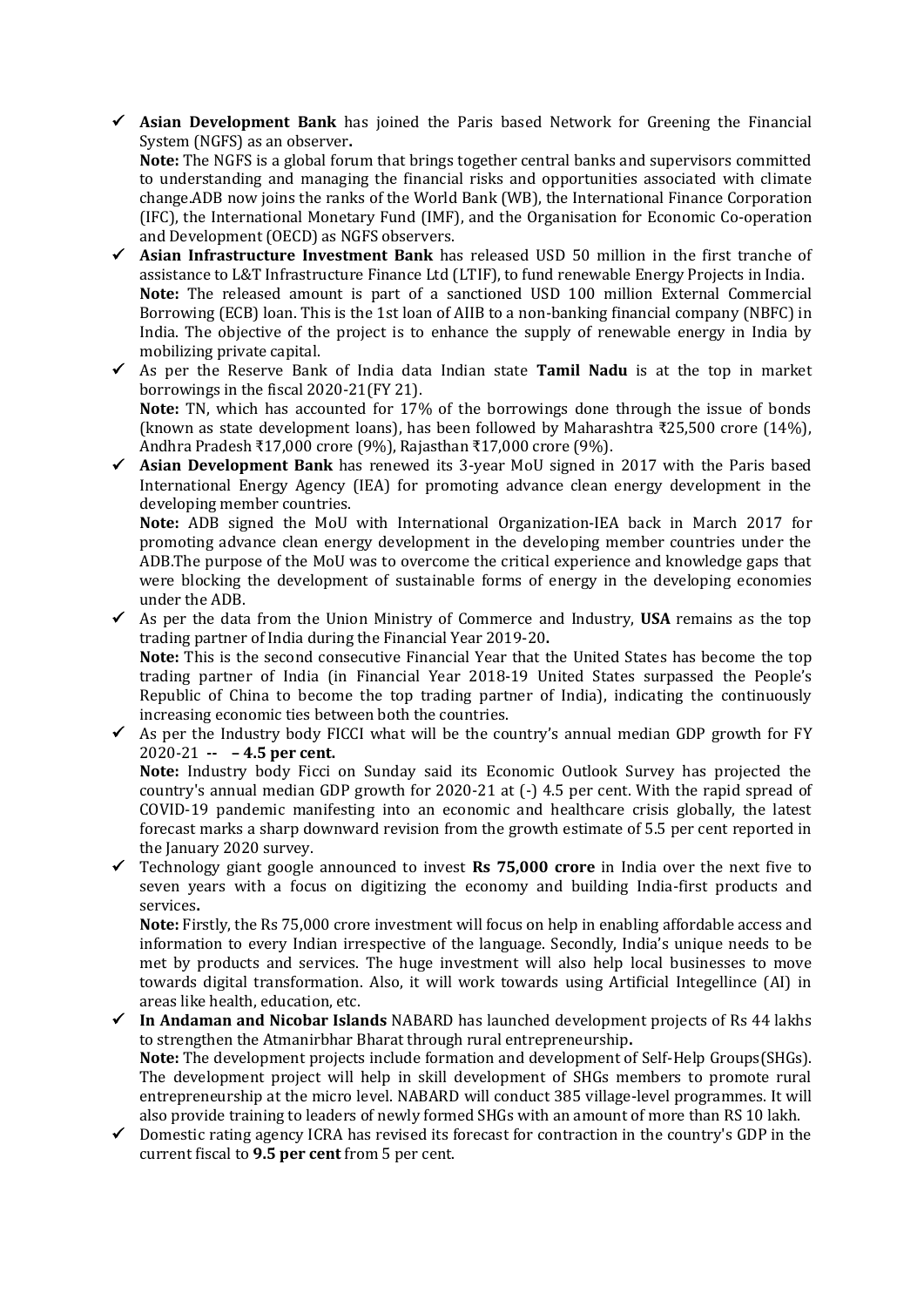**Note:** Most of the analysts have projected the country's GDP to contract in the range of 5-6.5 per cent in this fiscal. It said the country's economy may have contracted by a sharp 25 per cent in the first quarter of FY21, and expects a shallow recovery in the subsequent quarters, with a contraction of 12.4 per cent in the second quarter of FY21 and a milder 2.3 per cent in the third quarter, followed by a growth of 1.3 per cent in the fourth quarter of FY21.

- $\checkmark$  In the new World Bank country classifications by income level 2020-2021. India remains in the classification of **Lower Middle-income economy. Note:** According to the New World Bank country classifications by income level 2020-2021, India remains in the classification, Lower-Middle-Income Economy. In total 218 countries have been included in this classification. The World Bank classifies countries into four income groups namely: low income, lower-middle income, upper-middle income, and high-income economies.
- ✓ The Asian Infrastructure Investment Bank (AIIB) would lend \$250 million to **Pakistan** to help the country deal with the effects of the COVID-19 pandemic**. Note:** The project will be co-financed by the World Bank and will bolster a Pakistan government programme to strengthen health infrastructure, social safety nets, investment in human capital and economic growth. The AIIB has previously approved a loan of \$500 million for Pakistan's response to COVID-19. Both loans are part of the AIIB's \$10 billion funding facility to help public and private sectors fight the outbreak.
- $\checkmark$  Amount of rescue package has been announced by the European Union (EU) to rebuild the bloc's economies ravaged by COVID-19 **-- €750 billion. Note:** The European Commission plans to raise the money in the financial markets, rather than injecting new money into the system. Approximately half the funds required  $(E390 \text{ billion})$ euros) will be granted to the hardest hit EU states, while the rest will be provided as loans, to be repaid by 2058.
- ✓ **Airtel Payments Bank** partnered with the National Skill Development Corporation (NSDC) to train and skill young people in rural areas on financial services**. Note:** The collaboration has an objective to design & conduct focused skill development programs for rural youth and enabling them to adopt the tools to boost online banking and digital financial services. After the completion of skill development programmes, both the
- organizations will leverage their industry connections to help the trainees find jobs. ✓ As per the Financial Stability Report, July 2020 released the Reserve Bank of India what will be the Gross Nonperforming Assets (GNPA) ratio of all scheduled commercial banks (SCBs) by March 2021 **-- 12.5 per cent.**

**Note:** The central bank warned that the Gross Nonperforming Assets (GNPA) ratio of all scheduled commercial banks (SCBs) may increase from 8.5 per cent in March 2020 to 12.5 per cent by March 2021.The report further said that if the macroeconomic environment worsens further, the GNPA ratio may escalate to 14.7 per cent under very severe stress.

✓ **Asian Development Bank** has agreed to partner with Green Climate Fund (GCF) toward a 'green recovery' for members confronting the harsh economic impact of the COVID-19 pandemic**.**

**Note:** This collaboration focuses on enhancing the steps to reduce the carbon emission and for climate-resilient development in Asia-Pacific. ABD has offered a support package of USD 20 billion for COVID-19.Under Strategy 2030, ADB will ensure that 75% of its committed projects will support climate change mitigation and adaptation by 2030.

 $\checkmark$  The Insolvency and Bankruptcy Board of India announced a special resolution framework for **MSMEs.**

**Note:** The Government of India has already suspended several provisions of Insolvency and Bankruptcy Code (IBC) to tackle COVID-19 crisis. It includes exemption of COVID-19 related debts. The GoI also passed the IBC (Amendment) Ordinance, 2020 to prevent companies from being pushed into insolvency. The Sections 7, 9, and 10 of the IBC were suspended.

✓ The Reserve Bank of India (RBI) has signed an agreement with **Sri Lanka** for extending a \$400 million currency swap facility till November 2020.

**Note:** This currency swap is used to boost the foreign reserves and ensure the financial stability of the country, which is badly hit by the COVID-19 pandemic.The currency swap arrangement will remain available till November 2022.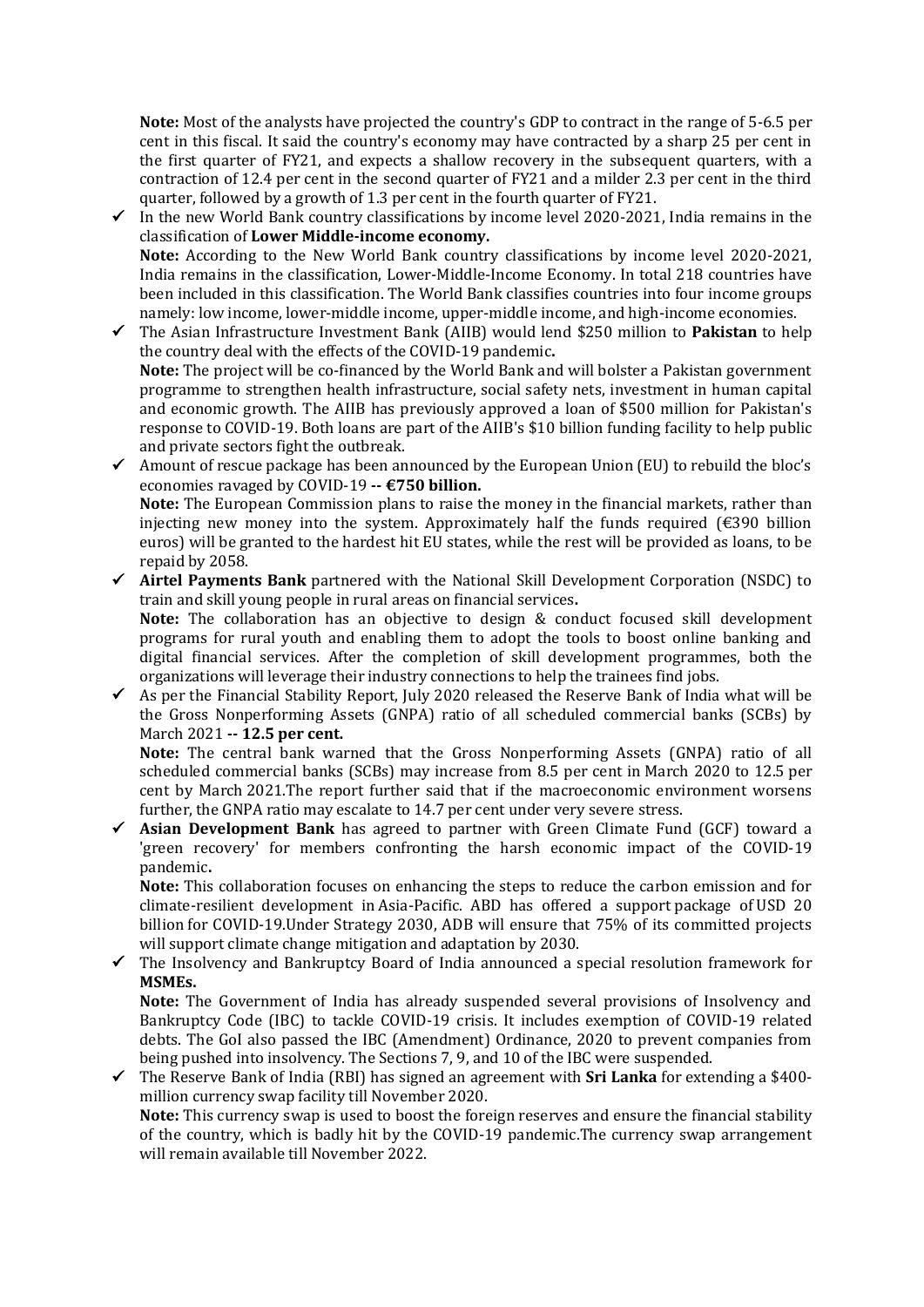$\checkmark$  What per cent of Foreign Direct Investment (FDI) has been decided by the union government in defence sector **-- 74 per cent. Note:** The second draft of the Defence Procurement Procedure (DPP) 2020, now renamed as the

Defence Acquisition Procedure (DAP) 2020, was put out in public domain for comments from stakeholders and public.

- ✓ The Central Government in collaboration with **World Bank** has decided to convert the area of ravines in the region of Gwalior-Chambal belt of Madhya Pradesh into cultivable land. **Note:** Around 3 lakh hectares land of this region are non-cultivable, this conversion will improve and support the integrated development of the Bihad area in the region of Gwalior-Chambal.In addition to the agricultural and environmental development this project will also create employment opportunities and will support the substantive development of this region.
- ✓ **Asian Development Bank** has approved USD 3 million (Rs 22 crore) grant to India from the **Asia Pacific Disaster Response Fund** to support India's battle against COVID-19**. Note:** The grant is financed by the Japanese government. It will be used to seek thermal scanners, enhancement of disease surveillance and early detection, contact tracing, and treatment. COVID-19 pandemic response option (CPRO) was established to provide assistance to the member countries' pandemic response.

#### **Awards and Honors**

✓ **Raghuram Rajan** has been conferred with the first Prof. P C Mahalanobis Award in Official Statistics for lifetime achievements**.**

**Note:** He received the Lifetime Achievement Award for his contribution in providing solutions in the issues related to the estimation of national income. The award has been instituted by the Ministry of Statistics and Programme Implementation (MoSPI) from 2020

✓ **Ravindra Jadeja** has been named as the India's 'Most Valuable Player' (MVP) of the 21st century by Wisden.

**Note:** He made his debut in 2009 and represented India in 49 test matches, 165 ODIs and 49 T20Is as of 2020. Jadeja's MVP rating is around 97.3 which is second only to Muttiah Muralitharan of Sri Lanka making him the second most Valuable Test Player of the 21st Century.

 $\checkmark$  Name the Indian-American who were listed among the 38 immigrants to be honoured as the '2020 Great Immigrants' by the Carnegie Corporation -- **Dr Siddhartha Mukherjee and Prof Raj Chetty.**

**Note:** The noted biologist, oncologist and the author Siddhartha Mukherjee was awarded Pulitzer Prize in 2011 for his book: The Emperor of All Maladies: A Biography of Cancer. Raj Chetty was chosen as the recipient for the award for his efforts in launching a real-time economic impact monitor of COVID-19.

- ✓ Government announced to release commemorative stamp to honour **PV Narasimha Rao. Note:** PV Narasimha Rao served as 9th prime minister from 1991 to 1996. He is the only non-Gandhi who completed a full term as prime minister. He was also the 1st prime minister of the country to hail from South India. His 100th birth anniversary was celebrated on June 28, 2020.
- ✓ Mon District of **Nagaland** state received 2020 SKOCH awards under three categories in the 65th SKOCH summit 2020.

**Note:** The SKOCH Crucible Award for its focus on mission mode implementation of opening bank accounts through the Indian post Payment Bank (IBBP). SKOCH Order of Merit for its quick and innovative response to contain and prevent the spread of COVID-19 and its initiative to home deliver the essentials to assist the citizens.

 $\checkmark$  A new category of awards titled 'Prerak Dauur Samman' has been announced as a part of **Swachh Survekshan 2021.**

**Note:** The Prerak Dauur Samman has a total of five additional subcategories namely, Divya (Platinum), Anupam (Gold), Ujjwal (Silver), Udit (Bronze) and Aarohi (Aspiring). In Swachh Survekshan 2020, cities are evaluated on the criteria of 'population category' but for 2021, they will be categorised on the basis of six select indicator wise performance criteria

✓ **Freya Thakral** has received the 2020 Diana Award for her "Recycler App"**.**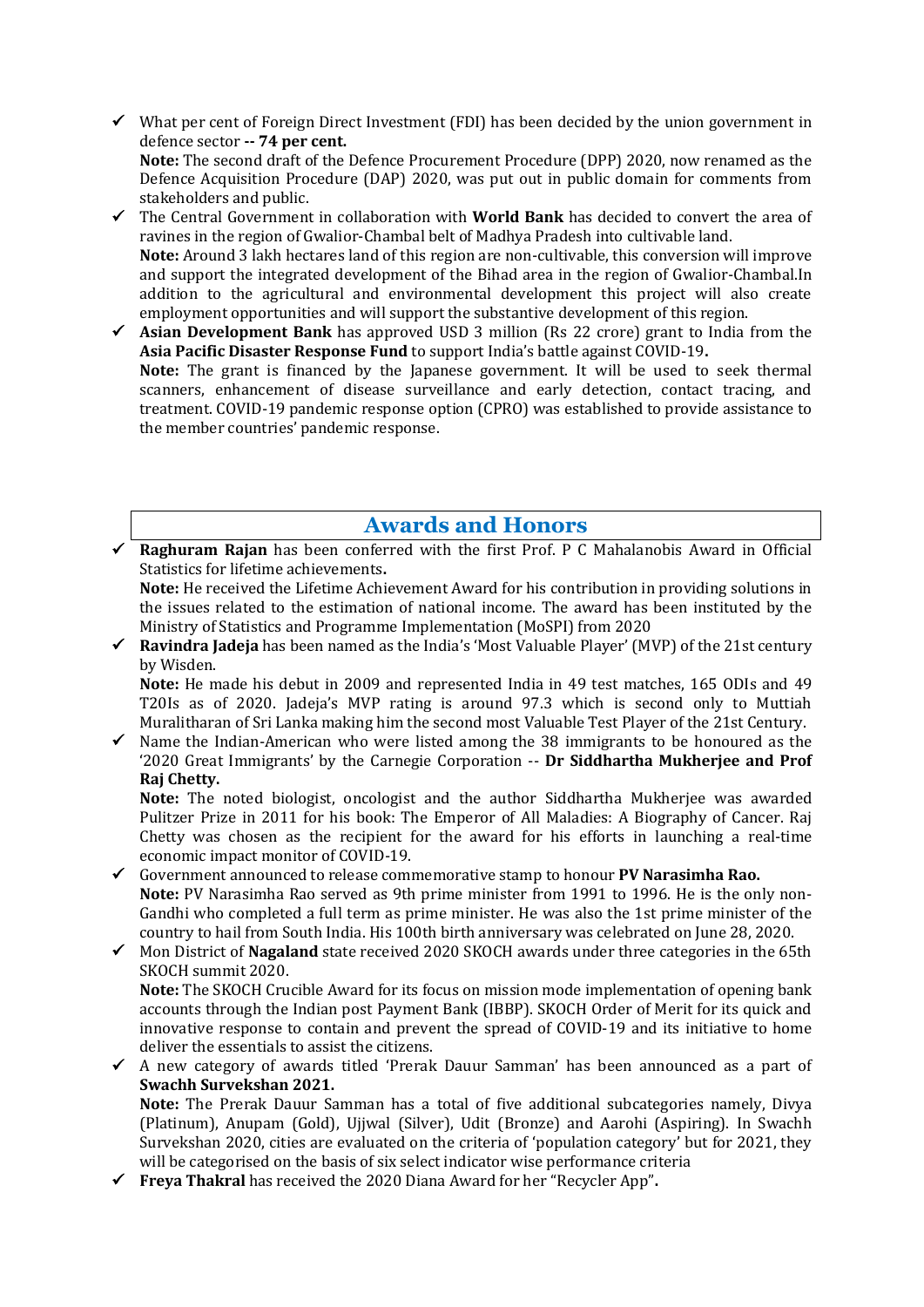**Note:** She developed this App to connect users with waste-handlers as a measure to help the ragpickers of Delhi. Her recycler App is a web-based mobile application which connects the users with waste handlers.

✓ **Chhattisgarh** state's Darpan Portal and Mobile app, which contains the details of the schemes of the government received the Elites Excellence Awards 2020 by the IT institution Elites Technomedia under the Digital India Initiative**.**

**Note:** The e-certificate was presented during the three-day virtual conference from 10th July to 12th July organised to encourage innovation in the IT Sector of the Government. The conference was inaugurated on 10th July 2020 by Nitin Gadgari, Union Minister of MSME.

- ✓ **Sachin Awasthi** has been honoured with the "Top Publicist" award in the Global Humanitarian Awards 2020 held as a webinar over a virtual platform in London. **Note:** The Global Humanitarian Award 2020 is instituted as a part of the Honoring the Honorable initiative of the World Humanitarian Drive (WHD). The award is to honour the popular men and women who contribute to the betterment of the society and the world.
- ✓ **NTPC Limited** has won the prestigious CII-ITC Sustainability Award 2019, under Outstanding Accomplishment in Corporate Excellence Category. **Note:** The company has also received Commendation for Significant Achievement in the category of CSR. CII-ITC Sustainability Awards recognize and reward excellence in sustainability practices. It is considered to be the most credible platform for sustainability recognition in the
- country. ✓ **Kezang D Thongdok** has won the prestigious Dadasaheb Phalke Award 2020. **Note:** Kezang D Thongdok won the 2020 Dada Saheb Phalke Award for his documentary "Chi Lupo". The documentary Chi Lupo portrays the customs and practices of the Shertukpen community.
- ✓ **Edappadi K Palaniswami** has been honored with Paul Harris Fellow recognition**.**

**Note:** The recognition is in the honor of Rotary founder, Paul Harris who contributed to The Rotary Foundation. The Paul Harris Fellow recognition is conferred to honour the efficient service of people who provide drinking water, sanitation, prevention of diseases, environment, world peace etc. to its people.

✓ **Ashok Kumar** has been honoured with the Lifetime achievement award by the football club – Mohun Bagan Athletic Club**.**

**Note:** The Club decided not to celebrate any physical programme for 2020 Mohun Bagan Day on 29th July 2020 due to COVID-19 pandemic. The awards will be personally presented to the awardees available in Kolkata and for the other awardees the award will be handed after the pandemic.

✓ Reliance Industries Ltd (RIL) Chairman Mukesh Ambani in the Bloomberg Billionaires Index as the world's richest man -- **6th**

**Note:** Larry Page is ranked in 7th position with a net worth of USD 71.6 billion, Sergey Brin in 9th position(USD 69.4B) and Elon Musk in 10th position(USD 68.6 billion). Warren Buffett is ranked in 8th position with a networth of USD 69.7B, after he gave away USD 2.9 billion to charity.

✓ **Parkash Dudeja** has been awarded with coveted 'Infra Business Leader of the Year' award for 2020**.**

**Note:** He is the vice chairman of Rail Land Development Authority (RLDA). He has been awarded for his contribution towards the infrastructure development.

✓ **N Chandrasekaran** has been awarded the 2020 USIBC Global Leadership Award along with Lockheed Martin CEO Jim Taiclet.

**Note:** Every year, the USIBC Global Leadership Awards are conferred upon executives in recognition of outstanding leadership and for promoting Indo-US trade and business. The earlier receivers of this award include Google CEO Sundar Pichai, Google CEO Adena Friedman, Amazon CEO Jeff Bezos, and Sun Pharmaceuticals Founder and Managing Director Dilip Shanghvi.

✓ **Amal Clooney** has been awarded with the Gwen Ifill Press Freedom Award 2020.

**Note:** In recognition of her tremendous efforts towards the freedom of press, CPJ is awarding Clooney the highly prestigious award. She has been a strong supporter of CPJ's advocacy in recent years and has taken up the call for governments to provide emergency visas to journalists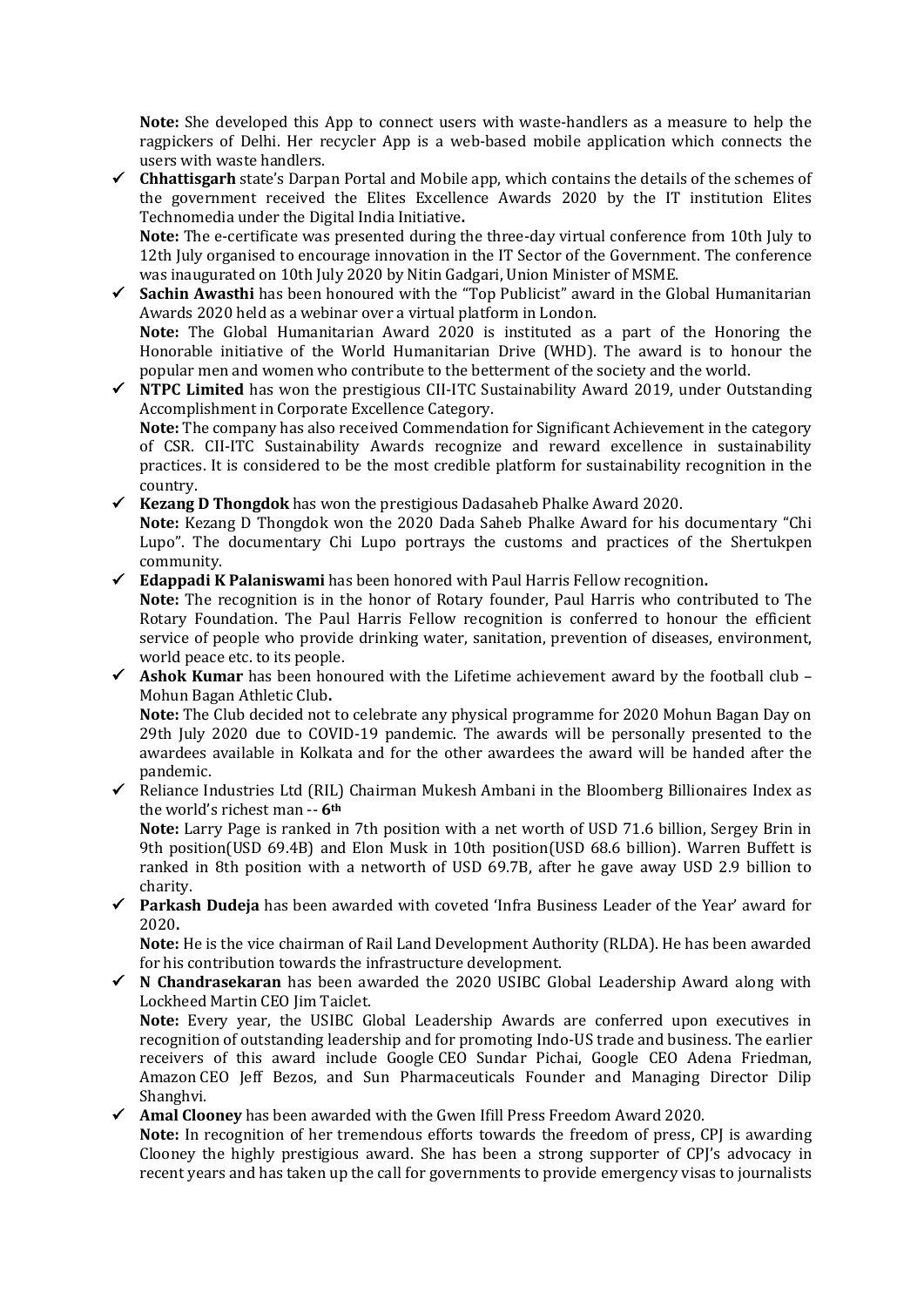in distress. She is currently representing Maria Ressa, CPJ's 2018 Gwen Ifill award winner, who has been convicted of cyber libel, a criminal offense, in the Philippines.

- ✓ **Greta Thunberg** has been awarded with the 'Gulbenkian Prize for Humanity 2020'**. Note:** The Climate Activist is to donate the prize money to organizations focused on environment and climate change. Miss Thunberg is the first person to receive the prize. She was selected among 136 nominees from 43 countries.
- ✓ **Arnab Chaudhuri** has been conferred with 'Legend of Animation' award instituted by the Toonz Media Group (TMG) as part of the Animation Masters Summit (AMS) 2020**.**

**Note:** The award is being presented for his invaluable contribution to the animation and entertainment industry of India.

#### **Important News - Sports**

✓ **Kiren Rijiju** has launched the National Anti-Doping Agency's first mobile app named as "NADA App"**.**

**Note:** The recently launched mobile application aims to bridge the gap between NADA and the athletes by offering easily accessible information on various aspects of sport, prohibited substances as well as dope-testing.

✓ **G. Akash** has become the country's 66th Grandmaster. **Note:** Akash got his third GM norm in the National senior chess championship in Majhitar (Sikkim) last year, but his rating fell short of the required Elo mark of 2500. He played another five tournaments across the world to reach that rating. He attained his final norm in Bad Worishofen (Germany) in March.

✓ **Quinton de Kock** was named the men's 'cricketer of the year' at Cricket South Africa's (CSA) annual awards ceremony**.**

**Note:** The 27-year-old also bagged the Test cricketer of the year while young opener Laura Wolvaardt took home the women's cricketer of the year and ODI cricketer of the year awards. Pacer Lungi Ngidi was named ODI and T20 player of the year while David Miller was voted the fans' favourite player.

- ✓ **Valtteri Bottas** has won the Austrian Grand Prix 2020. **Note:** Austrian Grand Prix 2020 was the first race of 2020 Formula One season. Ferrari's Charles Leclerc finished second while McLaren's Lando Norris came third. Another Mercedes racer Lewis Hamilton being handed a 5 second penalty that dropped him from second place to fourth. The event was held at the Red Bull Ring without spectators
- ✓ **China**'s two-times Olympic badminton champion Lin Dan announced his retirement**. Note:** During his 20-year glorious national team career, he won the Olympics singles titles in Beijing in 2008 and the 2012 London Games.
- ✓ **Valtteri Bottas** has won the Formula One's season opening Austrian Grand Prix 2020**. Note:** Austrian Grand Prix 2020 was the first race of 2020 Formula One season. Ferrari's Charles Leclerc finished second while McLaren's Lando Norris came third. Another Mercedes racer Lewis Hamilton being handed a 5 second penalty that dropped him from second place to fourth.
- ✓ Egyptian Raneem El Welily is associated with **Squash** announced her retirement recently**. Note:** Nouran Gohar of Egypt claims the No.1 ranking after the retirement of Welily. Raneem El Welily became the top- ranking squash player in 2015 and became the 1st Arab woman to secure the world's top ranking in any sport.
- ✓ Joshna Chinappa is associated with **Squash** sports who secured 10th position in World Women's Ranking 2020**.**

**Note:** She first entered the top 10 list in 2016 second to Dipika Pallikal, the other Indian woman squash player to enter the top 10 ranking. Saurav Ghosal, India's top male squash player, remains in the 13th position in the latest Professional Squash Association (PSA) ranking.

- ✓ **Lewis Hamilton** has won the Styrian Grand Prix 2020 at the Red Bull Ring in Spielberg, Austria**. Note:** Valtteri Bottas (Mercedes-Finland) finished second while Max Verstappen (Red Bull-Belgium) was third. It was the second race of the 2020 Formula One World Championship and the first running of the Styrian Grand Prix.
- ✓ Asian Cricket Council (ACC) has announced to postpone the Asia Cup cricket tournament until **June 2021.**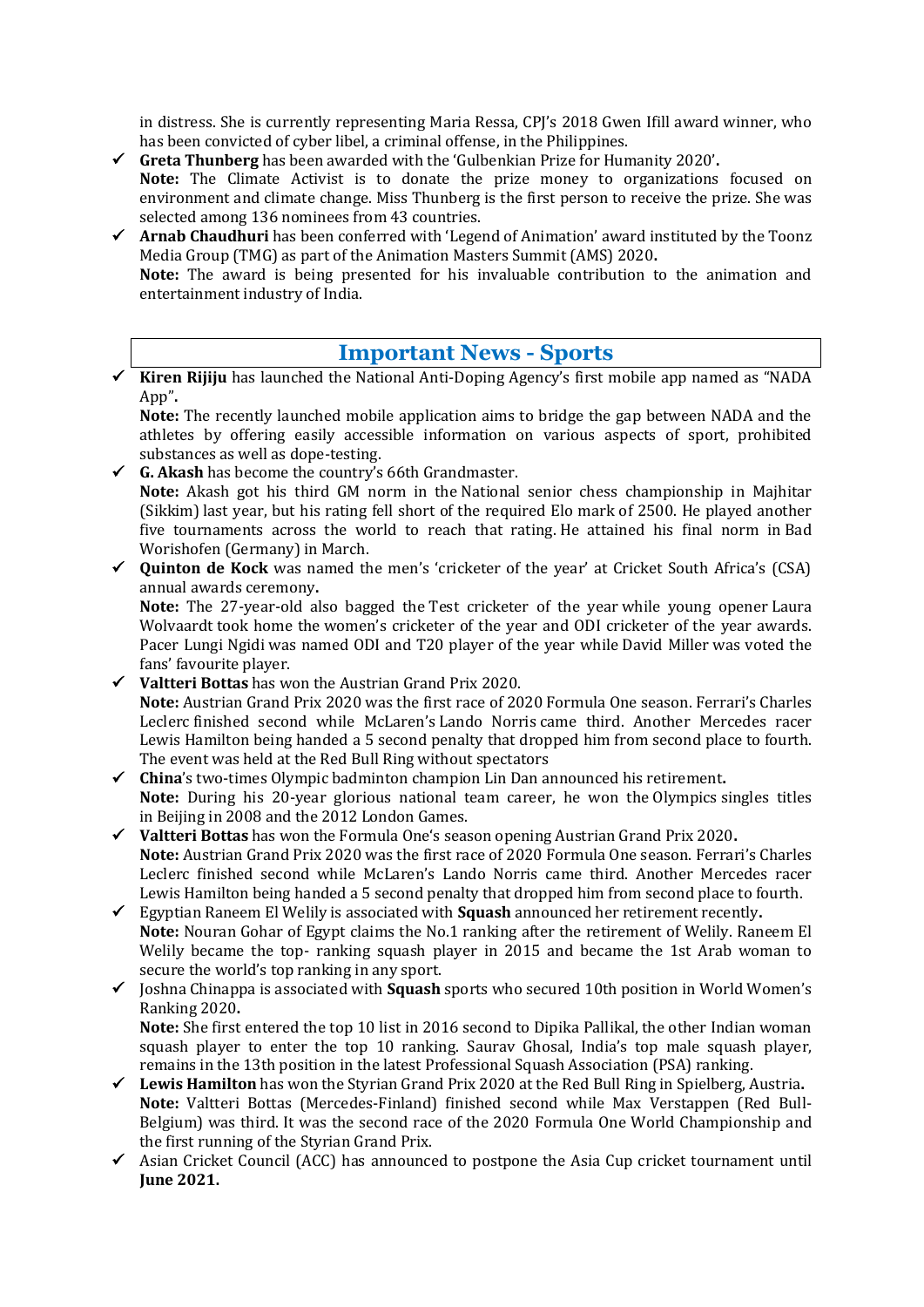**Note:** The tournament was earlier scheduled to be held in September 2020. India is the most successful team in the history of the tournament and is the defending champions, having won the last two tournaments.

- ✓ Mile Jedinak is associated with **soccer** sports who has announced his retirement. Note: Former Socceroos captain Mile Jedinak has announced his retirement from the sport. Socceroos is the official nickname of the Australia national soccer team that represents Australia in international men's soccer.
- ✓ Australian sportsperson Mile Jedinak is associated with **Soccer** sports who has announced his retirement**.**

**Note:** He has played in 2010, 2014, 2018 FIFA World Cups. Mile captained the Socceroos' to win the 2015 Asian cup in his own country. He has represented many clubs in his career.

✓ The International Olympic Committee has postponed the Dakar 2022 Youth Olympic Games to year **2026** due to COVID 19 Pandemic**. Note:** The postponement of Dakar 2022 allows the IOC, the National Olympic Committees

(NOCs) and the International Federations (IFs) to better plan their activities, which have been strongly affected by the postponement of the Olympic Games Tokyo 2020

✓ Sports person **Marcus Rashford** becomes the youngest ever recipient of an honorary degree from The University of Manchester is associated with **Football. Note:** He will receive the degree in recognition of his achievements as a footballer and as a

passionate campaigner against child poverty. He will follow in the footsteps of Manchester United legends Sir Alex Ferguson and Sir Bobby Charlton by receiving an honorary doctorate.

✓ **Lewis Hamilton** has won the Formula-1 Hungarian Grand Prix 2020 at Hungaroring, Mogyoród, Hungary**.**

**Note:** Lewis Hamilton won the Formula-1 Hungarian Grand Prix 2020 at Hungaroring, Mogyoród, Hungary. Max Verstappen (Dutch-Red Bull) was second, followed by Valtteri Bottas (Mercedes- Finland) at the third spot. Hungarian Grand Prix 2020 was the third race of the 2020 Formula One World Championship.

✓ World cup winner famous footballer **Andre Schurrle** has announced retirement from the sport held from **Germany.**

**Note:** He helped his country to win the 2014 FIFA World Cup. He represented Germany in 57 matches, scoring 22 goals. He also played for Chelsea from 2013-15 and also won a Premier League winners medal in 2015.

✓ **Fabio Quartararo** has won the Moto Grand Prix 2020. **Note:** Quartararo, 21, who rides for the Yamaha satellite outfit, had started on pole position and his main threat was removed when reigning world champion Marquez crashed out on lap 20.

✓ Football Club **Real Madrid** has been crowned with the La Liga Champions for the 34th time after defeating Villarreal 2–1 at Estadio Alfredo Di Stefano**. Note:** Karim Benzema was the leading scorer for a 2-1 victory against Villarreal. Real Madrid,

who are standing at the top spot with 26 wins from 37 matches, will lock horns with Leganes in their last game of the 2019-2020 La Liga season on July 20. Last time the team won the title in 2017.

- ✓ Due to COVID-19 the ICC Men's T20 World Cup has formally been postponed to **2022. Note:** Besides rescheduling the T20 World Cup to October-November, 2022 the ICC Board also decided to push the 2023 ODI World Cup in India to October-November 2023 from its designated window in February-March, 2023
- ✓ India's 2018 Asian Games mixed relay medal upgraded to gold after disqualification of **Bahrain. Note:** The medal was upgraded to gold following the disqualification of Bahrain squad that finished first in the 4×400 mixed relay final. The Bahrain squad was disqualified as Kemi Adekoya of Bahrain has been handed a 4-year ban by the Athletics Integrity Unit for failing a dope test.
- ✓ **Haryana** state will host 4th edition of the Khelo India Youth Games after the 2021 Tokyo Olympics**.**

**Note:** The announcement was made by the state's chief minister Manohar Lal Khattar and Union sports minister Kiren Rijiju via video conference. The Games will be held in Panchkula. Haryana has done well in all three editions of KIYG. While they came second in both 2019 and 2020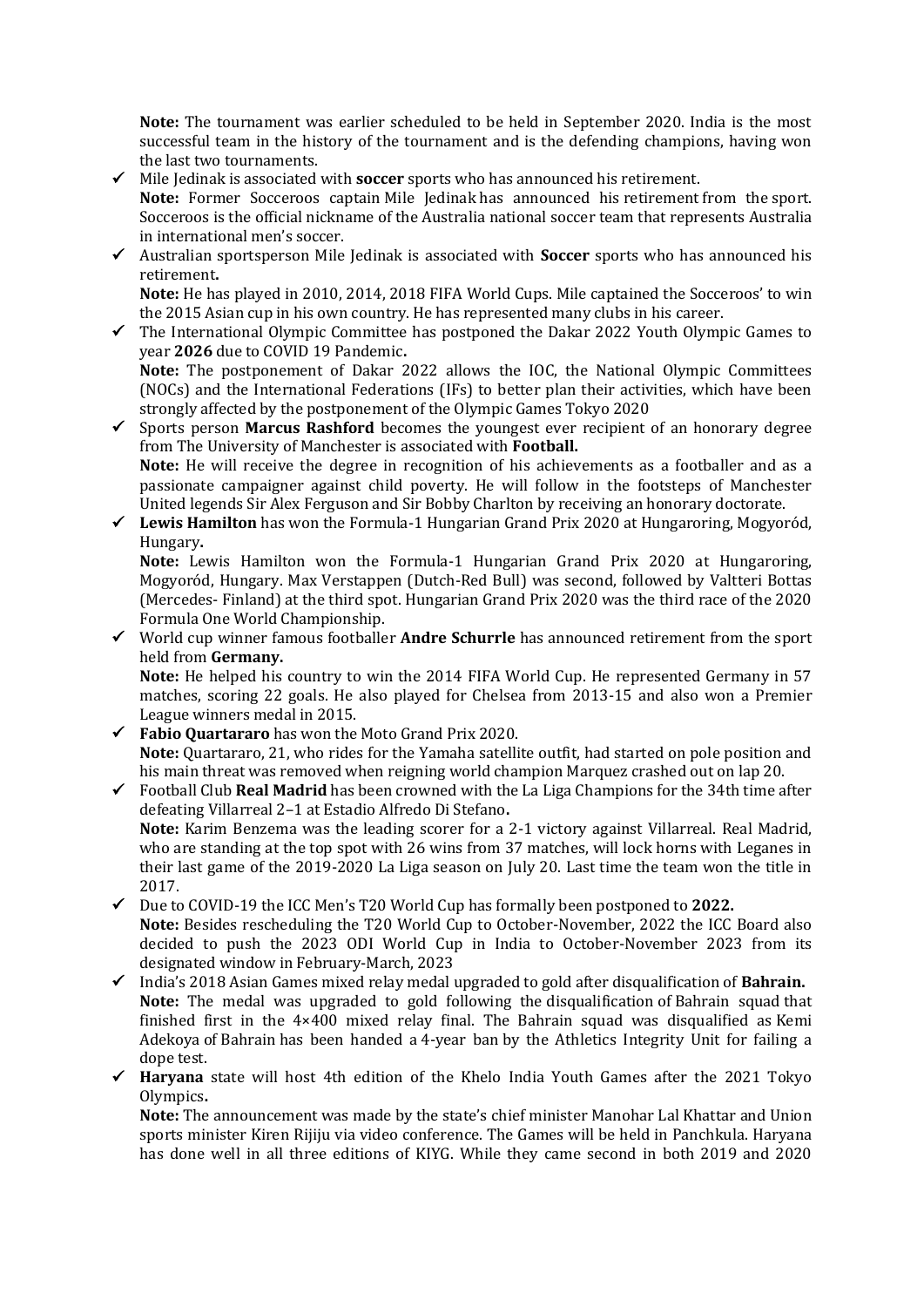editions (200 medals in 2020 and 159 medals in 2019) Haryana won it in 2018 with 102 podium finishes (38 gold, 26 silver, 38 bronze).

✓ **Jamie Vardy** has won the Premier Leagues Golden Boot award after netting 23 goals across the 2019/20 season**.**

**Note:** He beat Arsenal striker Pierre-Emerick Aubameyang (22 goals), Southampton Danny Ings (22 goals), and Manchester City forward Raheem Sterling (20 goals) to scoop the prestigious individual award.

✓ Bangladesh bowler **Kazi Anik Islam** has been banned for two years by the national cricket board for failing a dope test in 2018.

**Note:** Bangladeshi pacer, Kazi Anik Islam has been handed a 2-year ban by the national cricket board for failing a dope test in 2018. Kazi, who was Bangladesh's leading wicket-taker in the 2018 U-19 World Cup, tested positive for Methamphetamine, a prohibited substance, during a National Cricket League game in the same year. The 21-year-old admitted to the offence. His two-year ban began on February 8, 2019.

✓ **Mohun Bagan** became the country's first-ever football club to feature on NASDAQ billboards in New York's Times Square**.**

**Note:** The billboard announcing "131 years of unmatched legacy" of the club also reminded fans about the, "time to start believing, again," in an obvious reference to Mohun Bagan's recent amalgamation with the ISL champion ATK.

✓ Rajat Bhatia associated with **Cricket** sports has announced his retirement. **Note:** He started his career with Tamil Nadu in 1999-2000 but played most of his cricket for Delhi. Bhatia played 112 first-class games, scoring 6482 runs at an average of 49.10 and taking 137 wickets at a shade under 28. He also played 119 List A games and 146 T20s.

#### **Personalities in News**

✓ **Shyam Srinivasan** has been appointed as the managing Director and Chief Executive officer of Federal Bank Limited.

**Note:** The Reserve Bank of India(RBI) approved the reappointment of Shyam Srinivasan as the managing Director and Chief Executive officer of Federal bank Limited with effect from September 23, 2020.In June 2020, RBI proposed to limit the tenure of the CEO's and Whole Time Directors (WTDs) from the promoter and non-promoter groups to 10 years and 15 years respectively. The RBI also proposed to limit the upper age limit of the CEOs and WTDs of the Banks to 70 years.

✓ Gudni Johannesson was re-elected as president of **Iceland.**

**Note:** In 2016, Gudni became the youngest president of Iceland since Independence in 1944. He enjoyed a solid support from 76 to 86 percent throughout his first term. Iceland is the Second European country to hold polls during the COVID 19 pandemic.

✓ **Indra Mani Pandey** has been appointed as the Ambassador and Permanent Representative of India to the United Nations and other International Organizations in Geneva, Switzerland**.**

**Note:** He will represent India in more than 25 important organisation of the UN in Geneva including World Health Organization (WHO) and therefore the United Nations Human Rights Council (UNHRC). India was appointed as the chair of the executive committee of the WHO in 2020 at the World health assembly.

✓ **Ravinder Bhakar** has been appointed as the Chief Executive Officer (CEO) of Central Board of Films Certification (CBFC)**.**

**Note:** He is a 1999 batch officer of Indian Railway Stores Service (IRSS). He will replace Anurag Srivastava. Prior to this, Bhakar was posted as the Secretary & Chief Public Relations Officer of Western Railways. He also served as an Indian Engineering Services officer.

✓ **Sanjay Dwivedi** has been appointed as the as the Director General of the Indian Institute of Mass Communication (IIMC)**.**

**Note:** He is presently serving as the Registrar of Makhanlal Chaturvedi National University of Journalism and Communication, Bhopal. K.S. Dhatwalia, Principal Director General in the Press Information Bureau, is presently holding the additional charge of the post of Director General of the Indian Institute of Mass Communication (IIMC).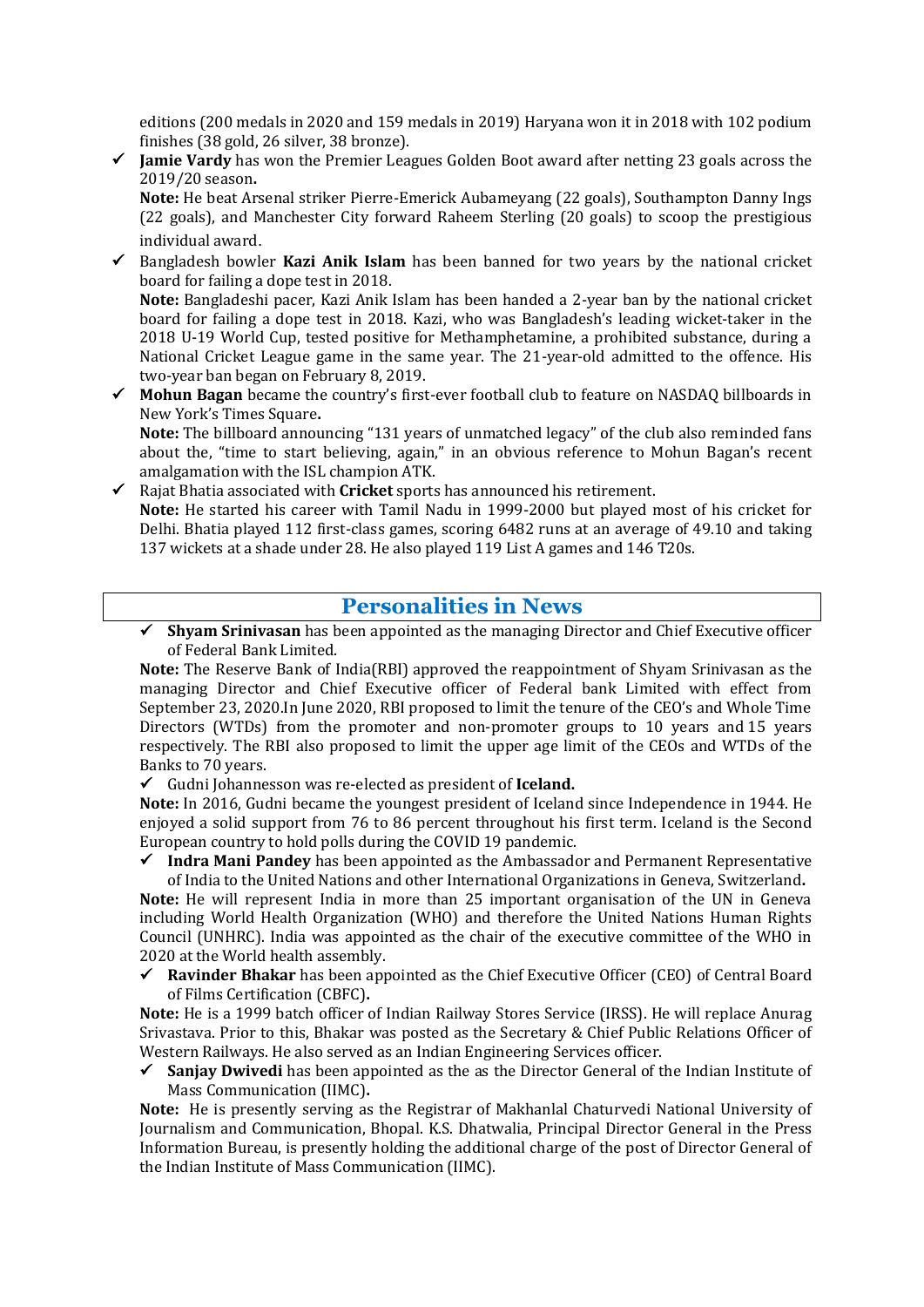✓ **Srikant Madhav Vaidya** has been appointed as the new chairman of Indian Oil Corporation (IOC).

**Note:** Vaidya will also be the chairman of Chennai Petroleum Corporation Ltd, a stand-alone refining subsidiary of IOC, and Indian Oiltanking Ltd, a joint venture providing terminalling services. He will also take over as the head of Ratnagiri Refinery & Petrochemicals Ltd and also be a director on the board of Petronet LNG Ltd. He has had a decade-long association with India's largest cracker plant—the Panipat Naphtha Cracker Complex.

 $\checkmark$  As per the votes during referendum in Russia the President Vladimir Putin can lead the Russia until **2036.**

**Note:** As per the votes during the Referendum, 77.95 percent of Russian citizens have voted in support of the Amendments to the 1993 Constitution of Russia. Only 21.23 percent of the Russian Citizens voted against the Amendments.

✓ **V Suryanarayanan** has been appointed as the New **Managing Director** (MD) of Cholamandalam MS General Insurance Company.

**Note:** Suryanarayanan was a Chartered Accountant and Company Secretary served in financial services sector of the Murugappa Group for the past 24 years. Suryanarayanan served in Cholamandalam Investments and Finance for 10 years and moved to Chola MS as the CFO in 2006 and became the President and COO in April 2019.

✓ Jean Castex has been appointed as prime minister of **France.**

**Note:** He is known for his role in drafting the strategy to lift lockdown measures in the country in the French Media. He is known as Mr Deconfinement of French Media.

✓ **Injeti Srinivas** has been appointed as the 1st chairman of the International Financial Services Centres Authority (IFSCA) for a period of three years.

**Note:** Besides the Chairman, IFSCA has a member each nominated from RBI, IRDAI, SEBI and PFRDA. There are also two members from the Central Government and full-time or part-time members in the Authority. The IFSCA was recently established by the finance ministry on April 27 as the unified authority to regulate all financial services in International Financial Services Centres (IFSCs) in the country.

- $\checkmark$  **G. Srinivasan** has been appointed as the chairman of the nine-member working Group (WG) set up by IRDAI to study the suitability of insurers offering surety bonds for contractors**.**
- ✓ **Injeti Srinivas** has been appointed as the first chairman of the International Financial Services Centre Authority (IFSCA) for a 3 years term.

**Note:** IFSCA regulates all financial services in international financial services centres (IFSCs) in Gandhinagar. In addition to the chairman, IFSCA has other members who have been nominated from the RBI, SEBI, IRDAI, PFRDA and two members from the Centre. Injeti Srinivas is a 1983 batch IAS officer from the Odisha cadre

✓ **Jayant Krishna** has been appointed as the first India based Chief Executive Officer (CEO) of UKIBC**.**

**Note:** He will assume office from 3rd August 2020 succeeding the current CEO Richard Heald. Richard Heald will take charge as the chairman of the Group from 1st September 2020 succeeding Lord Davies of Abersoch, the current Chair. Lord Davies of Abersoch will assume the position of President of UKIBC's new Senior Leadership Council.

✓ **Sukhbir Singh** has been appointed as the brand ambassador of Luxury Ride the multi-brand luxury car showrooms**.**

**Note:** He will soon be seen in a full-fledged marketing campaign besides being leveraged across its upcoming brand and product communication initiatives.Luxury Rides is a chain of pre-owned, multi-brand luxury car showrooms. Its pre-owned luxury car portfolio includes Audi, BMW, Mercedes, Porsche, Volvo, Jaguar, Land Rover, Mini Cooper, and others.

✓ The term of Rajkiran Rai as Managing Director and **Chief Executive Officer** (CEO) of **Union Bank of India**

has been extended for two years**.**

**Note:** Rai was appointed as the managing director of Union Bank on July 1, 2017, for a period of 3 years until June 30, 2020. The extension of Rai's tenure implies to facilitate the merger properly. The merged entity is now India's fifth-largest public sector bank.

✓ **Priyanka Chopra** has been appointed as the ambassador for Toronto IFF**.**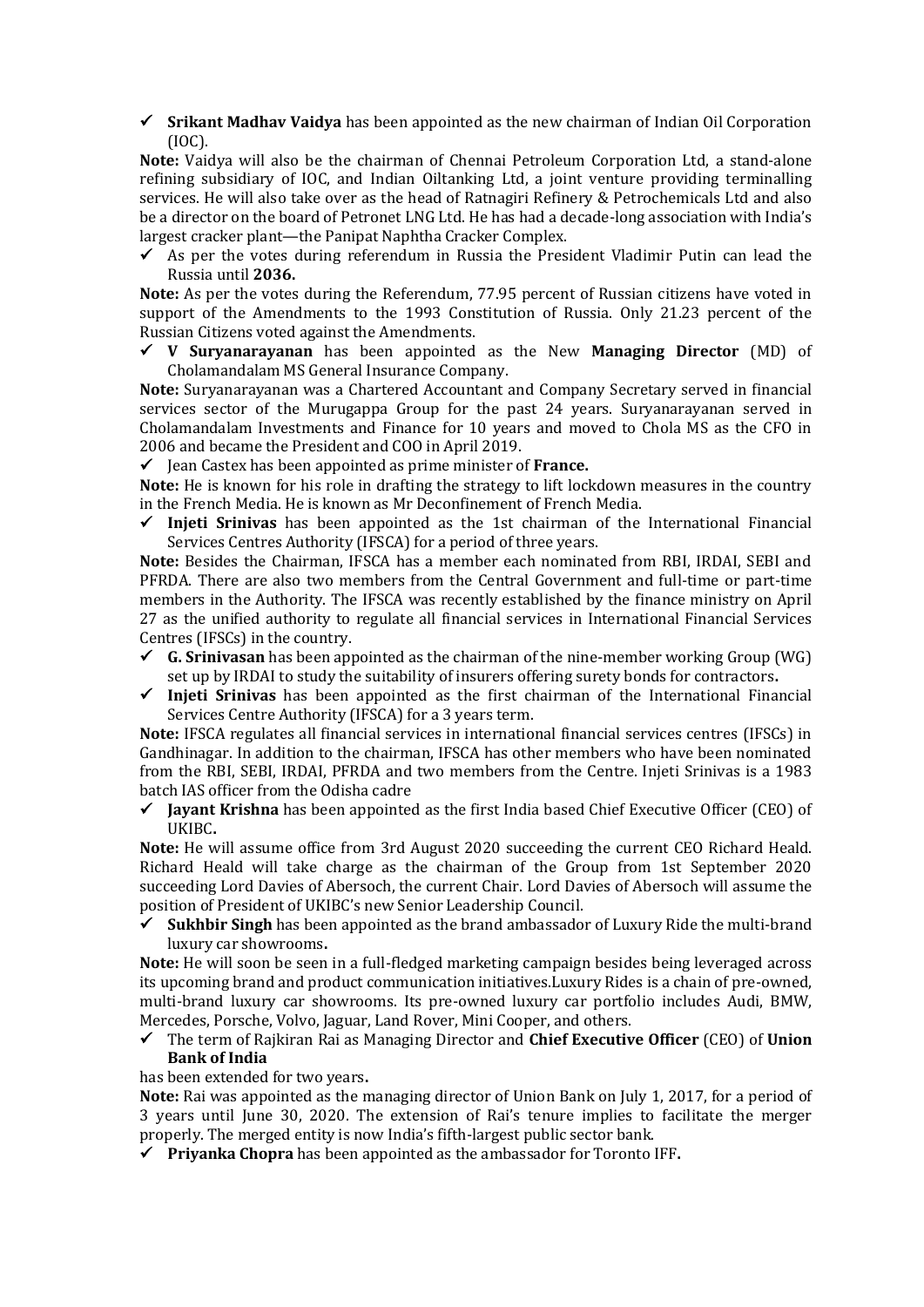**Note:** She joined the list of 50 celebrated filmmakers and actors who are invited as the ambassadors of the TIFF. The esteemed film festival will be opting for digital screenings and virtual red carpets in the wake of the coronavirus pandemic. The festival is scheduled to kick off from September 10 to September 19, 2020.

✓ The Incumbent President of **Poland**, Andrzej Duda has secured a victory in the 2020 Presidential Election**.**

**Note:** Andrzej Duda has secured 1,04,13,094 (1 crore 4 lakh 13 thousand 94 votes) votes in the Second Round of the Election to cross the majority figure marginally with 51.21 percent of the total valid votes.Duda's opponent Rafal Trzaskowski secured 99,21,219 (99 lakh 21 thousand 219 votes) to finish at second place with 48.79 percent of the total valid votes. Andrzej Duda's current term will expire on 6th August 2020, with this win, he will continue as the President of Poland for another five-year term.

✓ **Gyanendro Ningombam** has been appointed as the new President of Hockey India**.**

**Note:** He will replace Mohd Mushtaque Ahmad. This was following the resignation letter of Mohd Mushtaque Ahmad received by Hockey India on 7 July 2020 due to his personal and family commitments.

✓ **Hemang Amin** has been appointed as the interim chief executive officer (CEO) of the Board of Control for Cricket in India (BCCI).

**Note:** He will replace Rahul Johri who recently resigned as the chief executive officer (CEO) of BCCI and his resignation was accepted by the BCCI office-bearers. Hemang Amin is the Chief Operating Officer (COO) of the Indian Premier League. He joined the IPL operations team in June 2010 and was appointed as the COO of IPL in 2015.

✓ **Ashok Lavasa** has been appointed as the vice president of Asian Development Bank (ADB)**.**

**Note:** Election Commissioner Ashok Lavasa has been appointed as vice president of the Philippines-based Asian Development Bank (ADB). Lavasa still has over two years left in his term at the Election Commission of India. He would have retired as the Chief Election Commissioner (CEC) in October 2022.

✓ **Brett Lee** has been appointed as the brand ambassador of SportsAdda, the news and information website for Cricket, Football and Kabaddi**.**

**Note:** As the brand ambassador of SportsAdda, Lee conducts activities like quizzes, bowling masterclasses, Q&A's and giveaways featured exclusively on the SportsAdda's app, social media and website.

✓ **Chandrikapersad "Chan" Santokhi** has been elected as the President of Suriname**.**

**Note:** Santokhi won Desi Bouterse, former military strongman of National Party of Suriname (NPS) in the general elections held in May.He was born in Suriname, a former dutch colony, and studies in Police academy, Netherlands. He was a police inspector in Suriname from 1991 and was named chief of Police.

 $\checkmark$  Rose Christiane Ossouka Raponda has been appointed as the first woman prime minister of **Gabon.**

**Note:** Prior to holding this position, Ossouka Raponda served as Defence Minister since February 2019. Her appointment is the fourth cabinet reshuffle by the President of Gabon, Ali Bongo Ondimba since January 2019.

✓ **Ashwini Kumar Tewari** has been appointed as the new Managing Director and Chief Executive Officer (CEO) of SBI Card**.**

**Note:** The new appointment will be valid for two years and his appointment will come into effect from August 1, 2020. He was nominated by parent State Bank of India for the position. Tewari's appointment is followed by the resignation of present MD & CEO, Hardayal Prasad who decided to quit from the directorship of the company owing to his voluntary retirement from the State Bank of India.

✓ **Aditya Puri** has become the highest-paid banker for FY20 with Rs.18.92 cr in remuneration**. Note:** HDFC Bank Managing Director Aditya Puri has emerged as the highest paid banker among the top lenders for FY 2019-20, with a 38 per cent jump in salary and prerequisites to Rs.18.92 crore.

✓ **Roshni Nadar Malhotra** has been appointed as the new Chairman of IT company, HCL Technologies**.**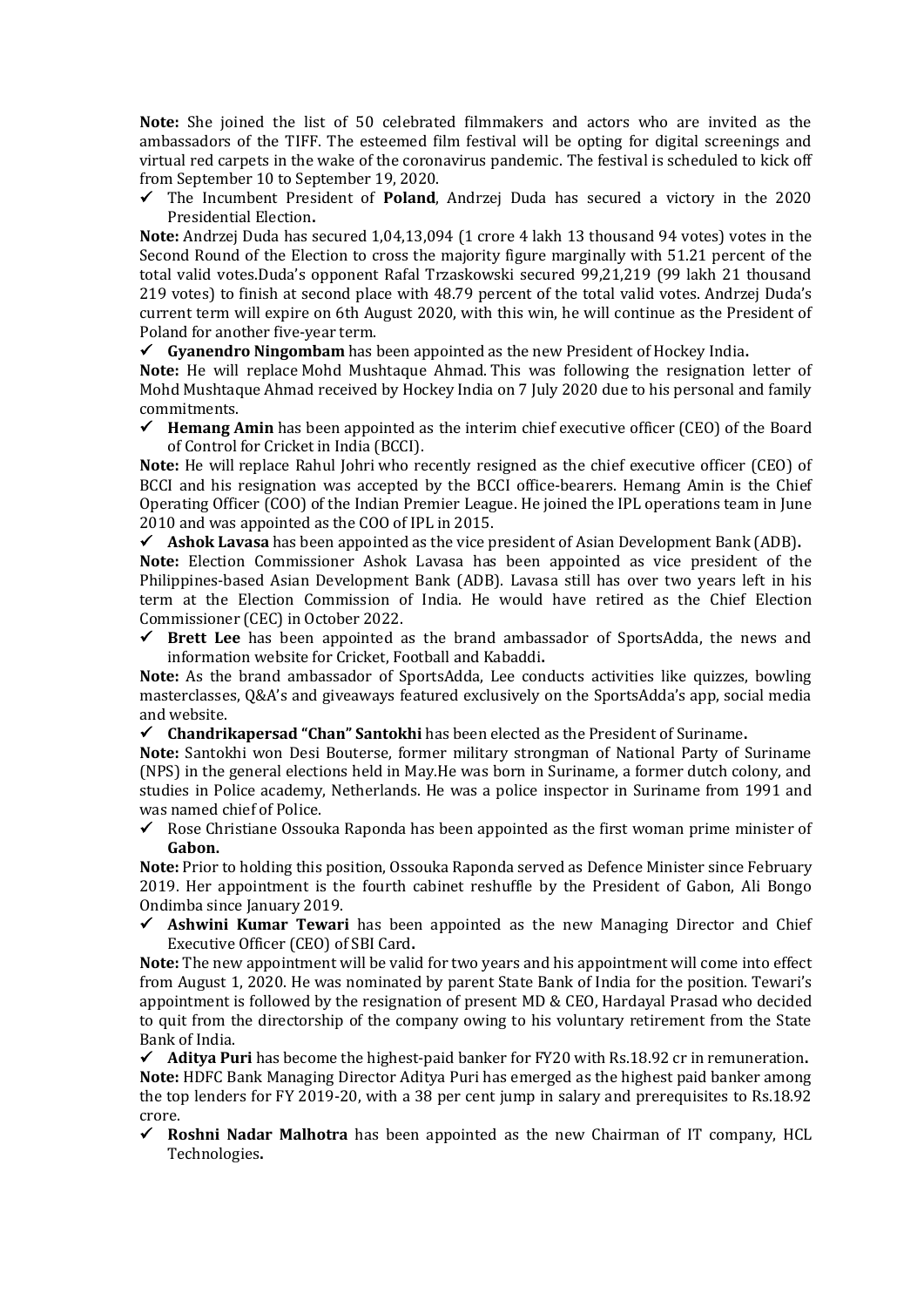**Note:** The appointment of non-executive director Roshni Nadar Malhotra to the new role takes effect immediately. She will replace her father, Shiv Nadar. Shiv Nadar will continue to be HCL Tech's managing director, with the designation as the chief strategy officer.

**Sahil Seth** has been appointed as the honorary adviser of steering committee for BRICS Chamber of Commerce and Industry (CCI)**.**

**Note:** The BRICS Chamber of Commerce and Industry is a parent organization that promotes commerce and industry in BRICS. It was founded in 2012. The main objective of the BRICS CCI is to create support system to MSME segment. The BRICS CCI mainly aims to reach out young entrepreneurs. It proposes to champion their business and act as voice of young entrepreneurs.

✓ **Arun Kumar** has been nominated as the Vice-Chairman of the International Union of Railways (UIC)**.**

**Note:** The decision was taken at the UIC General Assembly. The International Union of Railways is also called Union Internationale Des Chemins (UIC).The headquarters of UIC is in Paris.

✓ **Prakash Chandra Kandpal** has been appointed as the Managing Director and Chief Executive Officer of the Non-life insurer SBI General Insurance**.**

**Note:** He is serving as the deputy CEO of SBI General Insurance since June 2019. He will replace Pushan Mahapatra who has been appointed as director.

✓ **Sumit Deb** has been appointed as the Chairman and Managing Director (CMD) of National Mineral Development Corporation (NMDC)**.**

**Note:** Deb is presently serving as Director (Personnel) in the NMDC. His tenure as the CMD of NMDC would be applicable till 28 February, 2023. He will succeed N Baijendra Kumar as the CMD of NMDC who will retire as CMD on 31st July 2020.

✓ **R Narayanaswamy** has been appointed as the Chairman of the Technical Advisory Committee (TAC) of the National Financial Reporting Authority (NFRA)**.**

**Note:** The committee consists of 7 members including the chairman. The members of the committee will support and provide insights to the Executive body of the NFRA on the issues related to the drafts of the accounting and auditing standards.

✓ **Ramesh Babu Boddu** has been appointed as the Managing Director & Chief Executive Officer of Karur Vysya Bank (KVB).

**Note:** His three-year appointment is effective from the date of taking charge, on the terms and conditions approved by the Reserve Bank of India.He retired as Deputy Managing Director in State Bank of India in April 2020.

✓ **Kulmeet Bawa** has been appointed as the President and Managing Director of Systems, Applications & Products in Data Processing (SAP) for Indian Subcontinent**.**

**Note:** Kulmeet will be responsible for driving and delivering an exceptional SAP experience for employees and customers across our ecosystem, as well as guide businesses in India, Bangladesh and Sri Lanka to adopt a digital-first mindset. Kulmeet will report directly to Scott Russell, President of SAP Asia Pacific Japan.

✓ **Alok Misra** has been appointed as the Director and Chief Executive Officer (CEO) of Microfinance Institutions Network (MFIN)**.**

**Note:** The appointment will be effective from 1st August 2020. Dr Misra takes over from the present CEO, Harsh Shrivastava, who has put down his papers after spending over 2 years at MFIN. Dr. Alok Misra has around 28 years of professional experience in international development, rural finance, microfinance, inclusive finance and research at both policy and implementation level.

✓ **Riva Ganguly** has been appointed as the secretary of Ministry of External Affairs (MEA), GoI**. Note:** Ms. Das who is an Indian Foreign Service officer of 1986 batch will succeed Ms. Vijay Thakur Singh after her retirement on 30th September this year.

✓ **Partha Pratim Sengupta** has been appointed as the Managing Director and Chief Executive Officer of Indian Overseas Bank.

**Note:** His appointment will be up to date of attaining the age of superannuation which is December 31, 2022, or until further orders whichever is earlier. Currently, he is serving as Deputy Managing Director and Chief Credit Officer at State Bank of India.

✓ **Thierry Bollore** has been appointed as the new chief executive officer of Jaguar Land Rover (JLR)**.**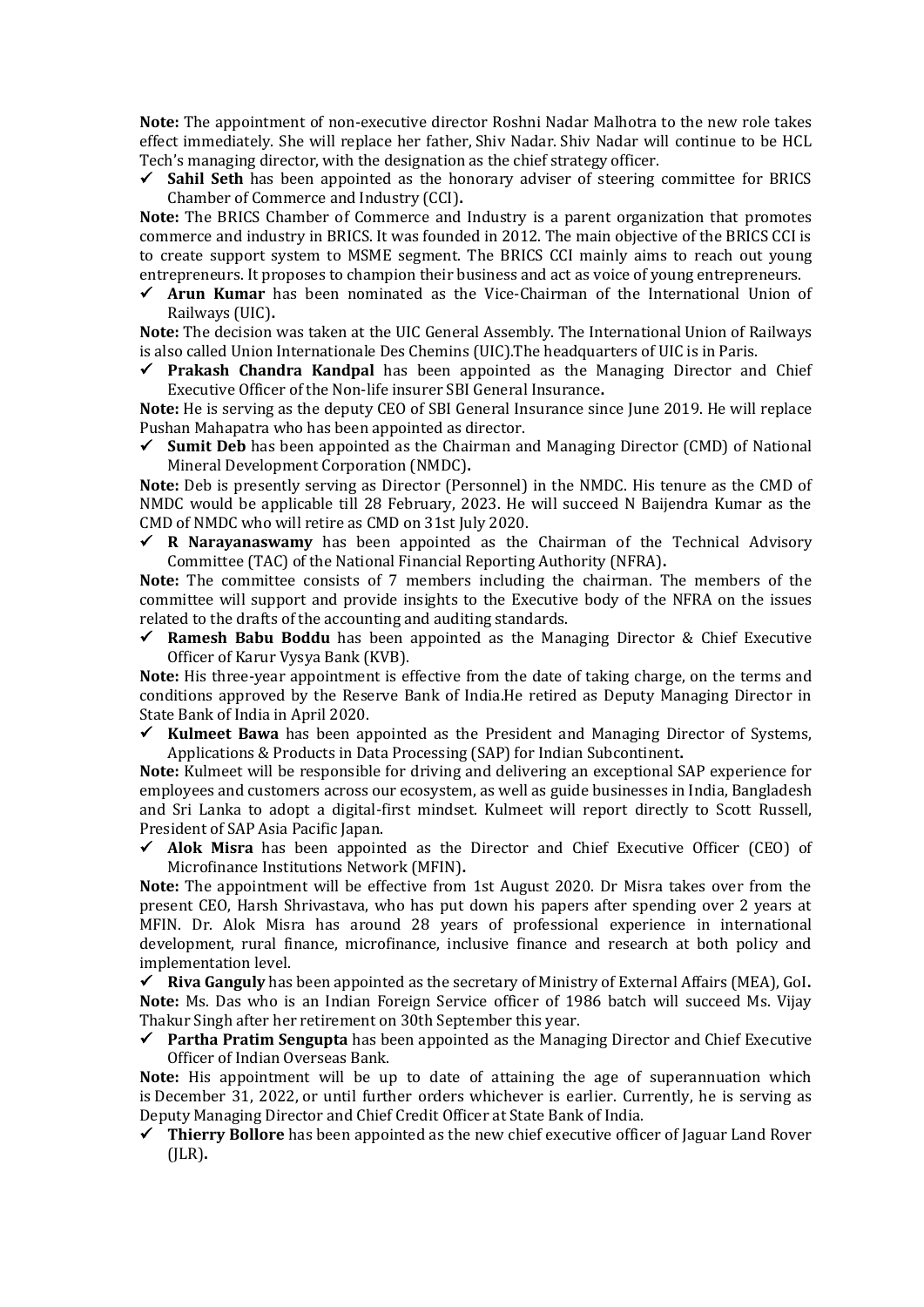**Note:** He will succeed Ralph Speth, who will continue as non-executive chairman of JLR. Bollore has worked in automotive and auto component companies like Renault, Faurecia and Michelin. He most recently was the CEO of Groupe Renault.

✓ **N. Sivaraman** has been appointed as the new Managing Director (MD) and Chief Executive Officer (CEO) of ICRA Limited**.**

**Note:** Sivaraman held the position at L&T finance (Larson and Turbo) as President and Wholetime Director. In December 2018, he held the position of Chief Operating Officer at IL&FS which ends by July 31, 2020.

✓ **Archana Soreng** has been named by UN Secretary-General Antonio Guterres to his new advisory group comprising young leaders**.**

**Note:** Archana Soreng joins six other young climate leaders from around the world who have been named by UN Secretary-General Antonio Guterres to his new Youth Advisory Group on Climate Change.

✓ **Hardik Satishchandra Shah** has been appointed as the Private Secretary (PS) to Prime Minister Narendra Modi on co-terminus basis**.**

**Note:** Currently, He is serving as a Deputy Secretary in the Prime Minister's Office (PMO). Before moving to the PMO last year, he worked as the PS to Environment, Forest and Climate Change Minister Prakash Javadekar.

#### **Obituaries**

✓ Renowned **Actor** Carl Reiner passed away recently. **Note:**Legendary comedian, Carl Reiner passed away. He was a prolific writer, comedian, director and actor. He had a run as a movie director with such films as "Oh, God!" (1977) and "The Jerk" (1979). He won several Emmys awards in writing and producing.

- ✓ Renowned personality Saroj Khan passed away recently, she was a veteran **Choreographer. Note:** In a career spanning over four decades, Khan is credited with choreographing more than 2,000 songs, including Dola Re Dola from Sanjay Leela Bhansali's Devdas, Ek Do Teen from Madhuri Dixit-starrer Tezaab and Ye Ishq Haaye from Jab We Met in 2007.
- ✓ Famous sportsperson Everton Weekes passed away recently he was associated with **Cricket** sports**.**

**Note:** Everton Weekes made his first-class debut at 19-year-old and his Test debut in 1948 at 22. His test career spanned between 1948 to 1958, where he played 48 Tests & scored 4455 runs at an average of 58.62.

✓ Name the Hollywood screen writer, film maker, actor and voice artist passed away recently **-- Carl Reiner.**

**Note:** Veteran Hollywood and multi-hyphenate personality Carl Reiner, a creator and director of several Steve Martin films, died at 98 of natural causes at his Beverly Hills home. He has won multiple Emmy Awards, among which 5 awards were backed by "The Dick Van Dyke Show" in the 1960s.

 $\checkmark$  Syed Ishtiaq Ahmed Jafri popularly known as Jagdeep passed away recently, he was a veteran **Actor.**

**Note:** Jagdeep appeared in around 400 films but it is his role as Soorma Bhopali in 1975 film "Sholay.Better known by his stage name Jagdeep, the actor also directed the movie "Soorma Bhopali" with his character as the protagonist.

- $\checkmark$  Renowned personality Charlie Daniels passed away recently. **Note:** He was country music and southern rock icon who entertained fans for decades with songs like "Long-Haired Country Boy," "In America," and his signature fiddle tune "The Devil Went Down To Georgia", who won his only Grammy Award in 1979. He was inducted into the Country Music Hall of Fame in 2016.
- ✓ Renowned personality Nagindas Sanghvi passed away recently, he was a veteran **Journalist. Note:** He was 100 and suffering from acute asthma. Mr. Sangvi was conferred Padma Shri award in the year 2019. He was in teaching at Bhavan's College Andheri from 1951 to 1980. Later he moved to Ruparel College, Mahim and Mithibai College, Vile Parle for teaching political science.
- ✓ Famous footballer Wim Suurbier of **The Netherlands** passed away recently**.**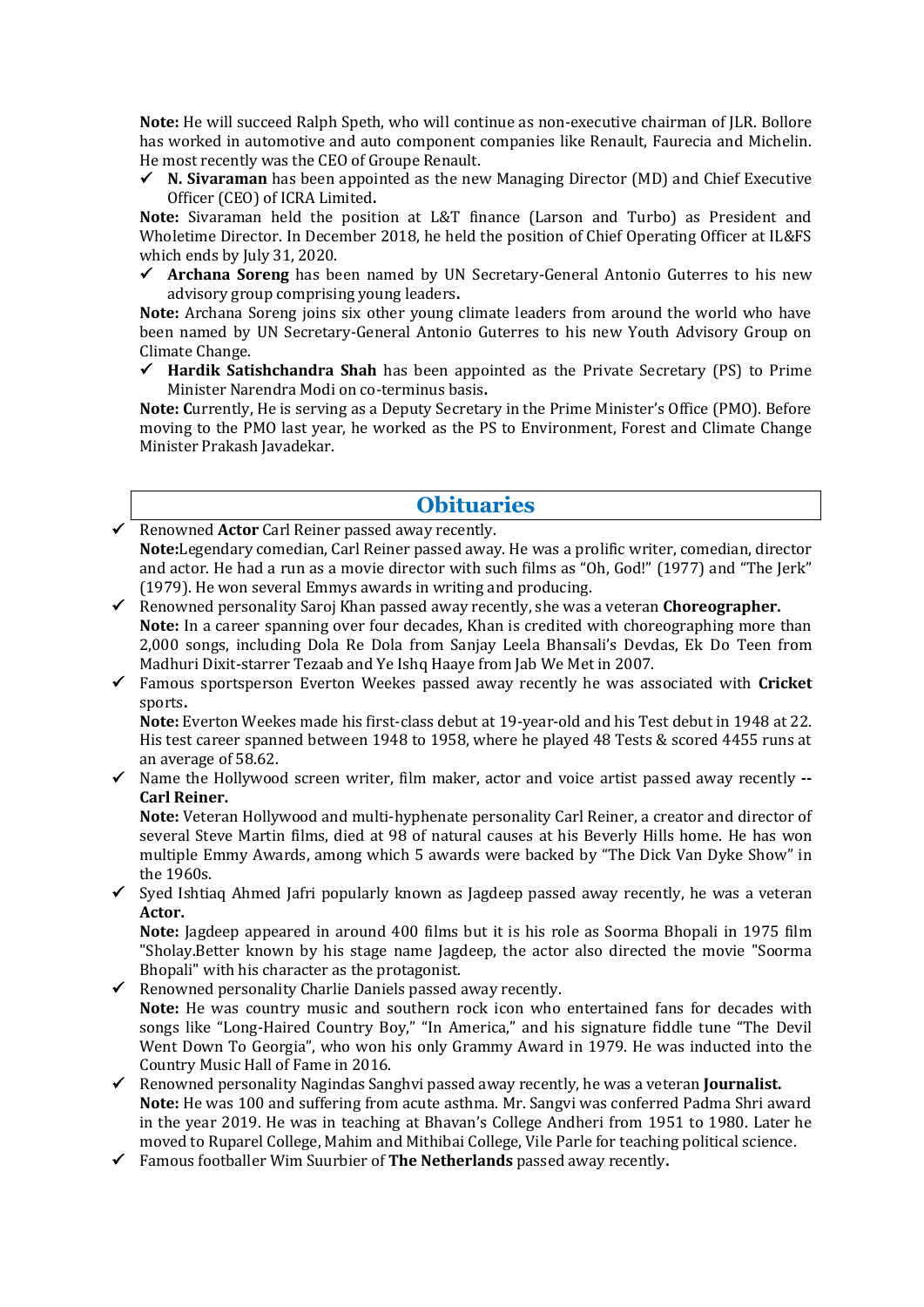**Note:** Suurbier, who won three European championships with the legendary Ajax side of the same decade, had been in hospital since suffering a cerebral haemorrhage in April.Suurbier was an attacking full-back whose role epitomised the "Total Football" style pioneered by the Ajax and Dutch national sides during his heyday.

✓ English sports person Jack Charlton passed away recently, he was associated with **Football** sports**.**

**Note:** A member of the England 1966 World-Cup winning team, Jack Charlton passed away. He was also an integral part of the great Don Revie-managed Leeds United side that won the 1969 League title and the 1972 FA Cup.

- ✓ Renowned personality Avad Bin Hassan Jami passed away recently, he was a veteran **cartoonist. Note:** His cartoons were published in Gujarati magazine **"Abhiyan"** for last over two decades. He had also worked in Gujarati newspaper **Phhulchhab** as a cartoonist. He was a drawing teacher at Kendriya Vidyalaya, Jamnagar and became a full-time cartoonist after retirement.
- ✓ Amadou Gon Coulibaly who passed away recently was prime minister of **Ivory Coast. Note:** He recently returned from France after receiving medical treatment. He was also chosen as the ruling party Rally of Houphouetists for Democracy and Peace **(RHDP)'s** candidate for October's presidential election.
- ✓ First woman election commissioner of Maharashtra **Neela Satyanarayan** passed away recently. **Note:** The 1972 batch officer was admitted at the Seven Hills Hospital, Mumbai after she was diagnosed with COVID-19. Neela Satyanarayan retired in 2014. She has penned more than 150 songs. Also, she has composed music for several Marathi movies.
- ✓ Renowned personality John Lewis passed away recently, he was a veteran **Civil Rights Activist of US.**

**Note:** He was also the youngest and last survivor of the Big Six civil rights activists, a group led by the Reverand Martin Luther King Jr that had the greatest impact on the movement. He was best known for leading around 600 protesters in the Bloody Sunday march across the Edmund Pettus Bridge in Selma, Alabama.

 $\checkmark$  Renowned personality Professor C. S. Seshadri passed away recently, he was a veteran **Mathematician.**

**Note:** A leader in the field of algebraic geometry, he made breakthroughs that lie at the base of many branches of this profound discipline. Seshadri began his career at the Tata Institute of Fundamental Research as one of the first batches of graduate students. He moved to Chennai in 1984, to the Institute of Mathematical Sciences. In 1989, he got an opportunity to start the School of Mathematics as part of the SPIC Science Foundation, which has evolved into the Chennai Mathematical Institute (CMI).

✓ Renowned personality Lalji Tondon passed away recently, he was governor of **Madhya Pradesh**.

**Note:** Lal Ji Tandon was the governor of Bihar between August 2018 and July 2019 when he took over as Madhya Pradesh's Governor. In 2009, the senior BJP leader and a protege of former prime minister Atal Bihari Vajpayee, succeeded him as the Lucknow MP. He began his career from his hometown Lucknow in the 1970s and had also served as a state minister in Uttar Pradesh several times between 1991 and 2003.

- ✓ Renowned personality Bijay Mohanty passed away, recently he was a veteran **Actor. Note:** His performance in his debut film, Chilika Tire, earned him several accolades including the National Film Award. He is most famous for negative roles in films including Samay Bada Balaban, Naga Phasa, Sahari Bagha, Danda Balunga and Chaka Bhaunri.
- ✓ Rajat Mukherjee who passed away recently was a famous **Film Maker. Note:** Rajat Mukherjee directed Urmila Matondkar, Fardeen Khan, Sonali Kulkarni and Rajpal Yadav in 2001's Pyaar Tune Kya Kiya. He also directed the 2004 film Love In Nepal, which starred singer Sonu Nigam, Rajpal Yadav and Flora Saini.
- ✓ Renowned personality **Juan Marse** passed away, he was a veteran **Novelist. Note:** Spanish novelist, Juan Marse passed away. He was one of Spain's most-respected novelists over the past few decades and the winner of the 2008 Cervantes Prize, the Spanish-speaking world's top literary award. His most important novel was "Úlitmas trades on Teresa" ("Last Afternoons with Teresa") published in 1965.
- ✓ Renowned personality **John Saxon** passed away recently, he was a veteran **Actor.**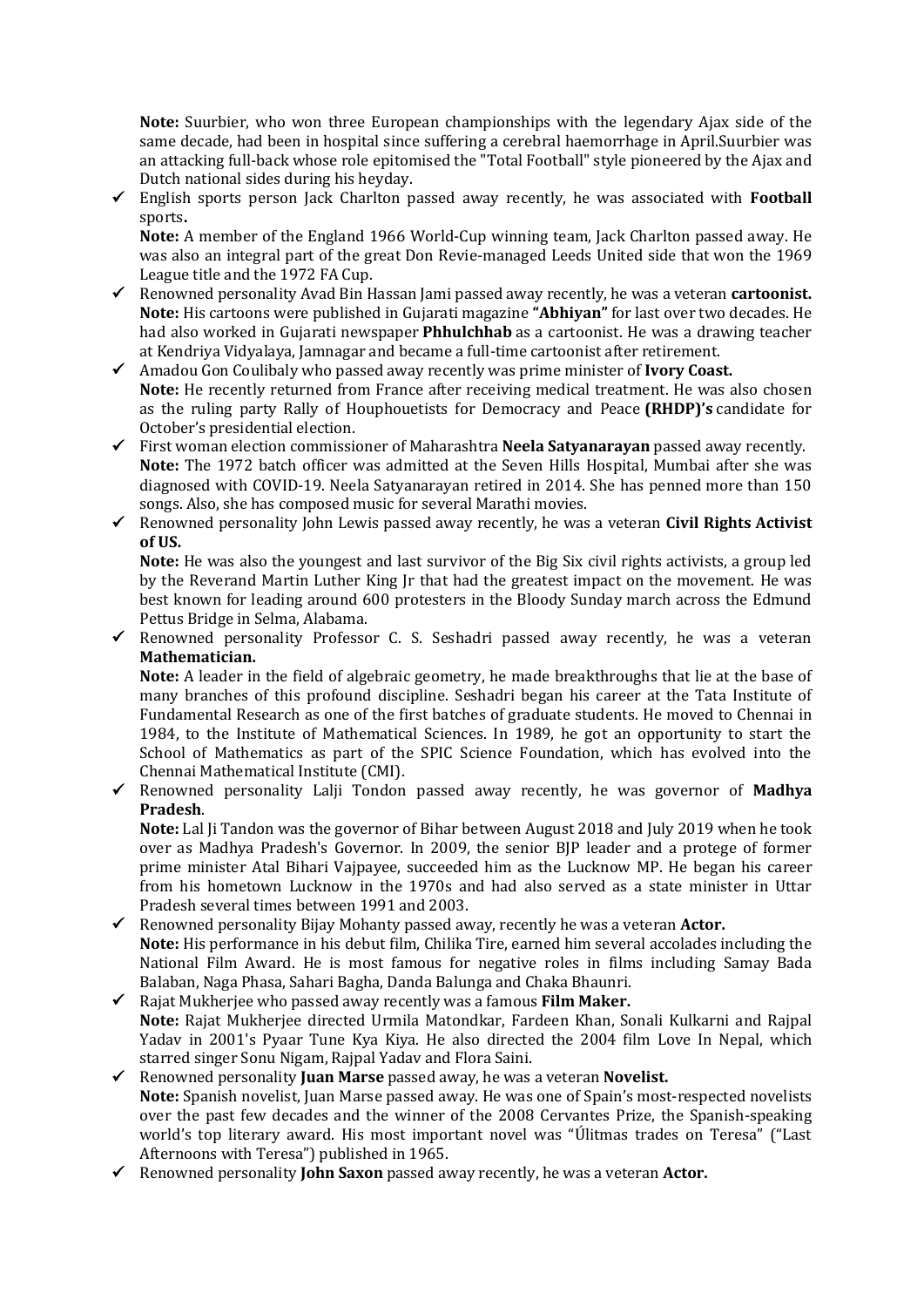**Note:** He was born on 5th August 1936 as Carmine Orrico in Brooklyn, New York, United States of America.He was debuted in 1954 and starred in detective and horror shows like "A Nightmare on Elm Street".

✓ Renowned personality P Achyuta Rao passed away due to COVID-19, he was a **Child Rights Activist.**

**Note:** He is known to have helped prevent child marriages, incidents of child sexual abuse, and child labour. Rao recently filed a petition in Telangana High Court demanding that mid-day meal be served to students in government schools since they have not been able to access it due to the pandemic-imposed lockdown.

✓ Renowned personality Sonam Tshering Lepcha passed away passed away recently, he was veteran **Folk Musician.**

**Note:** Lepcha was born in Kalimpong in 1928 and started his career as a soldier.He travelled to various parts of Sikkim and complied a wide range of Indian folk and traditional Lepcha songs and played folk music on All India Radio in 1960.

- ✓ Renowned personality **Somendranath Mitra** passed away recently he was a veteran **Politician. Note:** A veteran Congress leader, Somen Mitra as he was often referred to, took charge of West Bengal Congress in 2018. He played a crucial role in forging an electoral understanding of Left parties and Congress in the 2019 Lok Sabha polls.
- ✓ Renowned personality **Kumkum** passed away recently, she was a veteran **Actor. Note:** Her real name was Zaibunnissa. She has featured in over 100 Hindi films like Mother India, Kohinoor, Ek Sapera Ek Lootera, Naya Daur, Ujala, Raja Aur Runk, Lalkar, Aankhen, Geet, among others.
- ✓ Renowned personality **Parvej Khan** passed away recently, he was a veteran **Action Director. Note:** He had been working in the film industry since 1986. Some of his well-known films include Andhadhun, Badlapur, Bullett Raja, Fukrey, Ra-One, Johnny Gaddaar, Vishwaroopam, Vishwaroopam 2, Dev. D, Gangster, Sehar, Ab Tak Chhappan, The Legend Of Bhagat Singh, Soldier, and Mr. And Mrs Khiladi.
- ✓ Renowned personality **Olivia de Havilland** passed away, she was a veteran **Hollywood Actor. Note:** She was born on 1st July 1916, in Tokyo, Japan. The actress, who starred in blockbusters like Captain Blood (1935), The adventures of Robin Hood (1938), Gone with the Wind (1939), The Snakepit, The Heiress. She unchained the Hollywoods contract system which was later called as "De Havilland Law".
- ✓ Renowned personality Amala Shankar passed away, she was a veteran **Choreographer and danseuse.**

**Note:** She was honored with the West Bengal government's Banga Bibhusan award in 2011 for her contributions to art. First performance of Amala Shankar was in Kaliya Daman which was staged in Belgium in 1931. She also acted in the film "Kalpana" which was released in 1948.

✓ Renowned personality Annie Ross passed away, she was a famous **Jazz Singer. Note:** he was born Annabelle McCauley Allan Short in Surrey, England, on July 25, 1930. She was a popular jazz singer in the 1950s before crossing over into a successful film career.

#### **Important Days**

- National Postal Worker Day is observed every year on 1st July. **Note:** National Postal Worker Day is a unique way to say 'thank you' to the postmen and all delivery personnel, as online shopping has become a lifeline for many of us. In India, amid the COVID-19 pandemic, postal services have uniquely diversified. Workers in postal departments have become the new 'corona warriors', playing an active role in India's fight against COVID-19
- ✓ National Charted Accountants Day is celebrated every year on **1st July. Note:** This day is celebrated to commemorate the finding of the Institute of Chartered Accountants of India (ICAI) by the parliament of India in 1949. Every year on the day of the establishment of the ICAI, CA Day is celebrated to honour the Chartered Accountant.
- ✓ The theme of the National Doctor's Day 2020 which is celebrated every year in the country on 1st July**-- Lessen the mortality of COVID 19.**

**Note:** The theme for National Doctor's Day 2020 is "Lessen the mortality of COVID 19" and includes awareness about asymptomatic hypoxia and early aggressive therapy. The National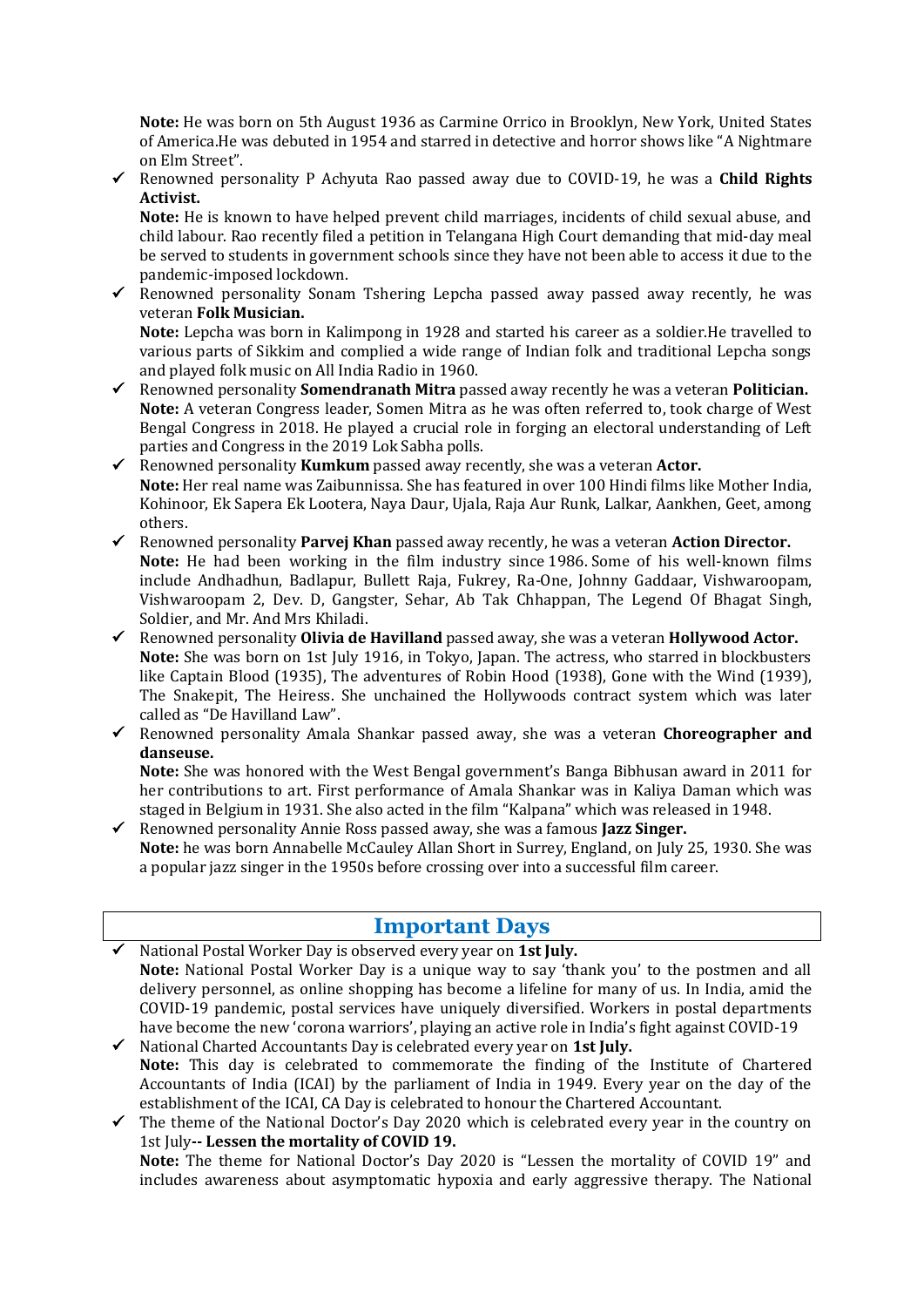Doctor's Day also marks the birth and death anniversary of Dr Bidhan Chandra Roy. He was the one of the most renowned physicians of India.

✓ World Sports Journalists Day is observed globally every year on **2nd July. Note:** The day aims to acknowledge the work of sports journalists & to encourage them to do better at their work. The day was established in 1994 to mark the 70th anniversary of the International Sports Press Association (AIPS). This year 2020 marks the 96th anniversary of AIPS.

✓ The United Nations celebrates the International Day of Cooperatives every year on the **first Saturday of July.**

**Note:** In the year 2020, the International Day of Cooperatives will be celebrated on 4th July with a focus on the contribution of cooperatives to combating climate change. UN has also appealed to spread the word: "#Coops4ClimateAction" to celebrate the International Day of Cooperatives 2020.

- ✓ International Buddhist Confederation (IBC) celebrated Dharma Chakra Day on **4th July. Note:** This day commemorates Buddha's First Sermon to his first five ascetic disciples at the **Deer Park, Rsipatana** in the present day Sarnath near Varanasi, UP. The day is also observed as Guru Poornima by both Buddhists as well as Hindus as a day to mark reverence to their Gurus.
- ✓ World Chocolate Day or International Chocolate Day is observed every year on **7th July. Note:** The day celebrates the existence of chocolate in our lives. It is marked by eating chocolates and sharing with dear ones.The first International Chocolate Day was celebrated in 2009. The day is celebrated on July 7th because it was on this date in 1550 that chocolate was first brought to Europe.
- ✓ World Population Day is observed globally every year on **11th July.**

**Note:** This day is observed to raise awareness among people about the impact of a growing population and issues including gender equality, the importance of family planning, poverty, maternal health, human rights, etc.This year theme of World Population Day 2020: Putting the brakes on COVID-19: Safeguarding the health and rights of women and girls.

✓ The United Nations celebrates World Malala Day to honour the young activist, Malala Yousafzai every year on **12th July.**

**Note:** Malala Day is commemorated, the birthday of Malala Yousafzai to honour women and children's rights around the world. On October 9, 2012, Malala was shot in the head by Taliban gunmen after she publicly advocated for the education of girls. Despite the attack, Malala soon returned to the public eye, fiercer in her views than earlier and continued her advocacy for gender rights.

- ✓ World Youth Skills Day is observed every year on **15th July. Note:** It was designated by the General Assembly in 2014. Prime Minister Narendra Modi addressed a digital conclave on the occasion of World Youth Skills Day (WYSD).
- ✓ World Day for International Justice is observed every year on **17th July. Note:** 17 July every year to mark the importance of the International Criminal Court (ICC) and for the people to pay attention to serious crimes happening around the world. 17 July is the Day of International Criminal Justice. It marks the anniversary of the adoption of the Rome Statute on 17 July 1998, the founding treaty of the ICC, which seeks to protect people from genocide, crimes against humanity, war crimes and the crime of aggression.
- ✓ United Nations celebrates World Chess Day globally every year on **20th July. Note:** The day marks the date of the establishment of the International Chess Federation (FIDE) in Paris in 1924. To celebrate the International Chess Day 2020 top chess personalities will participate in a high-level virtual event "Chess for Recovering Better".
- ✓ To mark the anniversary of man's first historic landing on the moon the Space Exploration Day is celebrated every year on **20th July. Note:** On July 20, 1969, Neil Armstrong and Edwin Buzz became the first humans to land on moon's surface. The Armstrong-Aldrin duo spent 21.5 hours on the surface of the moon. Also, they spent 2.5 hours outside of their capsules. The day is mainly celebrated in the United States.
- ✓ Nelson Mandela International Day is celebrated every year on **18th July** by the United Nations**.**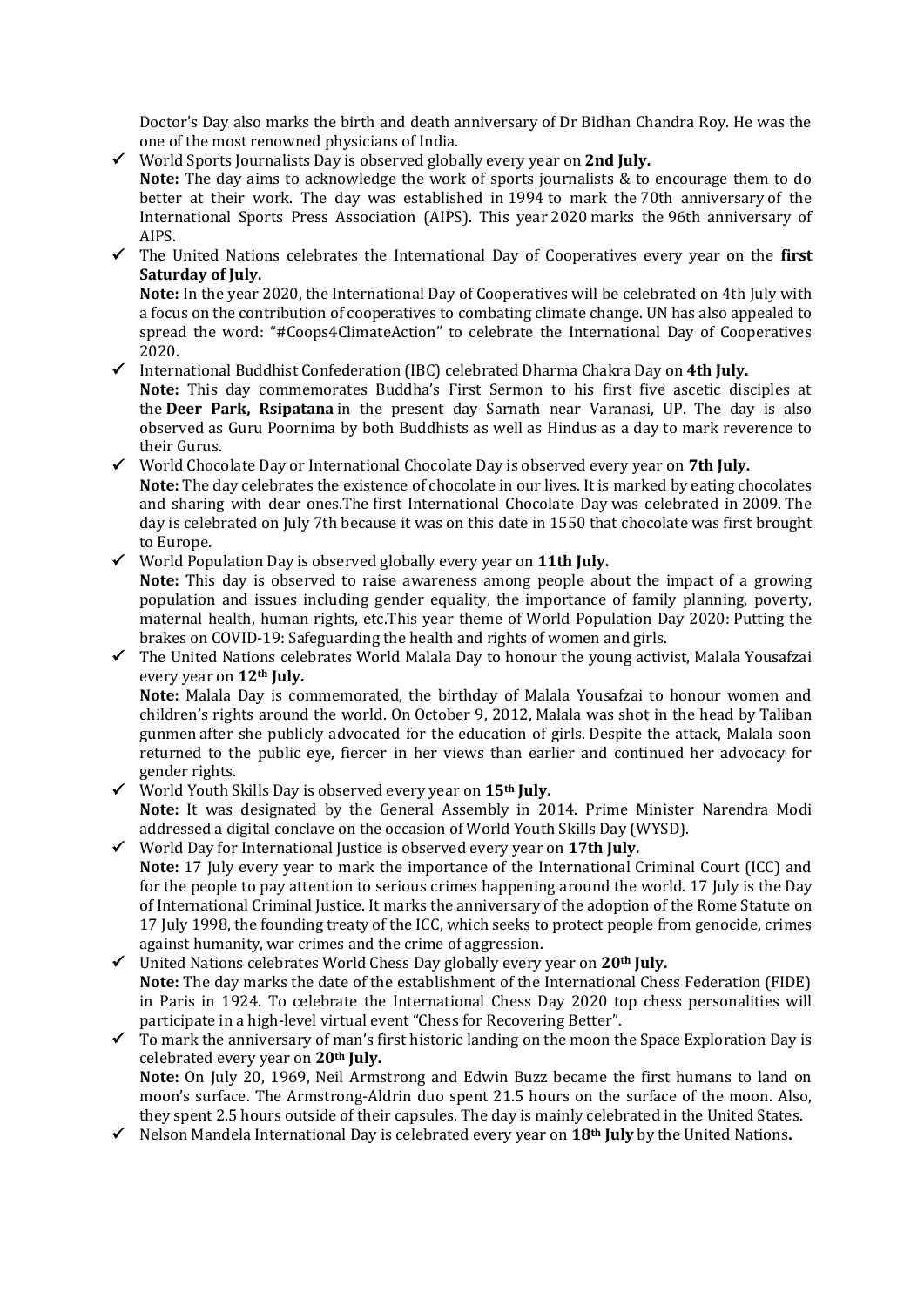**Note:** The day acknowledges Nelson Mandela's contribution to the struggle for democracy internationally and the promotion of a culture of peace throughout the world. Nelson Mandela Day is an occasion for all to take action and inspire change.

- ✓ National Broadcasting Day is observed every year all over India on **23rd July. Note:** On this day in 1927, the first-ever radio broadcast in the country went on the air from the Bombay Station under the Indian Broadcasting Company. The first radio broadcast was made on July 23, 1927, from Bombay Station. The station was then owned by a private company called the Indian Broadcasting Company.
- ✓ Kargil Vijay Diwas is observed every year on **26th July.** Note: On this day, the country remembers the extreme valour, sacrifice and exemplary courage of Indian soldiers during the 1999 Kargil war. This year nation is celebrating the 21 years of victory in Kargil war.
- ✓ The theme of the 2020 World Hepatitis Day (WHD) celebrated every year on 28th July **-- Hepatitis-Free Future.**

**Note:** Every year, World Hepatitis Day is marked by the **World Health Organization** and various other organizations all over the world. The day is marked to encourage actions, partners and public for greater response towards controlling Hepatitis.

- $\checkmark$  In a bid to promote conservation, raise awareness and encourage sustainability, every year World Nature Conservation Day is observed on **28th July. Note:** The day is marked globally to spread awareness about the best practices to protect the natural resources as our Earth has limited resources which we need to use efficiently to maintain the balance. People share ideas and some also take-up activities to contribute their bit in preserving nature and its resources. However, this year a global theme has not been decided due to the pandemic.
- ✓ International Tiger Day is observed every year on which date across the globe to create awareness about tiger conservation **-- 29th July.**

**Note:** Union Environment Minister Prakash Javadekar released All India Tiger Estimation Report-2018 yesterday. He also released a poster on small wild cats of India. India is home to nearly 70 per cent of the global tiger population and it leads the world in showing effective conservation of the wild species.

✓ United Nations observes 30th July every year as **World Day Against Trafficking in Persons** days**.**

**Note:** The 2020 theme for the World Day Against Trafficking: "Committed to the Cause – Working on the Frontline to End Human Trafficking". `The theme will focus on the first responders to human trafficking. These are the people who work in different sectors – identifying, supporting, counselling and seeking justice for victims of trafficking, and challenging the impunity of the traffickers.

✓ The International Day of Friendship is observed every year on **30th July.**

**Note:** To mark the International Day of Friendship, the UN encourages governments, organizations, and community groups to hold events, activities and initiatives that promote solidarity, mutual understanding and reconciliation.

✓ The International Day for the conservation of Mangrove Ecosystem is observed every year on **26th July.**

**Note:** It is celebrated each year on July 26 and aims to raise awareness of the importance of mangroves as "a unique, special and vulnerable ecosystem". It also aims to promote solutions for their sustainable management, conservation and uses.

## **Books and Authors**

✓ **CA V Pattabhi Ram** has authored the book titled "Future of Higher Education – Nine Mega Trends "**.**

**Note:** Vice President of India, M Venkaiah Naidu has virtually released a book titled "Future of Higher Education – Nine Mega Trends".

✓ **RC Bhargava** has authored the book titled "Getting Competitive: A Practitioner's Guide for India"**.**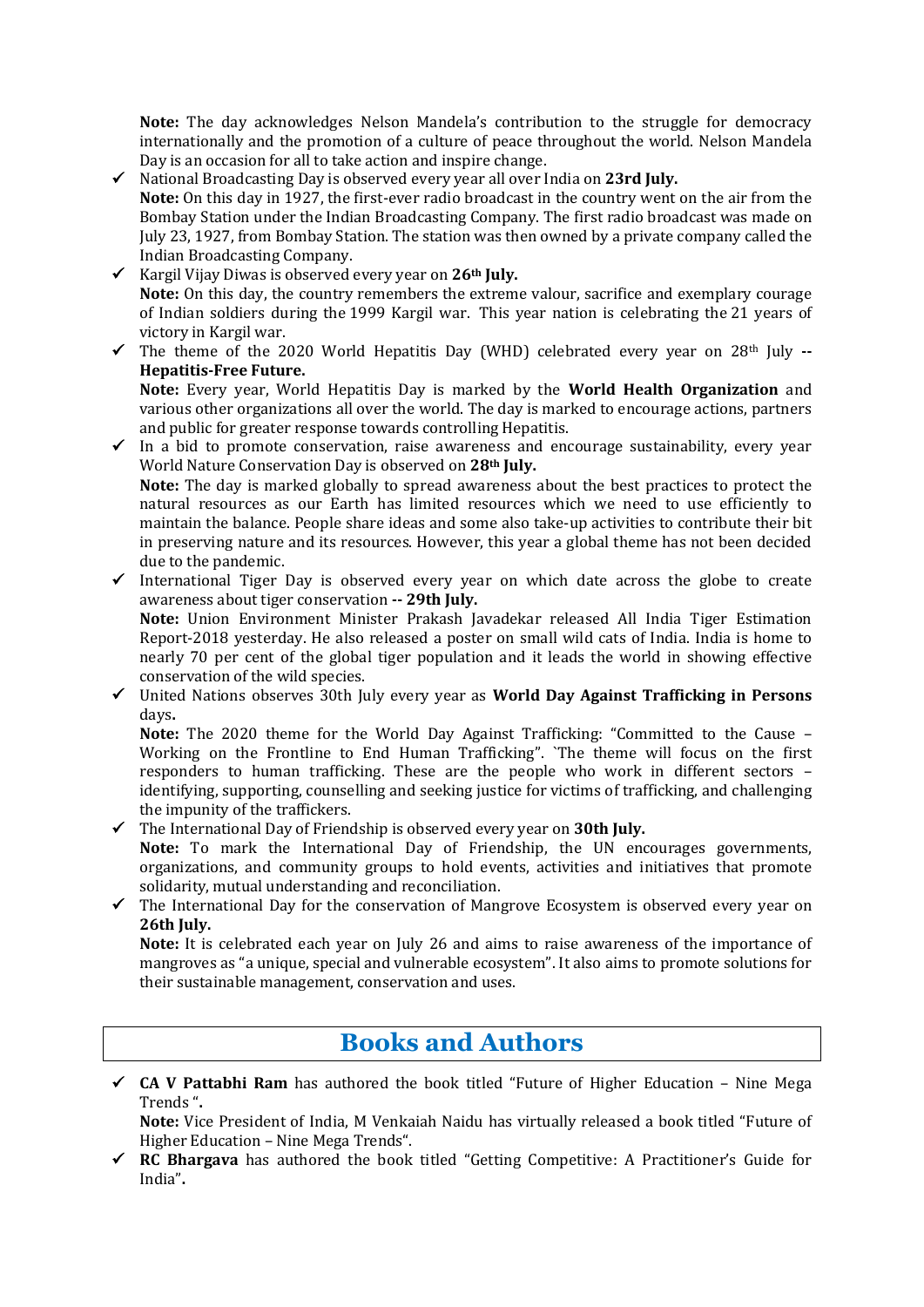**Note:** he bok published by HarperCollins India, provides practical suggestions to make India a competitive industrialised country.

- ✓ **Urjit Patel** has written the book titled "Overdraft: Saving the Indian Saver'**.**
- **Note:** The book focuses on the non-performing assets (NPAs) issue that has afflicted Indian banking in recent years, its causes and Mr Patel's efforts as the RBI Governor in dealing with it.It is published by Harper Collins India. Patel worked with a '9R' strategy which would protect depositors' savings, rescue the banks and protect them from "unscrupulous racketeers"
- ✓ **Ruskin Bond** has authored the book titled 'A Song of India' **. Note:** The book is the 4th instalment in his memoir series. The book portrays his unknown life before he became a successful author. It is published by Puffin Books, an imprint of Penguin Random House India.
- ✓ **Tenzin Geyche Tethong** has authored the book titled 'His Holiness the Fourteenth Dalai Lama: An Illustrated Biography' to be released in 2020**. Note:** The book is published by Roli Books. The biography is a memorable portrait of the 14th Dalai Lama, Tenzin Gyatso.
- ✓ **Stephen King** has authored the book titled "If It Bleeds"**. Note:** The book published by Hachette India. The book has the story centres around a bomb at Albert Macready Middle School. It is a sequel to his bestselling work, "The Outsider".
- ✓ **S Hussain Zaidi** has authored the book titled 'The Endgame'**. Note:** The book has been published by HarperCollins India. 'The Endgame' gives the readers a close-up of complex political machinery at work, including state security, defence services, and intelligence agencies like – all building up to an explosive climax.
- ✓ The book titled "Suraj Kade Marda Nahi" is authored by **Baldev Singh Sadaknama. Note:** The book portrays many aspects of freedom fighter Udham Singh. The book is published by Unistarbooks. The book has been released and will be formally launched on July 31, 2020.
- ✓ **Dr. S Jaishankar** has authored the book titled "The India Way: Strategies for an Uncertain World".

**Note:** The book was published under the HarperCollins India publications. The book centers about the three burdens that India's foreign policy carries.He insisted that India should not only visualise its interest but also try to communicate effectively. The e-version of the book is available on Amazon.

- ✓ **Viral V. Acharya** has authored the book titled "Quest for Restoring Financial Stability in India". **Note:** The book portrays his quest to restore financial stability in India and offers a concrete plan for sustained improvement. The book is published by SAGE Publications India Pvt Ltd.The book is a compilation of his speeches, research and comments as a member of the Monetary Policy Committee, mostly concerned with central banking.
- ✓ Vice President, M Venkaiah Naidu virtually unveiled the "Padi Bhavajaalalu" the Telugu version if the book titled 'Ten Ideologies' was written by **S Jaipal Reddy. Note:** The translation was done by Kalluri Bhaskaram. The original English version of the book was launched by former Prime Minister Manmohan Singh in August 2018.
- ✓ **Avni Doshi** has authored the book titled 'Burnt Sugar' one among the 13 authors longlisted for the prestigious 2020 Booker Prize.

**Note:** A version of the same novel has been published in India under the title Girl in White Cotton. The Book narrates the story about a woman, Tara who abandoned her loveless marriage to join ashram and ended as a beggar.

## **Science and Technology**

✓ **Mylab Discovery Solutions Private Limited** has launched a cartridge-based machine named 'Compact XL' that will be able to test and handle multiple samples at the same time. **Note:** The machine will reduce the need for laboratory technicians for handling and testing samples to one, as an individual will be able to operate the machine. This automated system will be able to handle samples of RNA/DNA based test, RT-PCR test, Plasma, Tissue, Swab, and Sputum.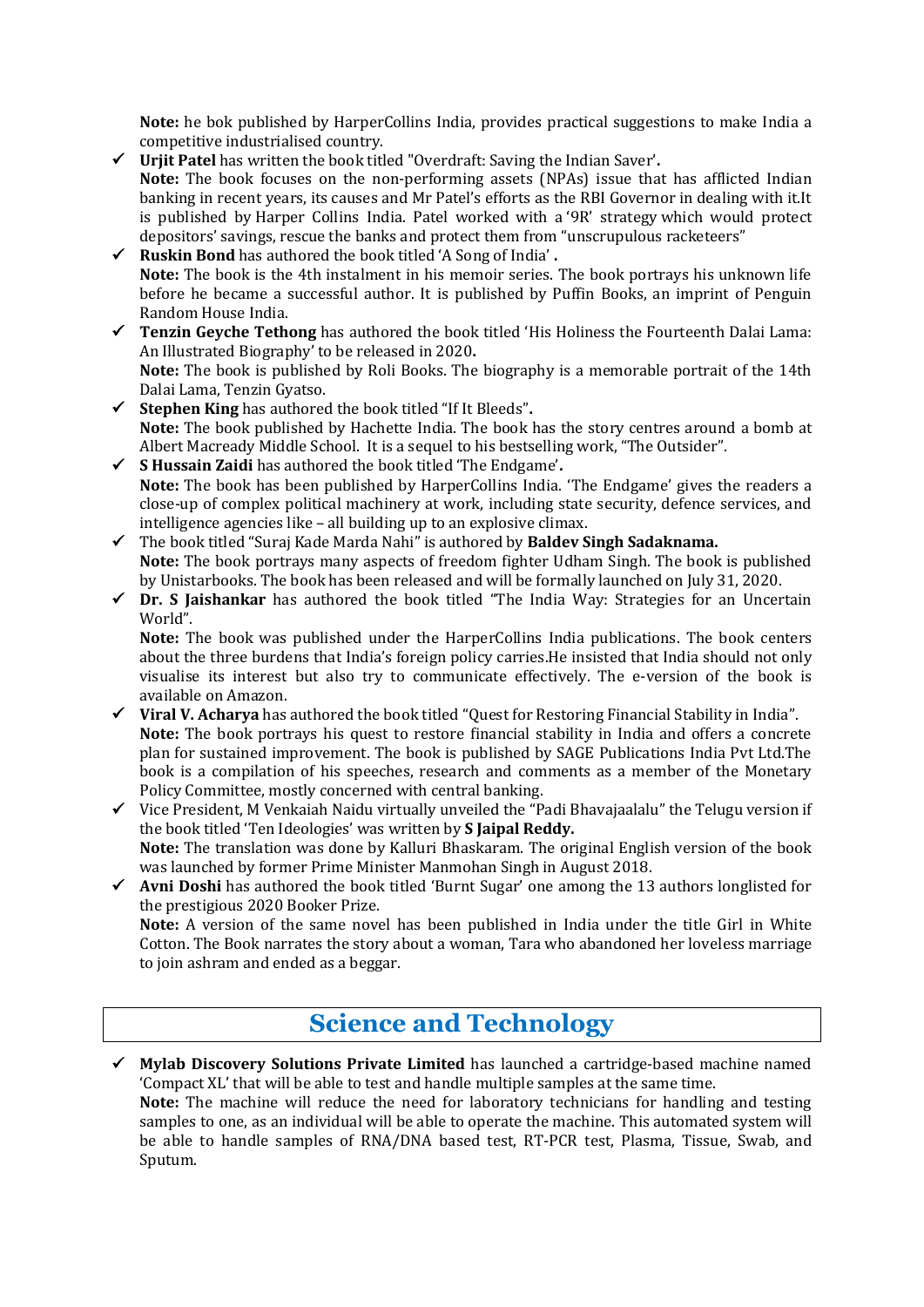$\checkmark$  To bolster the comprehensive strategic partnership and boost maritime relations the Indian Coast Guard (ICG) has signed an MoU with **Indonesia.**

**Note:** The MoU was signed through video conferencing amid the global travel restrictions due to COVID-19 pandemic.The objective of this MoU is to enhance the collaborative and cooperative engagements in maritime law enforcement, maritime search and rescue and marine pollution response.

- ✓ **Loyal Textile Mills** has launched the first of its kind in the world- reusable face masks and PPE Kits in collaboration with Reliance Industries Limited and Switzerland based HeiQ Materials AG**. Note:** The reusable mask and PPE Kit was launched by Loyal Textile Mills with collaborating with Reliance Industries Limited and Switzerland based textile innovation company- HeiQ Materials AG.Along with reusable masks and PPE kits, reusable garments with zero virus penetration were also unveiled by Loyal Textile Mills.
- ✓ Israel Weapon Industries Assault Riffle's- Arad and Carmel will be manufactured at the PLR Systems Private Ltd in **Madhya Pradesh. Note:** This will be a major boost to the domestic small arms industry and as well as the Make in India initiative. Both IWI Carmel Assault Rifle and Arad Assault Rifle was a caliber 5.56 X 45 mm, Carmel Assault Rifle has a Rate of Fire (RPM) in between 700-1000 rounds per min.
- ✓ The Indian army has set its eyes on acquiring hand-launched, remotely controlled unmanned aerial vehicle Raven from **USA.**

**Note:** As per media reports, procurement of 200 pieces of AeroVironment RQ-11 Raven is in advance level. The RQ-11 Raven is a remotely controlled unmanned aerial vehicle that is launched with hand.

- ✓ The Indian army is set acquire state-of-the-art Spike Firefly "loitering" ammunition from **Israel. Note:** The Spike Firefly is developed under a joint venture of Israeli company- Rafael Advanced Defense Systems and Israel's Ministry of Defence. The Spike Firefly has loitering capability and can be carried by a soldier as a part of his kit. The Spike Firefly can be operated from a table by a single user without requiring any special skills to operate.
- ✓ Indian Navy will get new twin-engine aircraft carrier-based fighter aircraft in **2032** developed by the DRDO.

**Note:** It will replace the MiG-29Ks in service which are scheduled to start going out by 2034. The Navy currently operates Russian-origin carrier INS Vikramaditya and expects to have the first Indigenous Aircraft Carrier (IAC-I) Vikrant operational by 2022.

✓ **IIT Kanpur** has developed an Ultraviolet (UV) sanitizing product, 'SHUDH' to make Surroundings COVID free.

**Note:** SHUDH is a smartphone operated Handy UV Disinfection Helper. It helps to make the surroundings COVID free especially the highly prone places such as hospitals, hotels, malls, offices and schools. SHUDH has 6 UV lights each of 15 Watts, which can be monitored individually from a distance.

✓ The scientists from **International Advanced Research Centre for Powder Metallurgy and New Materials** have developed low cost, environment friendly super capacitor from industrial waste cotton**.**

**Note:** The capacitor can be used as energy harvester storage device. The scientists have used natural seawater as the aqueous electrolyte. This has reduced the cost of super capacitors greatly.

- ✓ **IIT Delhi** has developed world's most affordable Reverse Transcription Polymerase Chain Reaction (RT-PCR) based COVID-19 diagnostic kit "Corosure". **Note:** The kit was e-Launched by Ramesh Pokhriyal 'Nishank', the Union Minister of Human Resource Development (MoHRD). It was approved by Indian Council of Medical Research (ICMR) and Drugs Controller General of India (DCGI).
- ✓ India's first fully indigenously developed vaccine against pneumonia, 'Pneumococcal Polysaccharide Conjugate Vaccine' got approval from the Drug Controller General of India (DCGI) has been developed by **Serum Institute of India Pvt. Ltd.**

**Note:** The vaccine is administered in an intramuscular manner. The Serum Institute of India first obtained the approval of the DCGI to conduct Phase I, II and III clinical trials of the vaccine in India. These trials have since been concluded within the country. The company also conducted the clinical trials in Gambia.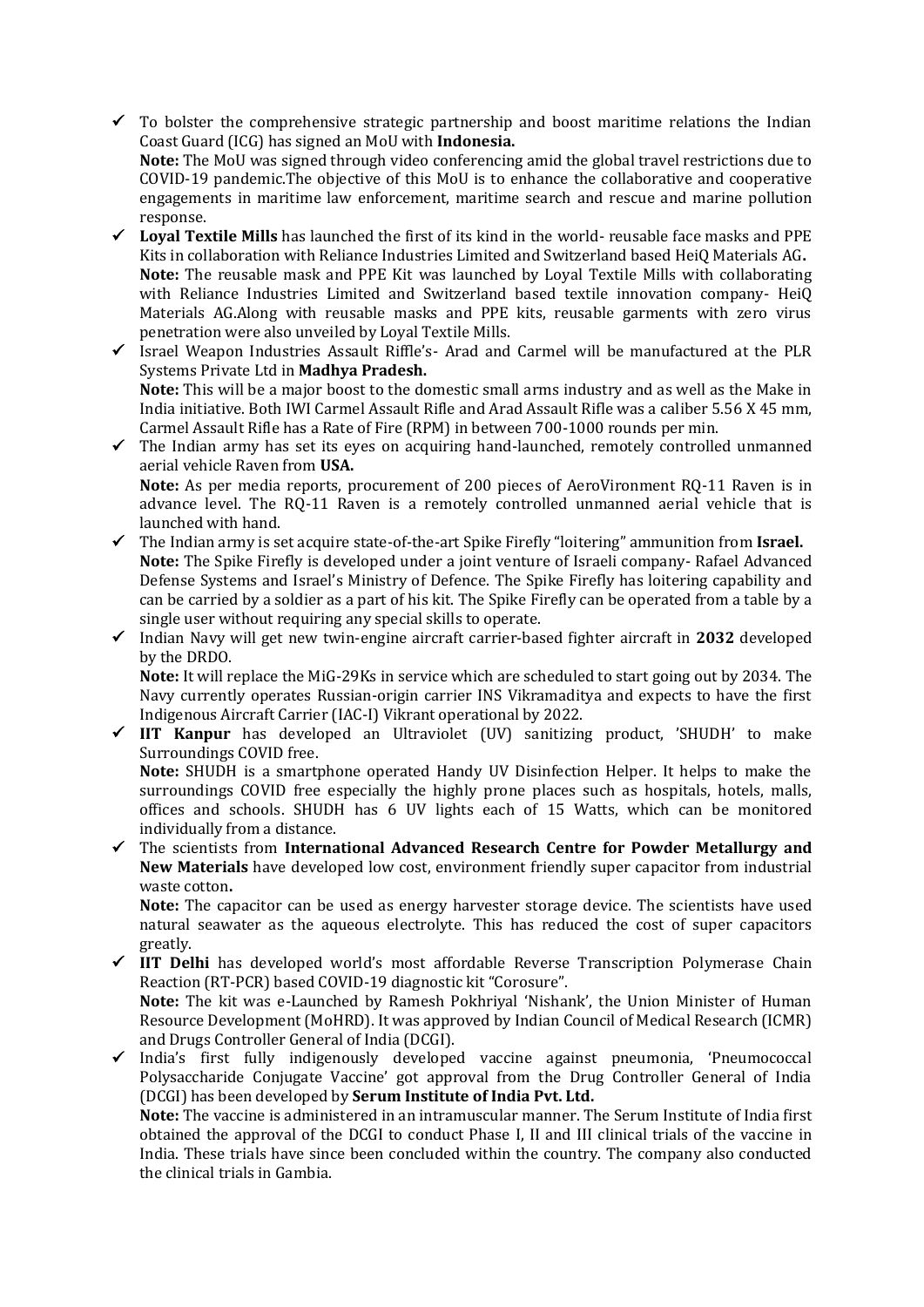✓ Indian Navy undertook a passing exercise 'PASSEX' with the navy of **USA** in the Indian Ocean Region**.** 

**Note:** US Navy carrier strike group, led by USS Nimitz and Indian Navy conducted the maritime drills, PASSEX, which aims at further enhancing interoperability between Navies of both the countries. The Nimitz Carrier Strike Group is on its way to be deployed in the Gulf region from the South China Sea. Indian Navy had also recently conducted similar joint exercises with Japanese and French Navy.

- ✓ The three-days long Air Force Commanders' Conference to be held in **New Delhi. Note:** The Air Force Commanders' Conference will be chaired by the Chief of the Air Staff, Air Chief Marshal RKS Bhadauria. During the three-day conference the discussions would take stock of the current operational scenario and deployments.
- ✓ The researchers of **Dalhousie University** have come up with a new app that can detect mental conditions like anxiety and depression based on how you use your phone. **Note:** The app is called PROSIT and includes tracking features like exercise, sleep, call frequency, message histories and music tastes.
- ✓ SpaceX has successfully launched first military satellite "ANASIS-II" of **South Korea. Note:** The satellite was deployed into a geostationary transfer orbit (GTO) by a Falcon 9 rocket. It was launched from the Cape Canaveral Air Force Station in the US of Florida.
- ✓ Indigenously developed anti-tank guided missile **Dhruvastra has** successfully launched by India from Integrated Test Range at Chandip**.**

**Note:** 'Dhruvastra' is an anti-tank guided missile (ATGM) which has been developed by the Defence Research and Development Organisation (DRDO). It is a helicopter version of 'Nag Helina'.

 $\checkmark$  Indian gets 'Bharat' drone for carrying out accurate surveillance in high altitude areas and mountainous terrain developed by **Defence Research and Development Organisation (DRDO).**

**Note:** Bharat Drones a series of drones that comes under one of the world's lightest and agile drone surveillance systems and is made in India.Bharat drones are equipped with artificial intelligence which helps the drone to detect friends from foes and helps take any action accordingly.

✓ NASA is working on a new mission called Astrophysics Stratospheric Telescope for High Spectral Resolution Observations at Submillimeter wavelengths (ASTHROS), to study **COSMOS. Note:** The mission called Astrophysics Stratospheric Telescope for High Spectral Resolution

Observations at Submillimeter wavelengths (ASTHROS) will be launched by 2023 from Antarctica.  $\checkmark$  As per the Global Forest Resources Assessment report released by the FAO what is India's rank

- among top 10 countries where forest cover has increased in the last decade **-- 3rd. Note:** The Food and Agriculture Organization bring out the report once in every five years. The report assesses state of forests in the member countries, their conditions and management.
- ✓ **DRDO** has launched "Dare to Dream" an innovative contest and open challenge that promotes innovators and startups in the country. **Note:** The Dare to Dream is an open challenge that promotes innovators and start-ups in the country. It is launched to boost emerging technologies. The challenge promotes individuals and start-ups for innovation in aerospace technologies. The award money for the winners is up to Rs 10 lakhs. The contest was launched by Defence Minister Raj Nath Singh.
- ✓ **Satyendra Nath Bose National Centre For Basic Sciences (SNBNCBS)** has developed a device named "AJO-Neo" for "No-touch" and "Painless" non-invasive bilirubin level screening in newborn**.**

**Note:** As per the study the device is capable of measuring bilirubin levels in premature as well as natural birth babies irrespective of menstrual or Chronological age, sex, risk factors, feeding behavior or skin color. It can deliver reports within 10 seconds to the doctor remotely.

✓ The microorganism decontamination box '**Suraksha'** developed by the Central Scientific Instruments Organisation (CSIO) along with AMESYS INDIA**. Note:** The box sanitizes an object in the span of 10 – 15 minutes using heat and UVC light. UVC light refers to ultraviolet light with wavelengths between 200 – 280 nanometers (nm).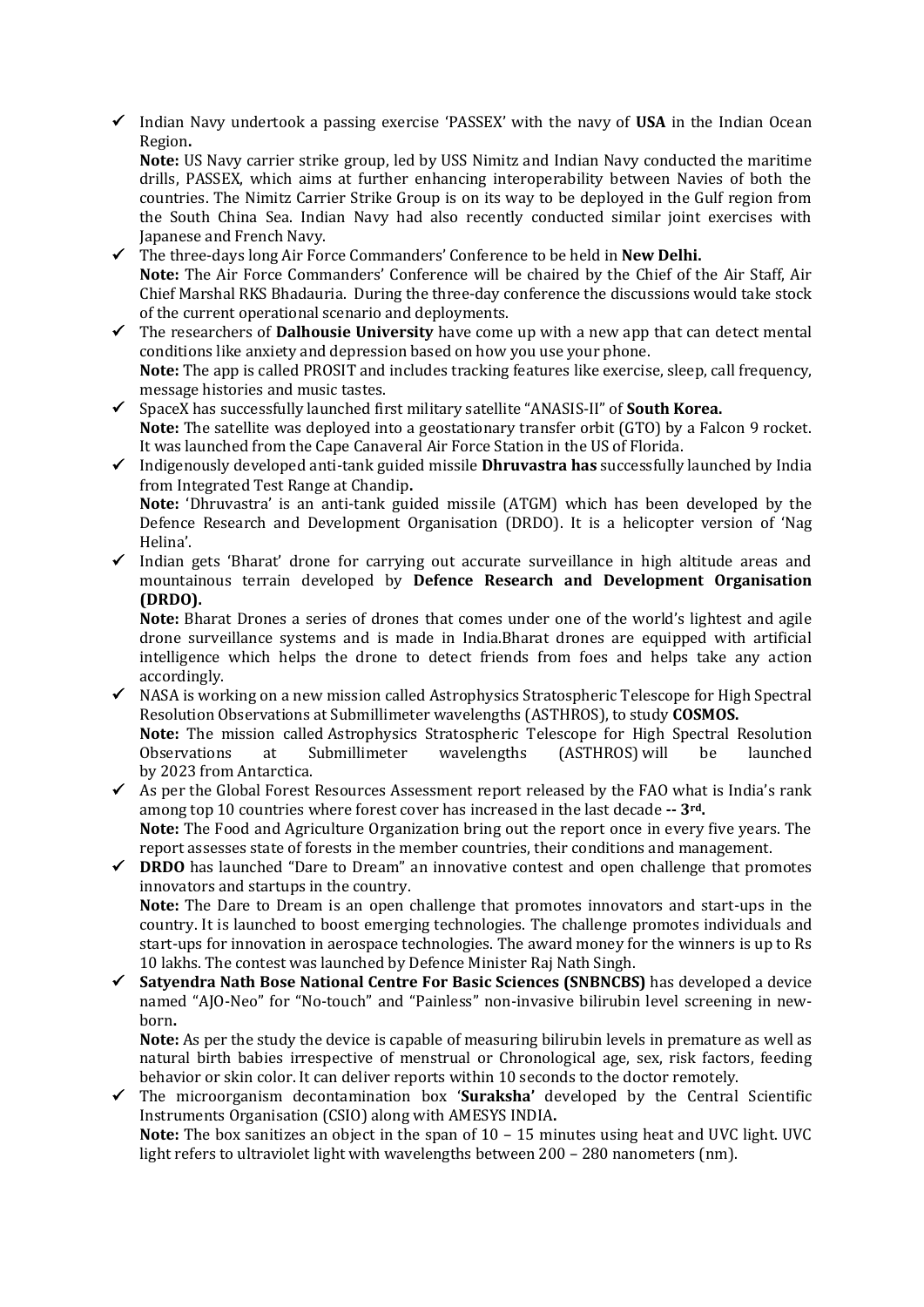✓ **Defence Institute of Advanced Technology (DIAT)** has developed 'Aashray', a medical bed isolation system to combat COVID-19 by preventing or minimising the spread of the virus.

**Note:** This medical bed isolation system is a low cost, reusable solution to maintain proper isolation of COVID-19 patients by creating a suction or negative pressure near exhale, further filtering and disinfecting the aerosol. The bed isolation system envelopes are made up of specialised material.